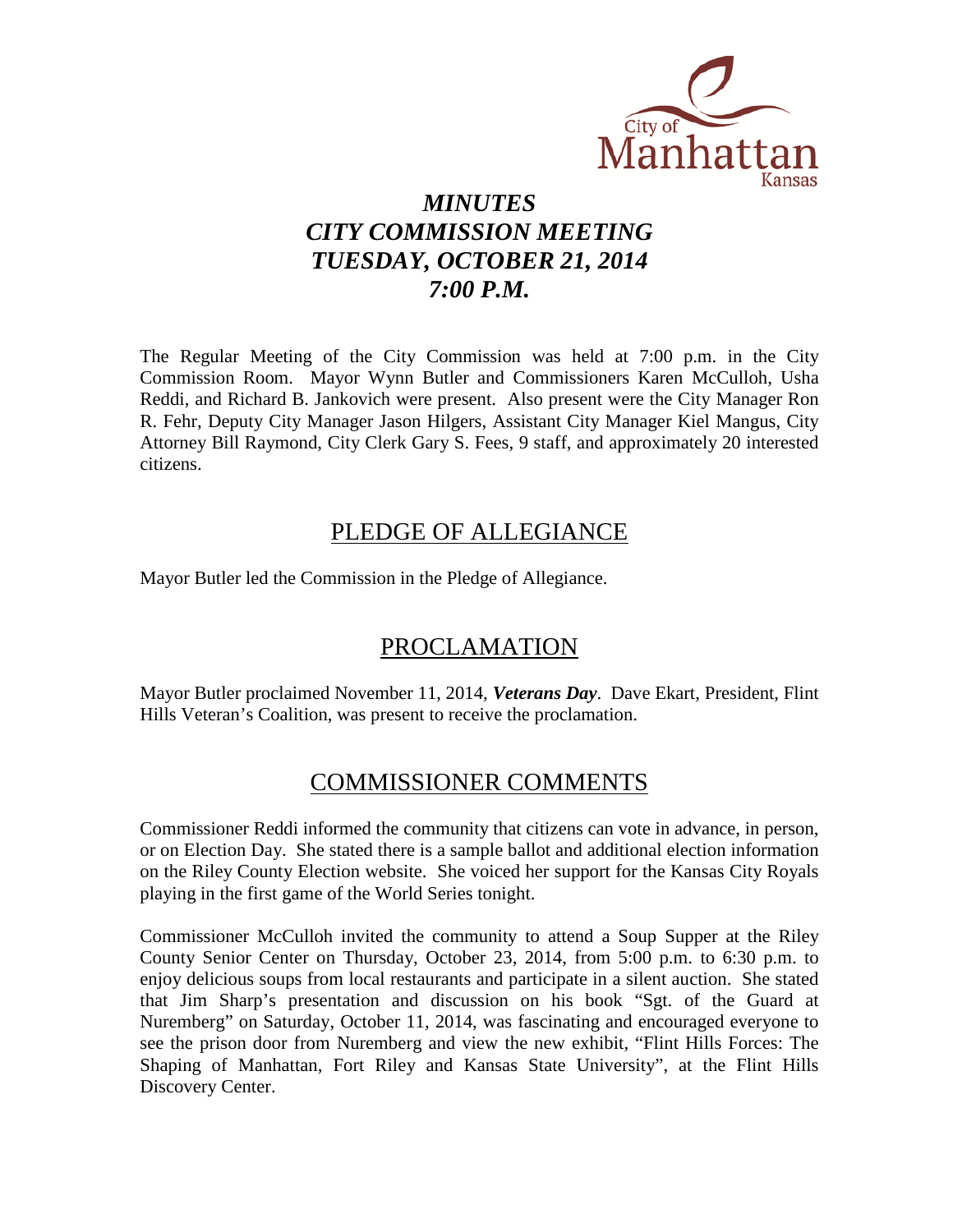**Minutes** City Commission Meeting October 21, 2014 Page 2

# CONSENT AGENDA

(\* denotes those items discussed)

### **MINUTES**

The Commission approved the minutes of the Regular City Commission Meeting held Tuesday, October 7, 2014.

### **CLAIMS REGISTER NO. 2772**

The Commission approved Claims Register No. 2772 authorizing and approving the payment of claims from October 1, 2014, to October 14, 2014, in the amount of \$5,275,491.23.

### **LICENSE**

The Commission approved annual Cereal Malt Beverages On-Premises License for Happy Valley, 2307 Tuttle Creek Boulevard.

# **FINAL PLAT – TURNBERRY ADDITION**

The Commission accepted the easements and rights-of-way, as shown on the Final Plat of the Turnberry Addition, generally located northeast of the intersection of Grand Mere Parkway and Colbert Hills Drive, based on conformance with the Manhattan Urban Area Subdivision Regulations.

# **FINAL PLAT – MERION ADDITION**

The Commission accepted the easements and rights-of-way, as shown on the Final Plat of the Merion Addition, generally located southwest of the intersection of Player's Terrace and Bellerive Drive, along the west side of Colbert Hills Golf Course, based on conformance with the Manhattan Urban Area Subdivision Regulations.

### **ORDINANCE NO. 7096 – VACATE RIGHT-OF-WAY – SOUTH 8TH AND SOUTH 9TH STREET (HOWIE'S RECYCLING)**

The Commission approved Ordinance No. 7096 vacating portions of South  $9<sup>th</sup>$ Street from Fort Riley Boulevard to Fair Lane; vacating South 8<sup>th</sup> Street from Fair Lane to the Union Pacific Railroad right-of-way; and establishing a utility easement of said vacated public right-of-way.

# **\* ORDINANCE NO. 7097 – REZONE – MERCY REGIONAL HEALTH CENTER**

Commissioner Jankovich stated that he would be abstaining from this item due to a business conflict of interest.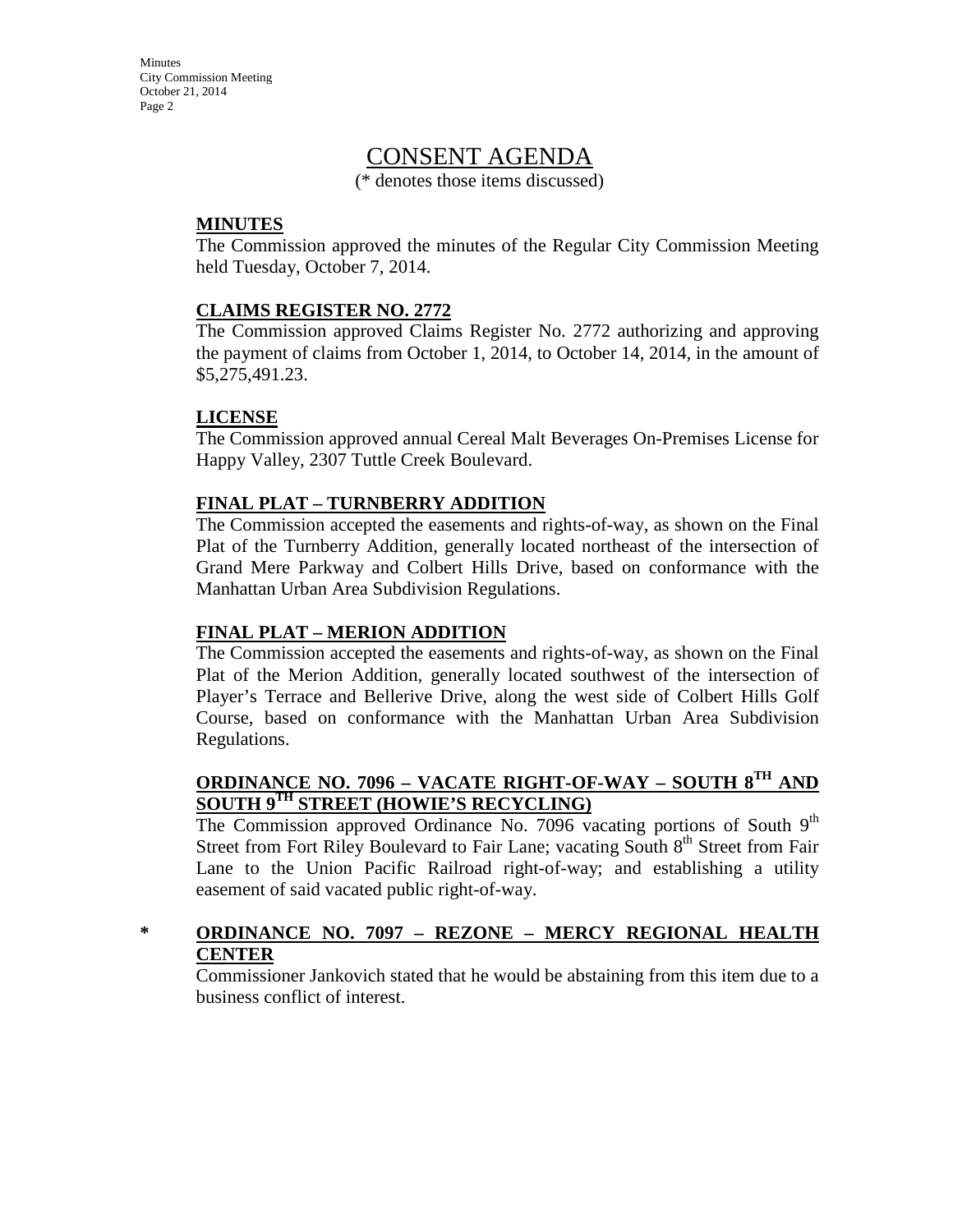# CONSENT AGENDA *(CONTINUED)*

### **\* ORDINANCE NO. 7097 – REZONE – MERCY REGIONAL HEALTH CENTER** *(CONTINUED)*

The Commission approved Ordinance No. 7097 rezoning the Mercy Regional Health Center, generally located southwest of the intersection of Kimball Avenue and College Avenue, from R-1, Single-Family Residential District, to PUD, Commercial Planned Unit Development District, based on the findings in the Staff Report *(See Attachment No. 1)* with the 12 conditions as recommended by the Manhattan Urban Area Planning Board.

### **ORDINANCE NO. 7098 – 2015 SERVICE FEES – AGGIEVILLE BUSINESS IMPROVEMENT DISTRICT**

The Commission approved Ordinance No. 7098 continuing the establishment of the Aggieville Business Improvement District, amending the boundaries, increasing the number of members from six to seven, and increasing and levying Business Improvement Service Fees for 2015 on businesses located within the Aggieville Business Improvement District.

# **ORDINANCE NO. 7099 – 2015 SERVICE FEES – DOWNTOWN BUSINESS IMPROVEMENT DISTRICT**

The Commission approved Ordinance No. 7099 levying Business Improvement Service Fees for 2015 on businesses located within the Downtown Business Improvement District.

### **ORDINANCE NO. 7100 – REASSESS/RELEVY SPECIAL ASSESSMENTS – COLBERT HILLS, UNIT FOUR**

The Commission approved Ordinance No. 7100 reassessing and/or re-levying special assessments applicable to the Colbert Hills, Unit Four, Addition.

# **ORDINANCE NO. 7101 – REASSES/RELEVY SPECIAL ASSESSMENTS – STONE VALLEY, UNIT 2**

The Commission approved Ordinance No. 7101 reassessing and/or re-levying special assessments applicable to the Stone Valley, Unit 2, Addition.

# **ORDINANCE NO. 7102 – NAME FRONTAGE ROAD – FORT RILEY LANE**

The Commission approved Ordinance No. 7102 authorizing the naming of an existing frontage road along the south side of Fort Riley Boulevard from South Delaware Avenue to the western end of the frontage road and designating it "Fort Riley Lane."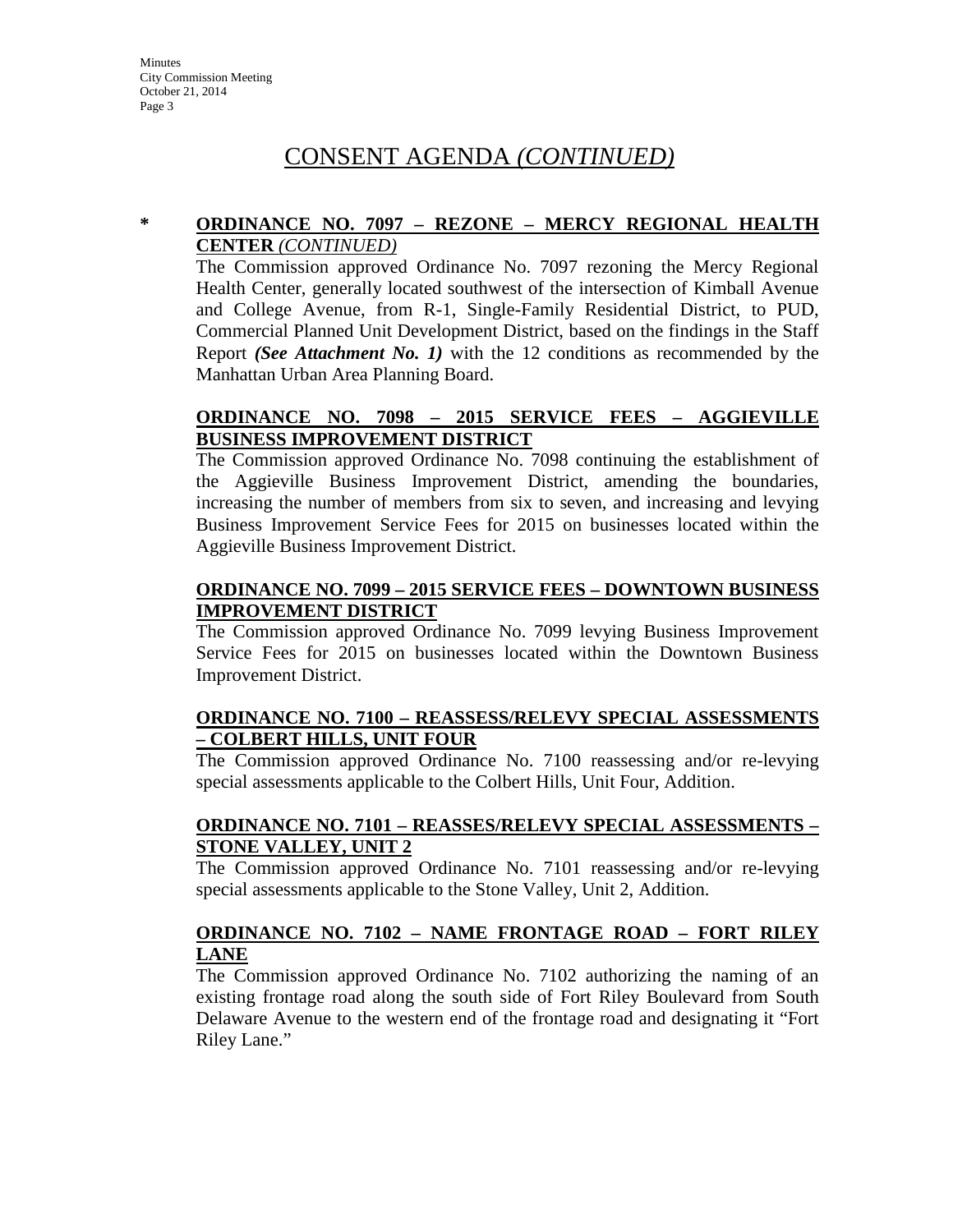# CONSENT AGENDA *(CONTINUED)*

# **FIRST READING – RENAME STREET – TECHNOLOGY CIRCLE TO DRY HOP CIRCLE**

The Commission approved first reading of ordinance authorizing the renaming of Technology Circle and designating it "Dry Hop Circle."

# **RESOLUTION NO. 102114-A – SET BOND SALE DATE; FIRST READING – ISSUE GENERAL OBLIGATION BONDS SERIES 2014-C**

The Commission approved Resolution No. 102114-A setting November 18, 2014, as the date to sell \$3,940,000.00 in general obligation bonds (Series 2014-C) and first reading of an ordinance issuing \$3,940,000.00 in general obligation bonds.

### **RESOLUTION NO. 102114-B – DISPOSAL OF ASSETS**

The Commission approved Resolution No. 102114-B authorizing the disposal of three City vehicles as surplus property.

### **\* RESOLUTION NO. 102114-C – PETITION – GRAND MERE PARKWAY EXTENSION, PHASE 1 (ST1411)**

Commissioner Jankovich stated that he would be abstaining from this item due to a business conflict of interest.

The Commission found the petition sufficient; approved Resolution No. 102114- C finding the project advisable and authorizing construction; and authorized the Mayor and City Clerk to execute an agreement in an amount not to exceed \$107,727.50 with SMH Consultants, of Manhattan, Kansas, to perform professional services for the Extension of Grand Mere Parkway, Phase 1improvements (ST1411).

# **ADDENDUM – AIRPORT TERMINAL EXPANSION, PHASE TWO (CIP #AP040P, AIP 46)**

The Commission authorized the Mayor and City Clerk to execute the Addendum to the construction contract with The Weitz Company, LLC, of Lenexa, Kansas, for Phase Two of the Passenger Terminal (CIP #AP040P, AIP 46) at the Manhattan Regional Airport.

# **AWARD CONTRACT – ENCLAVE ADDITION – SANITARY SEWER (SS1411), STREET (ST1410), AND WATER (WA1409) IMPROVEMENTS**

The Commission accepted the Engineer's Opinion of Probable Cost in the amount of \$887,859.90; awarded a construction contract in the amount of \$566,494.00 to Larson Construction, Inc., of Manhattan, Kansas; and authorized the Mayor and City Clerk to execute the contract for the Enclave Addition Sanitary Sewer (SS1411), Street (ST1410), and Water (WA1409) Improvements.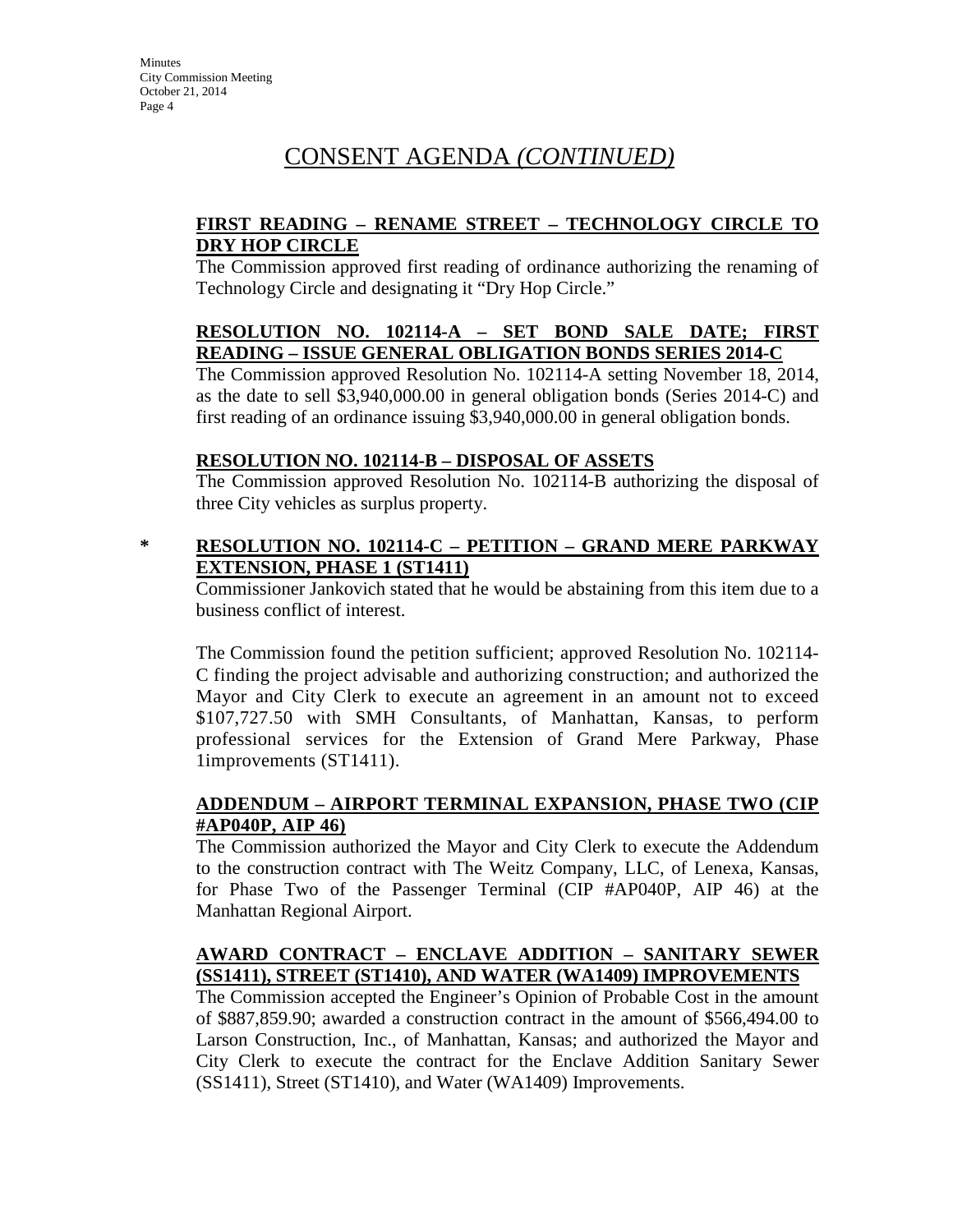# CONSENT AGENDA *(CONTINUED)*

# **REJECT BIDS – 17TH STREET AND YUMA STREET INTERSECTION IMPROVEMENTS (CD1313, ST1322)**

The Commission accepted the Engineer's Opinion of Probable Cost in the amount of \$160,893.00; rejected all bids; and authorized City Administration to rebid the 17<sup>th</sup> and Yuma Streets Intersection Improvements Project (CD1313, ST1322) at a later date.

# **AWARD CONTRACT – CDBG HOUSING REHABILITATION PROGRAM – 2521 BROCKMAN STREET**

The Commission accepted bids for 2521 Brockman Street; awarded the bid to the lowest responsible bidder; authorized the Mayor and City Clerk to enter into agreements with the contractor, Ben Kitchens Painting Co., Inc., of Junction City, Kansas, in the amount of \$23,980.00, and property owner for expenditure of CDBG Housing Rehabilitation funds; and authorized City Administration to approve any necessary change orders.

After discussion, Commissioner McCulloh moved to approve the consent agenda. Commissioner Jankovich seconded the motion. On a roll call vote, motion carried 4-0, with the exception of Item G, ORDINANCE NO. 7097 – REZONE – MERCY REGIONAL HEALTH CENTER, and Item O, RESOLUTION NO. 102114-C – PETITION – GRAND MERE PARKWAY EXTENSION, PHASE 1 (ST1411), which carried 3-0-1, with Commissioner Jankovich abstaining on both items.

# GENERAL AGENDA

# **FIRST READING - REZONE - ABBOTT LANDING SHOPPING CENTER PUD**

Eric Cattell, Assistant Director for Planning, presented an overview of the item. He then responded to questions from the Commission.

Rob Ott, Director of Public Works, responded to questions from the Commission regarding the proposed rezoning site map, street routes, traffic concerns, and drainage.

Eric Cattell, Assistant Director for Planning, responded to additional questions related to the drainage report, current storage units, and the proposed rezoning.

Mayor Butler opened the public comments.

Hearing no comments, Mayor Butler closed the public comments.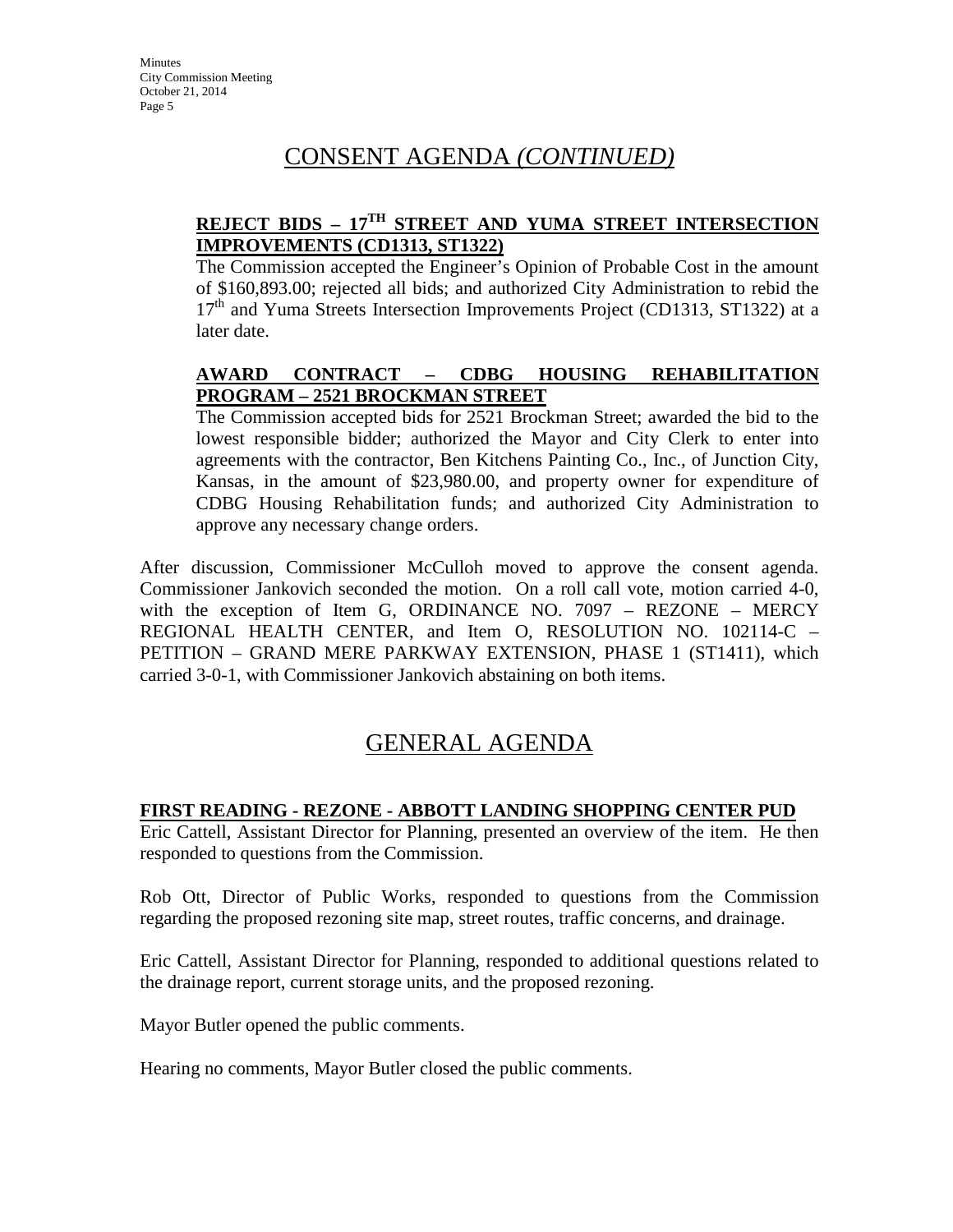# **FIRST READING - REZONE - ABBOTT LANDING SHOPPING CENTER PUD**

### *(CONTINUED)*

After discussion, Commissioner Jankovich moved to approve first reading of an ordinance rezoning the Abbott Landing Shopping Center, generally located northeast of McCall Road and Hayes Drive, from I-2, Industrial Park District, to PUD, Commercial Planned Unit Development District, based on the findings in the Staff Report *(See Attachment No. 2)* with the 15 conditions as recommended by the Manhattan Urban Area Planning Board. Commissioner Reddi seconded the motion. On a roll call vote, motion carried 4-0.

# **FIRST READING - AMEND - MANHATTAN CROSSING PLANNED UNIT DEVELOPMENT (PUD)**

Eric Cattell, Assistant Director for Planning, presented an overview of the item. He then responded to questions from the Commission regarding signage, area improvements for water drainage, and proposed sidewalks.

Mayor Butler opened the public comments.

Hearing no comments, Mayor Butler closed the public comments.

After discussion, Commissioner Jankovich moved to approve first reading of an ordinance amending Ordinance No. 7005 and the Final Development Plan of Manhattan Crossing Planned Unit Development, generally located northeast of the Tuttle Creek Boulevard Frontage Road and Sarber Lane, based on the findings in the Staff Report *(See Attachment No. 3*), subject to the three (3) conditions of approval recommended by the Planning Board. Commissioner McCulloh seconded the motion. On a roll call vote, motion carried 4-0.

# **FIRST READING - FRANCHISE AGREEMENT - IDEATEK**

Jason Hilgers, Deputy City Manager, provided an overview of the proposed franchise agreement, highlighted a map showing the proposed locations to install Distributed Antenna Systems (DAS), and presented background information on the request. He then responded to questions from the Commission regarding discussions with other cities and similar agreements with IdeaTek.

Jill Droge, Director of Sales and Marketing, IdeaTek, provided additional information on the item and informed the Commission that this is fairly new technology. She stated that the poles are just starting to go up in other communities and the feedback from other communities has been very good.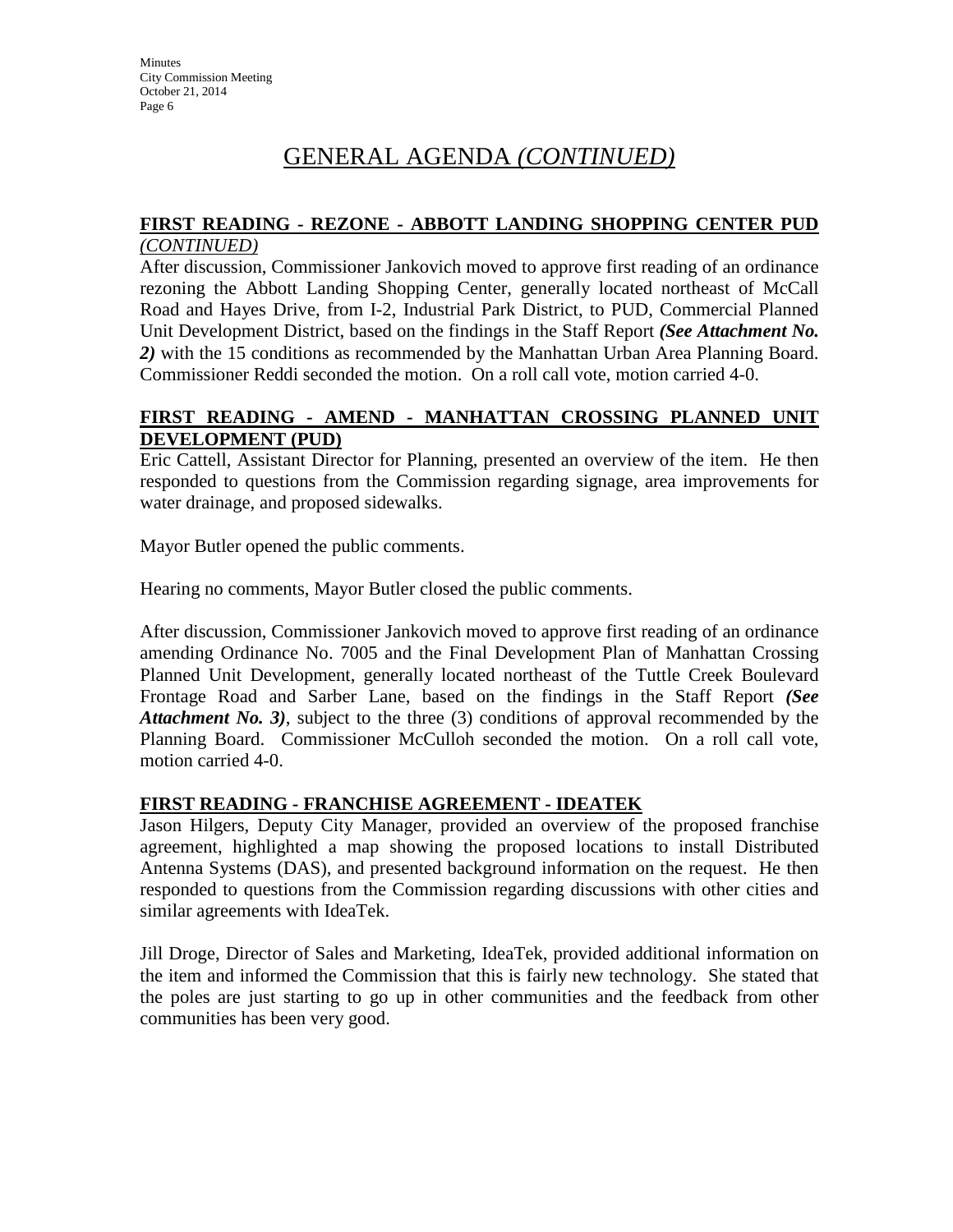# **FIRST READING - FRANCHISE AGREEMENT – IDEATEK** *(CONTINUED)*

Jason Hilgers, Deputy City Manager, responded to questions from the Commission and provided additional information on the length of the franchise agreement.

Jill Droge, Director of Sales and Marketing, IdeaTek, provided additional information on the item and responded to questions from the Commission regarding their company, roaming agreements, and infrastructure to be installed. She stated that their company would work with the City Engineer to ensure proper placement of the system and would use existing poles, when possible, and would need to install new poles in some areas.

Jason Hilgers, Deputy City Manager, informed the Commission that an analysis would be conducted in the field regarding using existing or installing new poles. He provided additional information on the City's desire to keep the connections underground, when possible. He also provided additional information on the total number of poles and on the franchise agreement.

Jill Droge, Director of Sales and Marketing, IdeaTek, stated that they would communicate with property owners and have created door hanger notifications in other communities. She responded to additional questions from the Commission and stated that their company would be responsible for any repairs or replacements.

Mayor Butler opened the public comments.

Evan Parsons, 3005 Shane Creek Lane, voiced concern about poles in the alleys and asked if there are plans to use existing poles to feed towers.

Jill Droge, Director of Sales and Marketing, IdeaTek, stated that their company would use existing poles where they can and would take the least disruptive option.

Evan Parsons, 3005 Shane Creek Lane, asked if the City has enough clout to stop the use of overhead lines if IdeaTek decides it's easier to go overhead, rather than install underground lines.

Jason Hilgers, Deputy City Manager, informed the Commission that the City Engineer and the City Forester would work with IdeaTek to create a feasible alternative that provides adequate service for IdeaTek, while ensuring the least amount of infringement on the neighborhood. He then responded to additional questions regarding the franchise agreement and pole permitting process.

Hearing no other comments, Mayor Butler closed the public comments.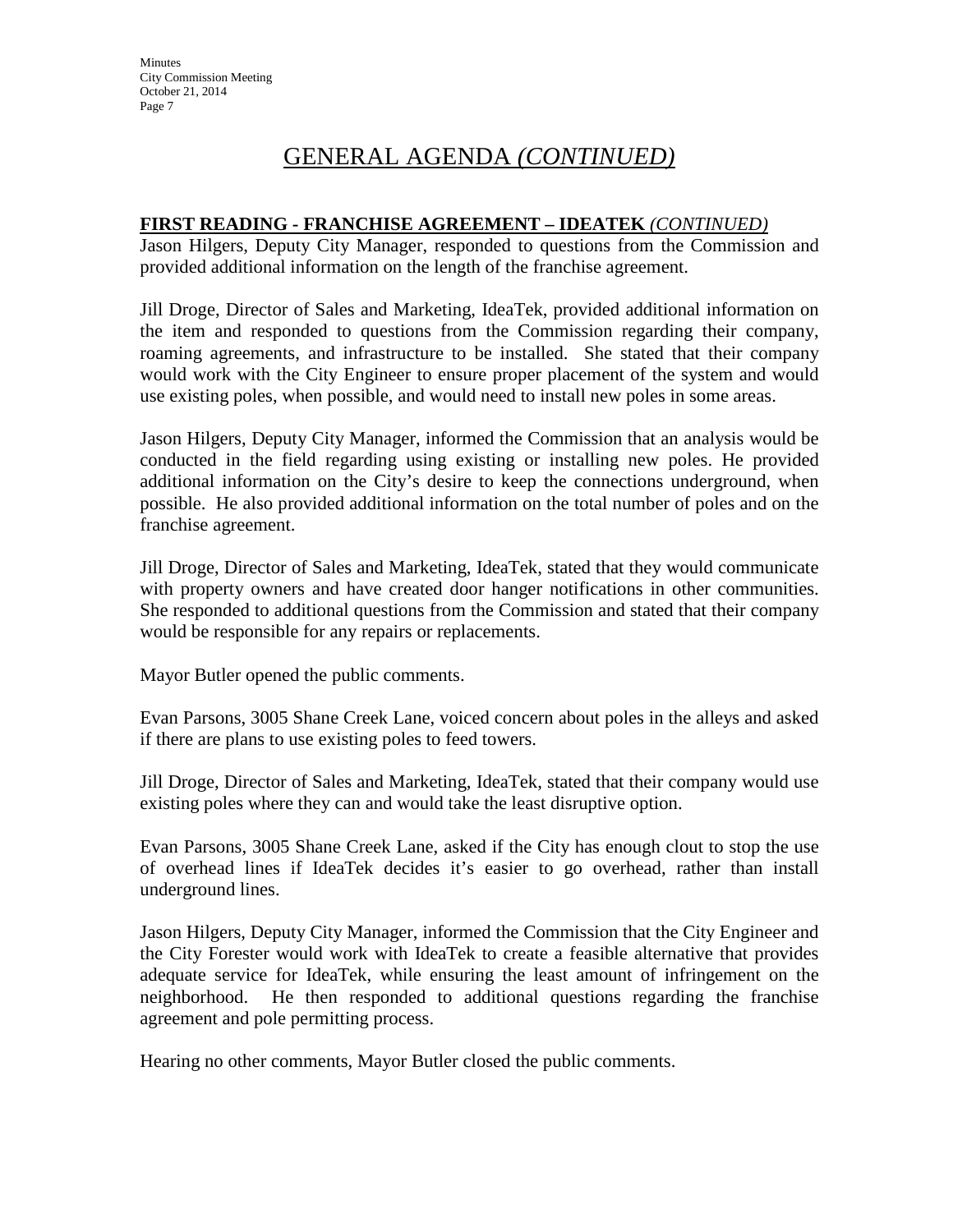# **FIRST READING - FRANCHISE AGREEMENT – IDEATEK** *(CONTINUED)*

After additional discussion and comments from the Commission, Commissioner McCulloh moved to approve first reading of an ordinance authorizing a competitive infrastructure provider and telecommunications services franchise with IdeaTek Telcom, LLC. Commissioner Reddi seconded the motion. On a roll call vote, motion carried 4-0.

# **ADDENDUM AND RECOMMENDED PROJECTS - CITY/UNIVERSITY**

Kiel Mangus, Assistant City Manager, presented an overview of the item. He highlighted the two new steps to be incorporated in the City/University Agreement; discussed the length of time and date changes proposed; and provided an overview of the recommended City/University projects, including the North Manhattan Avenue Improvements and the City Park/Aggieville Parking Lot project.

Rob Ott, Director of Public Works, provided information on the North Manhattan Avenue Improvements planned and project timeline. He then responded to questions from the Commission.

Ron Fehr, City Manager, provided additional information on the North Manhattan Avenue project and future project funding.

Kiel Mangus, Assistant City Manager, provided clarification on the multi-year funding anticipated for the North Manhattan Avenue project. He provided additional information on the City Park/Aggieville Parking Lot project and stated that this project would also address drainage issues in the area. He then responded to questions from the Commission regarding broken glass and the need for additional trash cans in the area.

Mayor Butler opened the public comments.

Hearing no comments, Mayor Butler closed the public comments.

After additional discussion and comments from the Commission, Commissioner Reddi moved to approve the City/University Fund First Addendum, authorize City Administration to finalize and the Mayor and City Clerk to execute the First Addendum, and approve the recommendation of City projects totaling \$355,000.00 in the City/University Special Projects Fund to Kansas State University. Commissioner Jankovich seconded the motion. On a roll call vote, motion carried 4-0.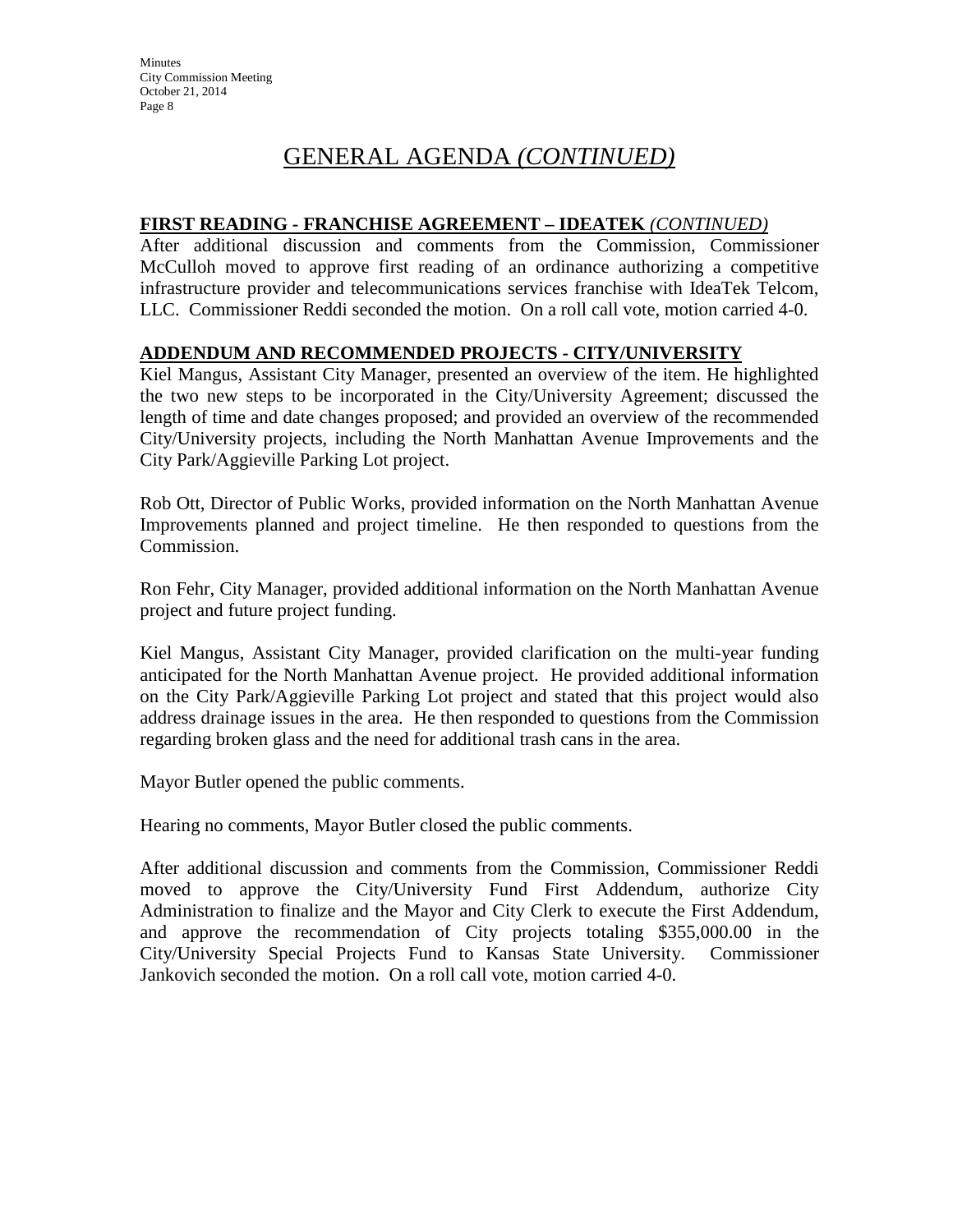### **DISCUSSION ITEM: DESIGN - WEST ANDERSON AVENUE IMPROVEMENTS (ST0810)**

Rob Ott, Director of Public Works, presented an overview and background information on the proposed West Anderson Transportation Expansion Project from Anneberg Park to Scenic Drive. He highlighted the scope of improvements to be completed, traffic analysis considerations, proposed project phasing, construction costs estimates and additional funding expenditures, additional tasks to be completed, pending development considerations for the northeast corner of Kimball Avenue/Scenic Drive and Anderson Avenue and requests, right-of-way areas identified by BG Consultants, potential funding options to consider, and additional considerations and recommendations. He then responded to questions regarding proposed and existing sidewalks, approximate project construction costs and timeline, potential funding options to consider, and provided past examples of benefit districts used for Shuss Road and McCall Road improvements. He stated that BG Consultants recommendation was to install a traffic signal at Anderson Avenue and Scenic Drive.

Ron Fehr, City Manager, and Rob Ott, Director of Public Works, provided considerations and processes that could be used to create a benefit district. They also discussed possible funding sources and stated that state funds for geometric improvements would not be eligible at this intersection.

Tom Bennett, BG Consultants, provided background information on the study conducted earlier by BG Consultants for the West Anderson Avenue alignment. He responded to questions from the Commission and stated that at the time of the study, roundabouts were not so well thought of and the recommendation was to have a signalized intersection at Scenic Drive and Anderson Avenue. He informed the Commission that perhaps a roundabout could be looked at again as a possible alternative at this location.

Rob Ott, Director of Public Works, responded to additional questions from the Commission. He stated that a lot of the right-of-way was acquired by the Riley County Engineer in the 1980's.

Mayor Butler opened the public comments.

Keith Westervelt, Chief Executive Officer (CEO)/President, Blueville Nursery, Inc., provided background information about his company and number of employees. He stated that Blueville Nursery is not in the city limits, that the City is missing additional sales tax revenue from his business, and that the other three corners of this intersection at Kimball Avenue/Scenic Drive and Anderson Avenue are in the city limits. He informed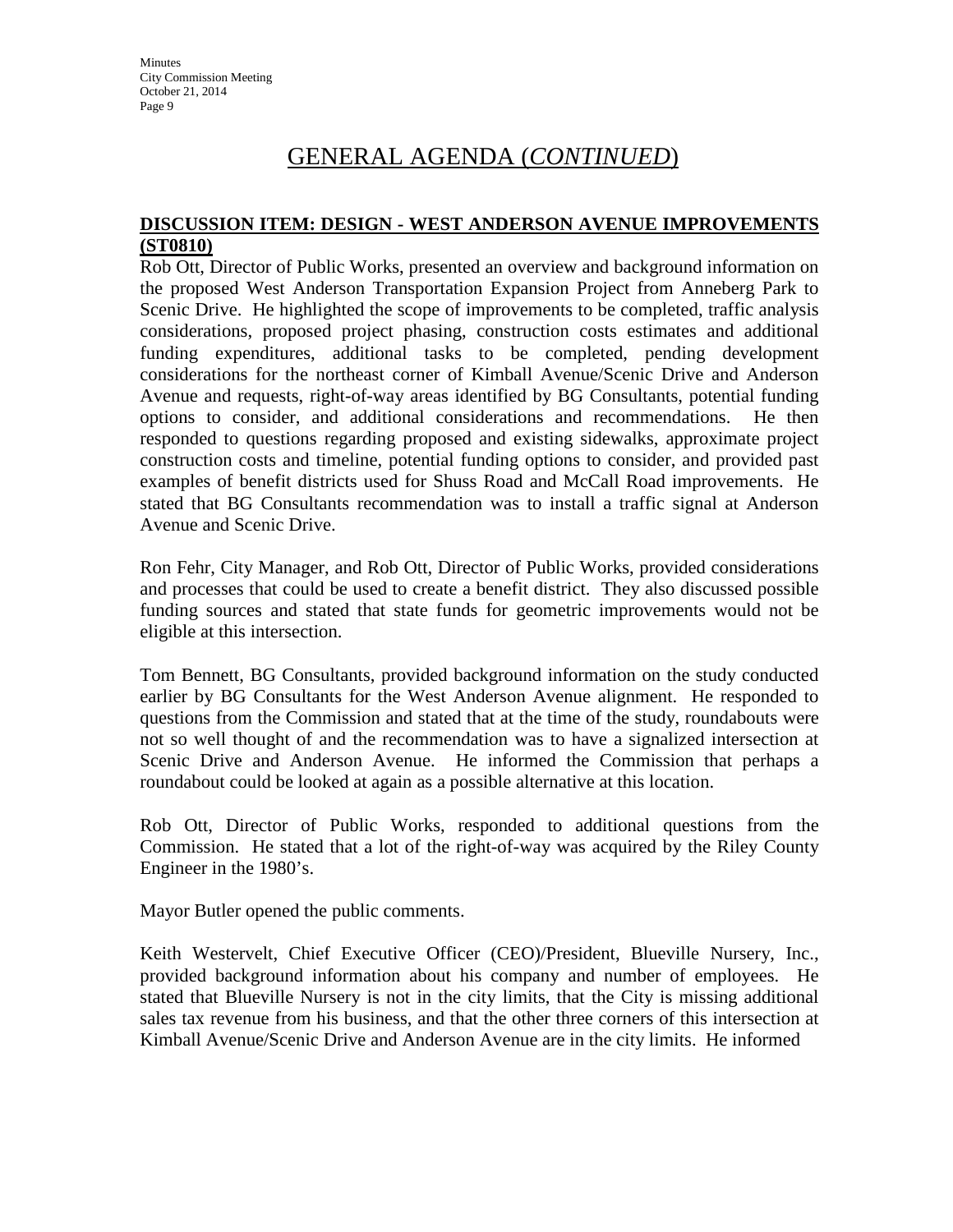### **DISCUSSION ITEM: DESIGN - WEST ANDERSON AVENUE IMPROVEMENTS (ST0810)** *(CONTINUED)*

the Commission that their current second driveway is not lined up with Anderson Avenue and voiced concern for safety at this location. He stated that he would be willing to discuss being annexed into the city, provided that the City widens Anderson Avenue in front of his business due to safety considerations.

Neil Horton, Scenic Crossings, LLC, property owner in the northeast corner of the future development area, asked the Commission to consider vacating a portion of the excess right-of-way in the northeast quadrant of the intersection of Anderson Avenue and Kimball Avenue/Scenic Drive for the future development and to put this portion of land back on the tax rolls. He informed the Commission that he was aware of the design work completed earlier by BG Consultants and discussed the importance of preparing for growth at this intersection. He stated that he would present official information later this year or the first of the year on the proposed development. He encouraged the Commission to become more familiar with options presented from engineers and to move forward with a decision on a parallel basis.

Rod Harmes, 101 Waterbridge Road, informed the Commission that he uses the Anneberg entrance to access his property. He stated that there have been a lot of fender bender accidents at the Anneberg Park entry and that the area has experienced significant increases in traffic. He stated that time is of the essence and encouraged the Commission to move this project forward.

Hearing no other comments, Mayor Butler closed the public comments.

After discussion and comments from the Commission, Rob Ott, Director of Public Works, responded to questions from the Commission. He provided additional information on new and proposed development in the area, design standards, funding options, right-of-way, and recommended that BG Consultants be engaged to provide updated information for the Commission.

Ron Fehr, City Manager, stated that additional analysis would need to be completed with assistance from a paid consultant to further evaluate and design the intersection, right-ofway, and updated project information.

After additional discussion and comments from the Commission, Ron Fehr, City Manager, and Rob Ott, Director of Public Works, informed the Commission that based on feedback received, Public Works staff would work on providing concept sketches, and would bring the item back to a future work session.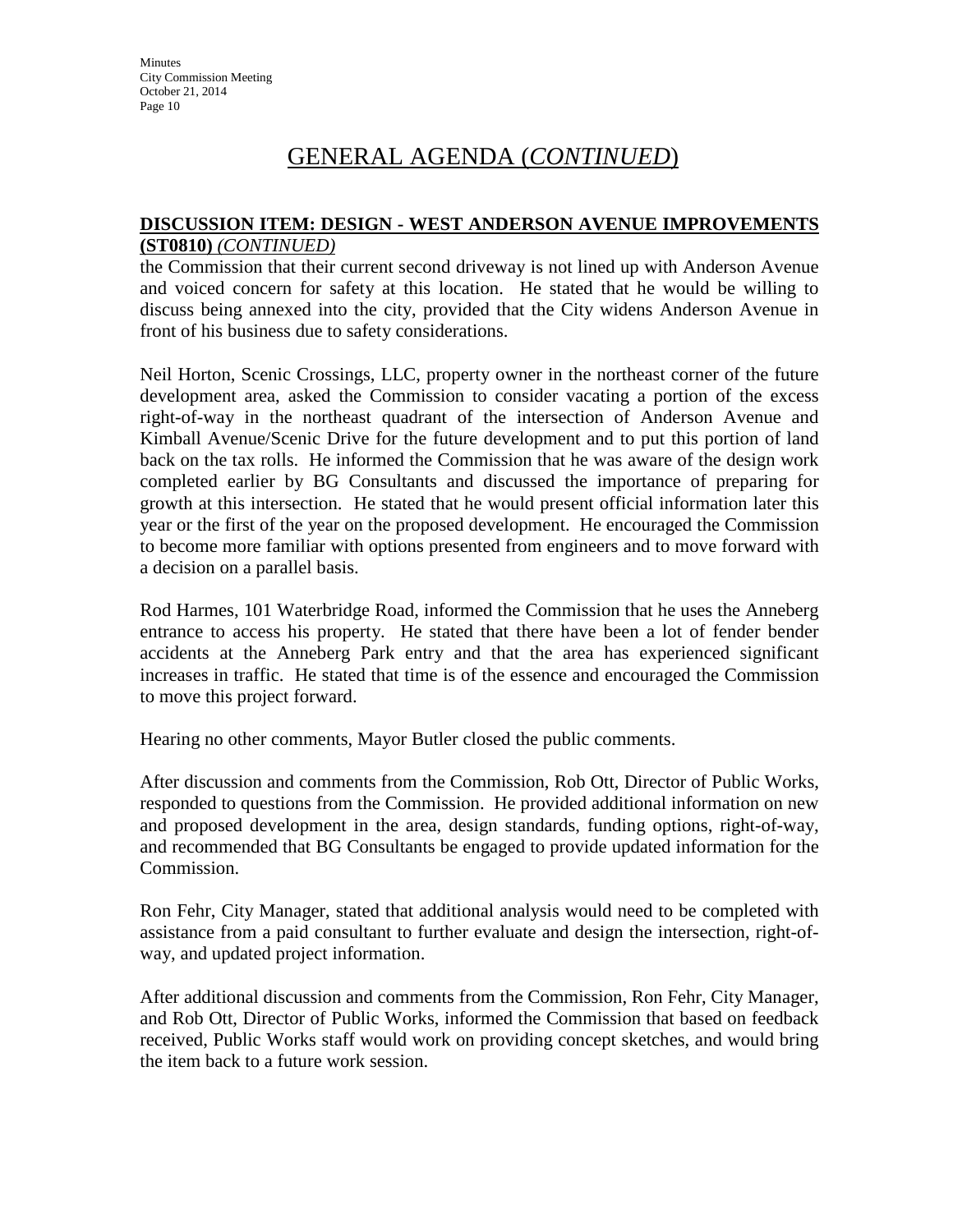$\rm Minutes$ City Commission Meeting October 21, 2014 Page 11

# **GENERAL AGENDA (CONTINUED)**

### DISCUSSION ITEM: DESIGN - WEST ANDERSON AVENUE IMPROVEMENTS (ST0810) (CONTINUED)

As this was a discussion item, no formal action was taken on the item.

# **ADJOURNMENT**

At 9:25 p.m., the Commission adjourned.

MC, City Clerk Gar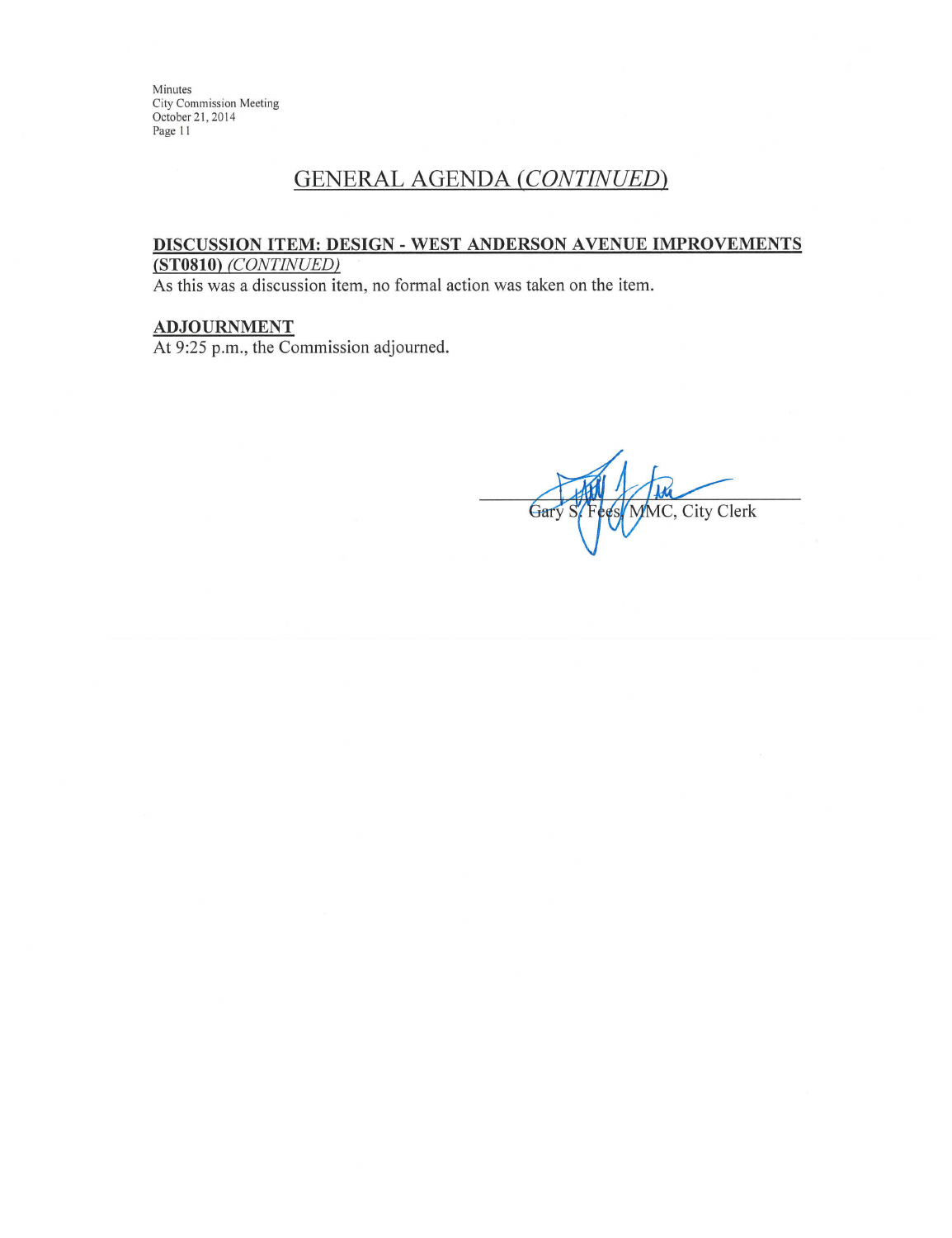#### **STAFF REPORT**

# **APPLICATION TO REZONE PROPERTY TO PLANNED UNIT DEVELOPMENT DISTRICT**

# **BACKGROUND**

**FROM:** R-1, Single-Family Residential District

**TO:** PUD, Commercial Planned Unit Development

The PUD is referred to as the Mercy Regional Health Center

**OWNERS/APPLICANT:** Mercy Regional Health Center, Inc. – John Broberg, Senior Administrator

**DATE OF NEIGHBORHOOD MEETING:** July, 17, 2014

**DATE OF PUBLIC NOTICE PUBLICATION:** August 25, 2014

# **DATE OF PUBLIC HEARING: PLANNING BOARD:** September 15, 2014 **CITY COMMISSION:** October 7, 2014

**LEGAL DESCRIPTION:** The site is an unplatted tract in Section 12, Township 10 South, Range 7 East.

**LOCATION:** Generally located to the southwest of the intersection of Kimball Avenue and College Avenue

AREA: Twenty-one (21) acres.

**PROPOSED USES:** Hospital, administrative building, helicopter landing pad, ambulatory surgical center and a new medical office building. No changes to the existing hospital or ambulatory surgical center are proposed. The application materials state that the new medical office building is anticipated to conduct business during the hours of 7:00 am to 7:00 pm, Monday through Friday. An Urgent Care Service may be open later in the evening during the week and over the weekend. Approximately 140 employees are anticipated to work in the new building.

**PROPOSED BUILDINGS AND STRUCTURES:** The PUD includes the existing Mercy Regional Hospital and a storage building, and Manhattan Surgical Center, the existing air ambulance helicopter landing pad, off-street parking lots and landscaping.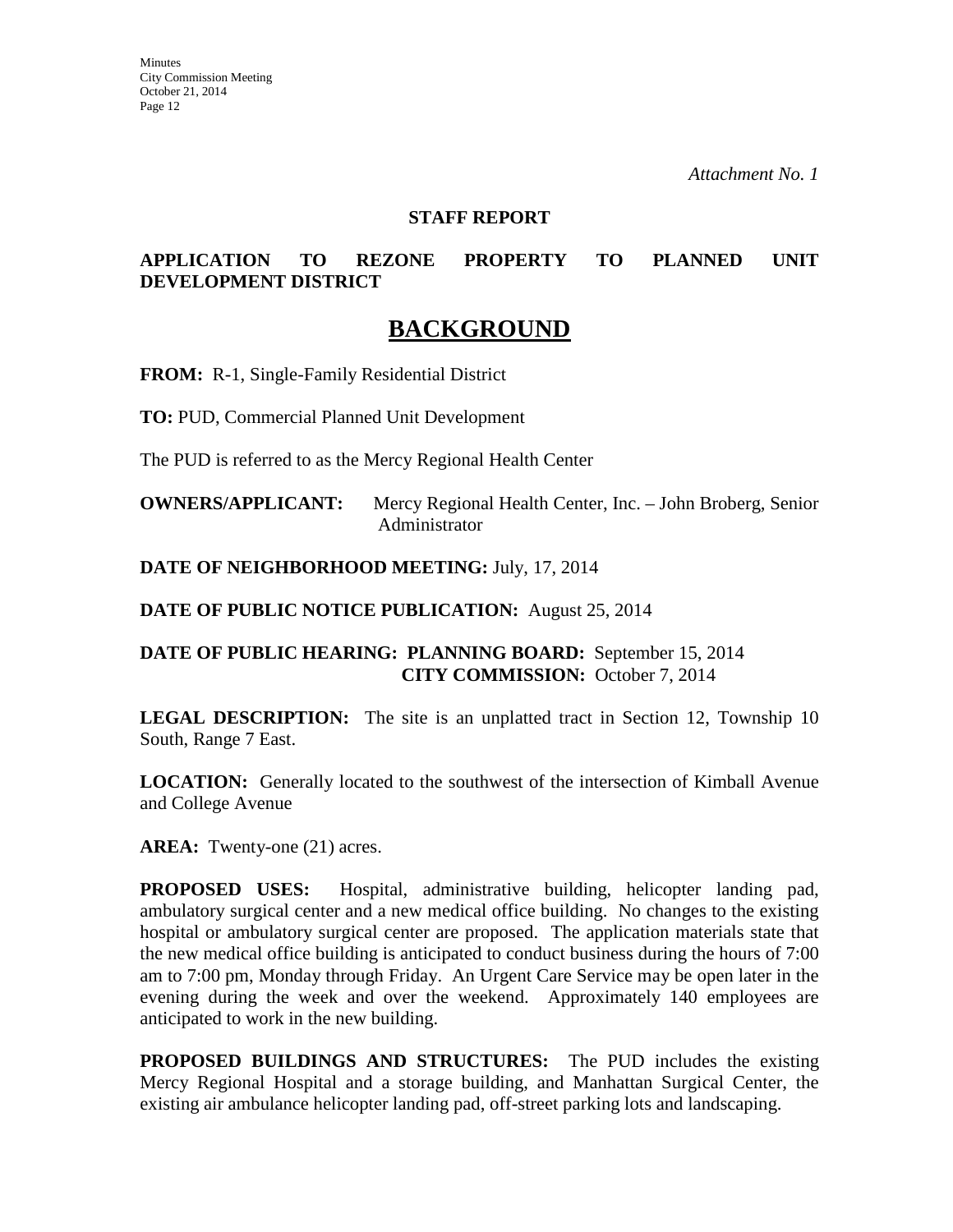**Minutes** City Commission Meeting October 21, 2014 Page 13

#### *Attachment No. 1*

The existing hospital is a three-story cast concrete structure on the southern half of the site with a footprint of approximately 121,000 square feet in area. There is also a one-story, 1,200 square foot storage building located to the west of the main hospital building. The hospital and sounding site improvements were approved through a Conditional Use by the Board of Zoning Appeals, the most recent being in May, 2000 for the eastern addition. A variance was also approved at that time to allow for the building to exceed the maximum thirty-five foot building height limit. The building is approximately forty-five (45) feet tall. A Variance was also approved to allow more and larger signs for the hospital than what would be allowed in the current R-1, Single-Family Residential District.

The Manhattan Surgical Center is a one-story structure on the northeast corner of the site with a footprint of approximately 33,000 square feet. A Conditional Use was approved in 1999 to construct the Manhattan Surgical Center, with additional Conditional Use approvals in 2007 and 2009 to allow for building expansions.

A proposed medical office building with 70,000 square foot of floor area is to be constructed on the northwest corner of the site where the former St. Joseph Retirement and Nursing Home was located. The new building will be three (3) stories in height and constructed of precast concrete and metal accent panels. All three (3) floors will be office space to be finished by the various medical practice tenants. The entrance to the building will face south towards the new and existing off-street parking lot.

The application documents state that, due to existing power poles and lines, the building may be reduced in size and location. The applicant is pursuing burying and/or relocating these existing lines along Kimball Avenue. If this cannot occur, the building will need to be reduced in size and moved south to be away from the existing power poles and lines. The decision will be finalized prior to submitting for the Final Development Plans. The request to rezone the site to PUD, Commercial Planned Unit Development and the review of the Preliminary Development Plan is based on a new medical office building with a floor area of 70,000 square feet.

Two-Hundred Ninety-Eight (298) parking stalls are to be created with the proposed medical office building. With this additional parking, eight-hundred forty-five (845) offstreet parking stalls will be located on the site. A note on the PUD site plan states that the PUD site has an existing agreement with Kansas State University to share 250 parking stalls in the football stadium parking lot to the east of the PUD site during non-game days. These parking spaces are not included in the site parking calculation.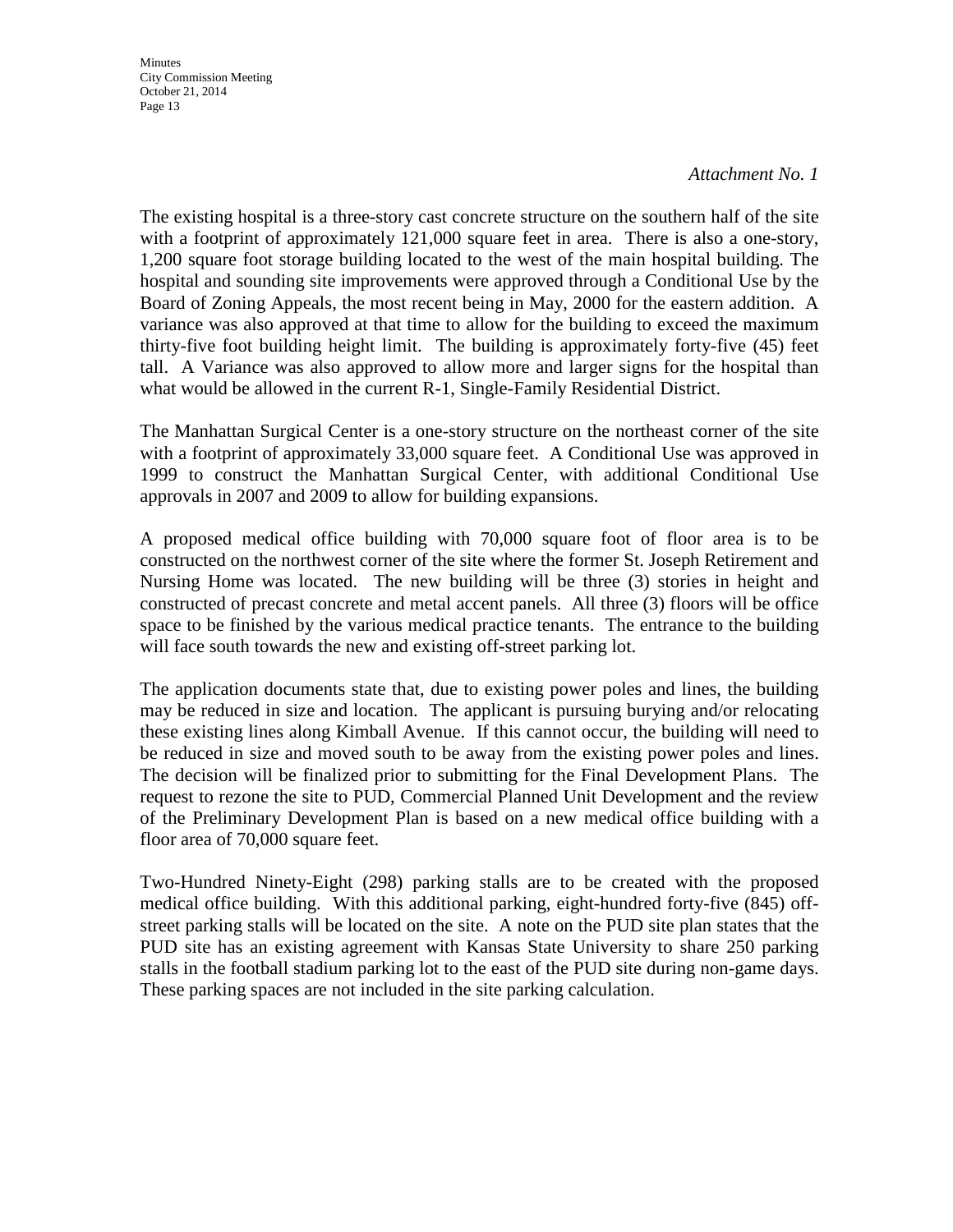| <b>Use</b>                     | <b>Square Feet</b> | <b>Percentage</b> |
|--------------------------------|--------------------|-------------------|
| <b>Building</b>                | 181,387            | 20.6%             |
| Paved Area (Parking, Driveways | 431,917            | 49.0%             |
| & Sidewalks)                   |                    |                   |
| Landscape & Manicured Lawn     | 268,740.8          | 30.4%             |
| Area                           |                    |                   |
| <b>Total Open Space</b>        |                    | 30.4%             |
| <b>Total Impervious</b>        |                    | 69.6%             |

# **PROPOSED LOT COVERAGE**

#### **EXISTING SIGNS**

In April 2000, the applicant was granted a Variance to allow an increase in the maximum gross surface area of identification signs for the Mercy Regional Hospital. The sign on the north façade was approved at one-hundred sixty (160) square feet, and the sign on the east façade was approved at one-hundred twenty (120) square feet. According to the application materials, the existing signs on the hospital building have a gross surface area of two-hundred fifty-two (252) square feet. New signage for the hospital has been proposed with the PUD proposal below.

The current signage for the Manhattan Surgical Hospital includes an approximate fiftynine (59) square foot, internally illuminated wall sign above the main entrance and two (2), forty (2) square foot externally illuminated signs installed on a limestone walls. A Variance was approved in May, 2003 to allow the wall sign on the building and to allow it to be fifty-nine (59) square feet. No new signage is proposed on the Manhattan Surgical Hospital site.

#### **PROPOSED SIGNS**

Internally illuminated wall signs are proposed on the north, east and south sides of the medical office building.

*North side* 

| Sign                      | <b>Dimensions</b>          | Total Area (sq. ft.) |
|---------------------------|----------------------------|----------------------|
| Via Christi Health & Logo | $30^{\circ} - 6$ " x 5'-9" | 176                  |
| Medical Office Building   | $41'$ -3" x 2'-6"          | 103                  |

*East side* 

| Sign               | <b>Dimensions</b> | Total Area |
|--------------------|-------------------|------------|
| Via Christi Health | $24'$ -11' x 2'   | 50         |
| Via Christi Logo   | $7' - 2''$ x 10'  |            |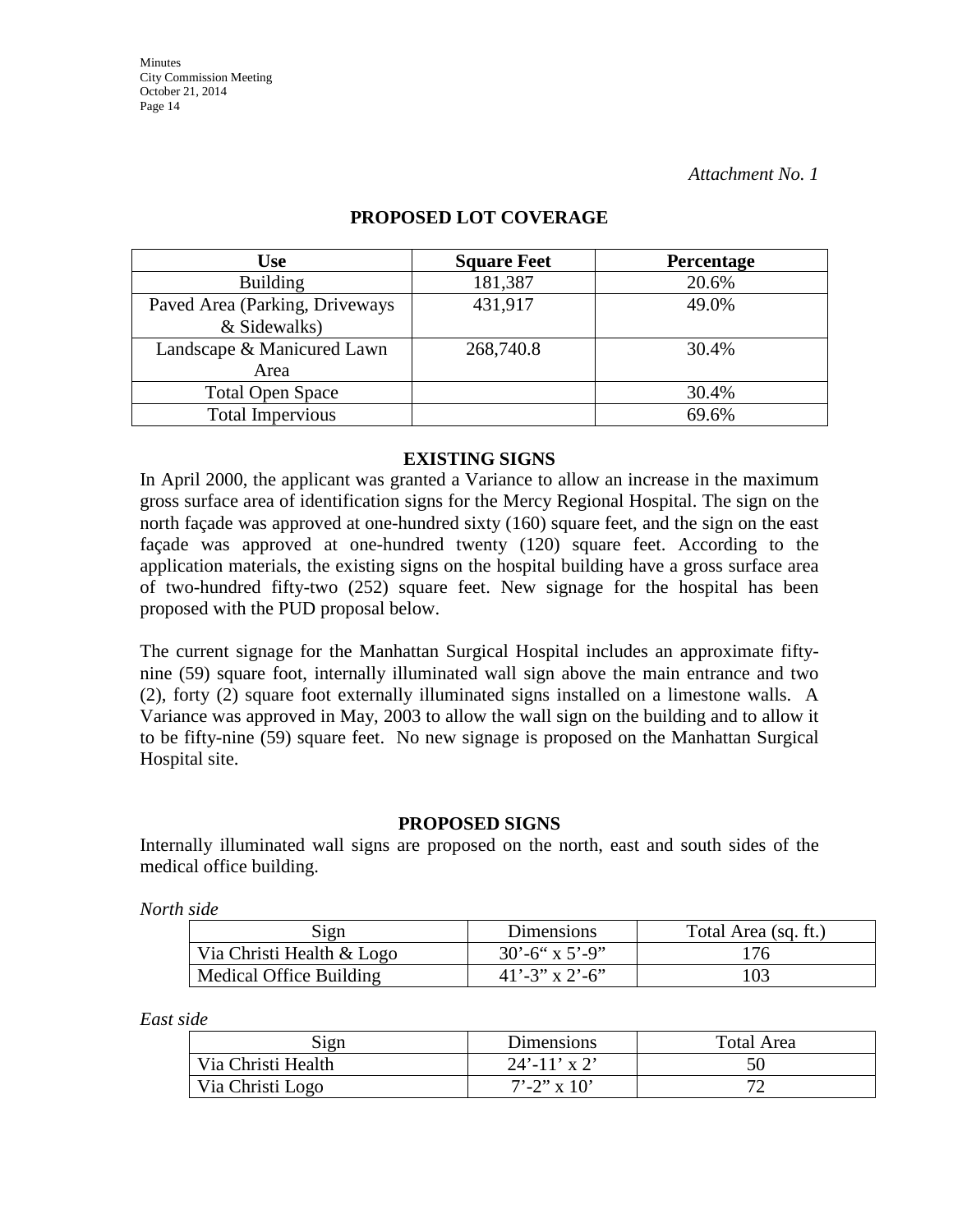*South side* 

| Sign                      | Dimensions          | Total Area |
|---------------------------|---------------------|------------|
| Via Christi Health & Logo | $20' - 8''$ x 6'-7" | 136        |
| Medical Office Building   | $27' - 9''$ x 2'-1" | 183        |
| 2423 Kimball Ave          | $21'$ -2" x 1'-9"   |            |

Internally illuminated wall signs are proposed on the north and east sides of the existing hospital building. The corporate logo is to be approximately eight (8) feet wide by eleven (11) feet tall for a total of eighty-eight (88) square feet in area. The letter is to be approximately fifty-five (55) feet wide by four (4) feet tall for a total of two hundred and twenty (220) feet in area. The total square footage of each sign is approximately threehundred (300) square feet. As listed above, the current signage is approximately twohundred fifty (250) square feet in area, which exceeds the approved Variance. It is apparent that the size of the current signs matches the character and scale of the building without detracting from the development or the surrounding properties. The artist rendering of the proposed signs appear to cause similar minimal effects on the site or the surrounding properties, including the residential properties to the south and west.

The application materials also show a new skirted pylon sign to replace an existing monument sign at the site entrance off of College Avenue. The proposed monument sign will be fourteen (14) feet tall and approximately seven (7) feet wide. The top third of the sign will have the medical campus logo (6'-7" x  $3' = 20$  square feet) with a 6'-3" x 3'-5" (21 square foot) electronic message center. The notes on the signage plan sheet states that the electronic message center will be a fully functional video screen with the message duration being 8 to 10 seconds long. The electronic message center will have a full brightness NIT rating of 10,000 and a night NIT rating of 750. The minimum day time brightness will have a NIT rating of 5,000 to be visible in full sunlight conditions. The sign will feature a fully automated dimming feature to adjust the light output to day and night time hours.

The City of Manhattan is nearing the completion of the process to amend the Sign Regulations, which will, in part, allow for electronic and digital signs in Manhattan. The proposed Sign Regulations designate three (3) different sign types – electronic changeable copy signs, digital graphic signs and digital animated signs. The proposed sign would most closely align with the digital animated sign, which the drafted Sign Regulations only allows in the C-3, Aggieville Business District only during special events with the approval of a Conditional Use by the Board of Zoning Appeals.

Hospitals and other institutional uses, such as schools and churches in Residential Districts are envisioned, in the drafted Sign Regulations to have electronic changeable copy signs through the Conditional Use process with the Board of Zoning Appeals. The electronic changeable copy would have a static display of letters and numbers with minimum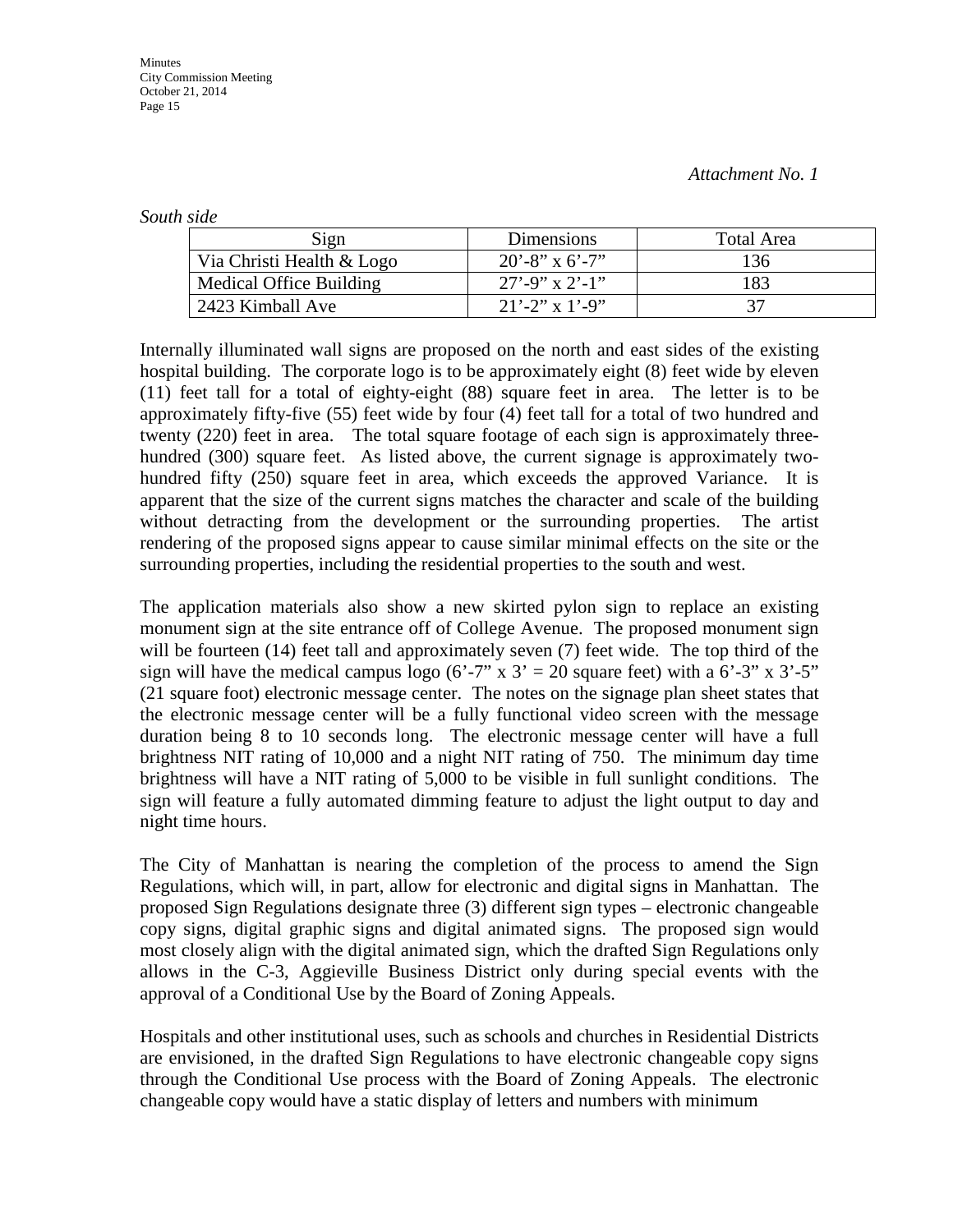message duration of sixty (60) seconds and no movement or special effects during the display of the message or in the transition from one (1) message to the next.

The PUD rezoning process allows for such variation of the standard zoning regulations if the proposal meets the objectives of a Planned Unit Development District and the standards for rezoning property in the City of Manhattan. A scrolling electronic message center is currently located at the football entrance on Kimball Avenue. The location of the sign is along a minor arterial street where no residential properties are immediately located near the sign. Immediately to the east is the large off-street parking lot of the football and baseball stadiums. The closest residential property is over seven-hundred feet to the south of the proposed digital sign location and will be screened by the existing hospital building. Considering the proposed and existing uses and the surrounding properties, City Administration recommends that the proposed digital sign be limited to the display characteristics associated with a digital graphic sign, which is defined as:

"A sign utilizing LED (light emitting diode), LCD (liquid crystal display), plasma, projected images, or any functionally equivalent technology, and which is capable of automated, remote or computer control to change a static image only as a "slide show" (series of images).

The applicable use limitation for this sign type is:

"The sign message shall remain static for a period of not less than sixty (60) seconds. The transition from one (1) message to the next shall be direct and immediate, without any special effects including but not limited to, dissolving, fading, scrolling, starbursts and wiping, which shall be prohibited.

The proposed sign meets all other use limitations and characteristics for the digital graphic sign.

**PROPOSED LIGHTING:** Off-street parking lot lighting and accent lighting of hospital and surgical center are present.

New LED light fixtures are to be mounted on twenty-five (25) foot tall poles to illuminate the off-street parking lot for the medical office building. The application materials state the proposed light fixtures can be directed to limit light spillage onto adjacent properties. The Zoning Regulations requires that all lighting be shielded and fully cut off.

The new medical office building will include lighting at the entries, general security lighting and building façade lighting.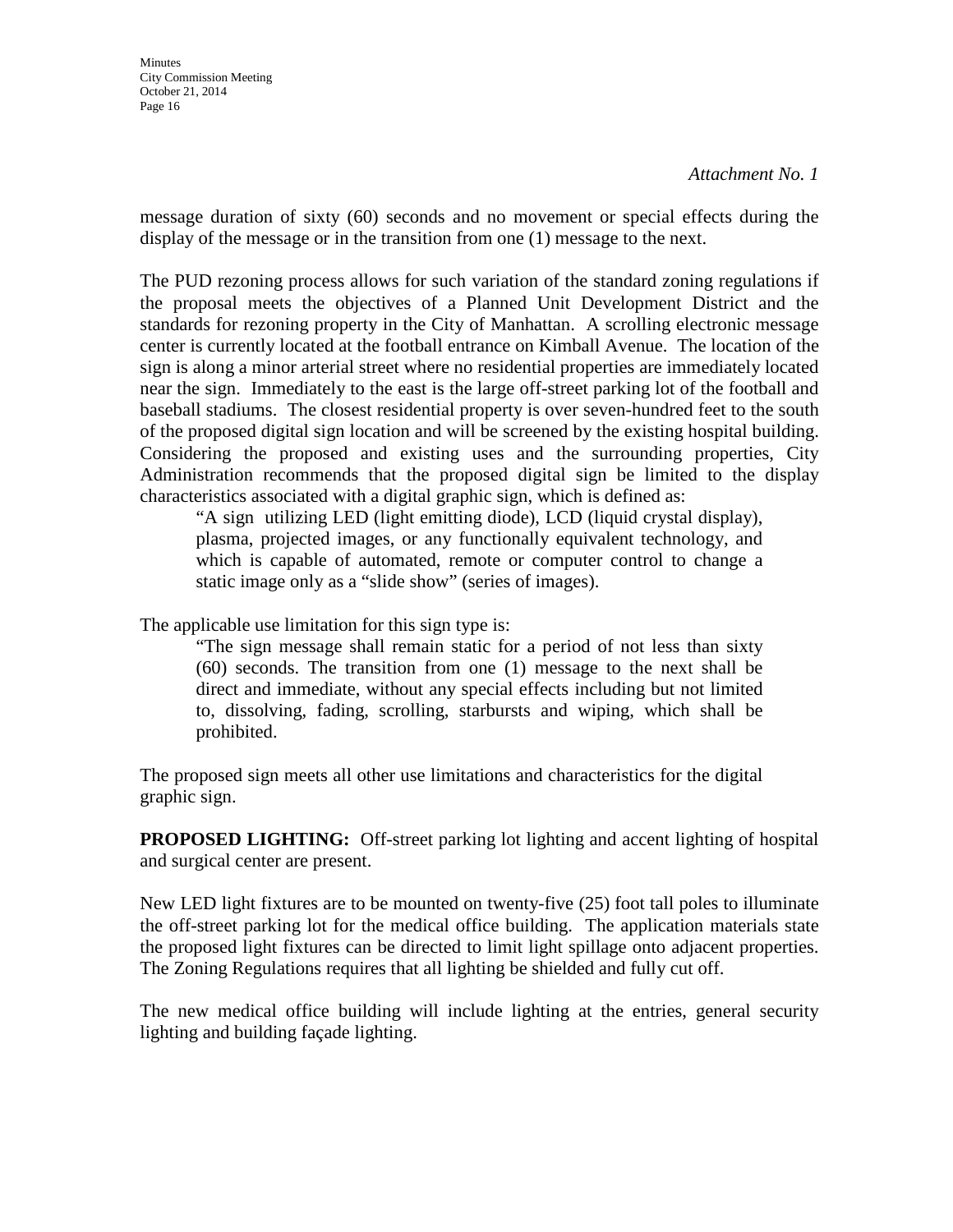**1. LANDSCAPING:** The landscaping for the majority of the PUD site will not change. The site in large part has grass lawn areas, evergreen and deciduous trees in the parking lot and along the roadways, and ornamental perennial plants, shrubs and grasses at the foundations of the buildings.

The landscaping proposed for the new medical office building will be similar in character. Deciduous trees are proposed along the Kimball Avenue and the main driveway leading into the PUD site. Deciduous trees will also be installed in landscape islands in the offstreet parking lot. Around the foundation of the building are to be ornamental bushes, grasses and perennial plants. Bushes and upright ornamental plants are shown on the landscaping plan along a portion of the west property line between the PUD site and adjacent properties. It appears that these plantings are to provide a visual buffer of the parking lot for the adjacent neighbors.

**2. SCREENING:** Outdoor public gathering areas, trash dumpsters and mechanical equipment are screened from six (6) foot tall walls and screening fences. The western and southern borders of the PUD site are sporadically screened with bushes and shrubs and wooden privacy fences. The fences appear to be located on the adjacent residential properties and not on the PUD site. Although there is not consistent screening of the existing developments on the site for the adjacent properties, it does not appear to adversely impact the nearby neighbors.

The proposed medical office building and new off-street parking lot will screen the west property line by a six (6) foot tall privacy fence and landscaping, consisting of upright evergreens and deciduous bushes. Trash dumpsters located to the east of the new building is to be screened precast concrete walls that will match the building and medal gates.

**3. DRAINAGE:** Schwab-Eaton, P.A. has submitted a drainage study for the proposed development. In 1999, a drainage study was completed for the construction of the Manhattan Surgical Center and major improvements to the hospital. The drainage study made certain assumptions for the hospital improvements because they were only in the planning stages at that time. The drainage study at that time also took into account the impervious surfaces and stormwater runoff for former retirement center. The stormwater management facilities for the PUD site consists of a wet retention basin with freeboard storage and a dry detention basin adjacent to the retention basin for temporary storage and controlled releases during the designed storm events.

The proposed medical office building will utilize these same retention and detention basins. Area inlets will collect stormwater from the building and off-street parking lot and direct the stormwater runoff via underground pipes to the basins to the east of the new building.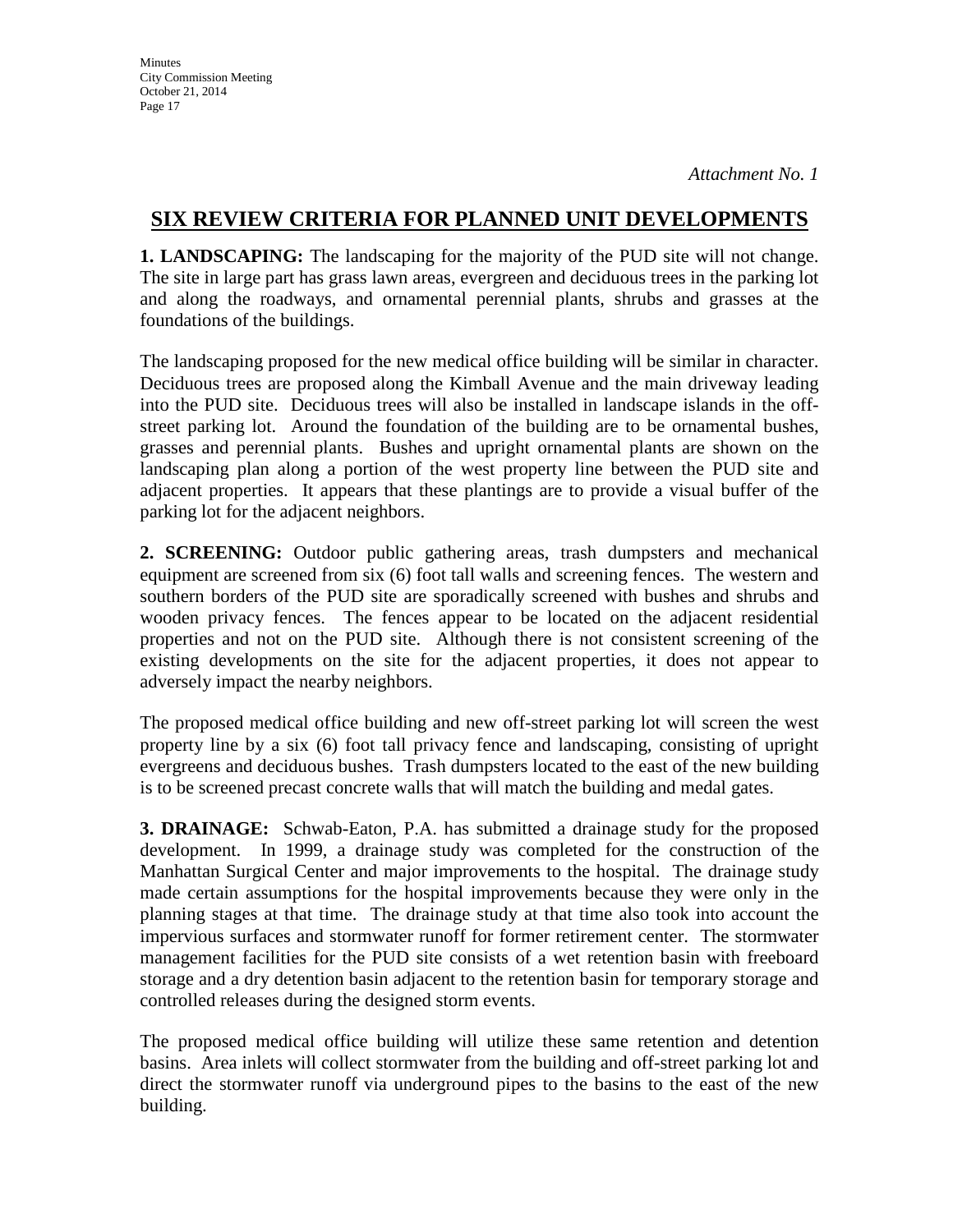The submitted drainage study basically re-evaluated the 1999 drainage study to determine if the new developments would have an adverse impact on the site and downstream properties along Kimball Avenue and College Avenue. The submitted drainage study references the Pre-1999 (SWMMP) conditions or Storm Water Management and Master Plan for the design storms. This is the outflow of the area before the detention and retention ponds were constructed with the Manhattan Surgical Center. The follow chart shows the comparison of stormwater runoff rates for the area.

|                            | 2-Year             | % Change | 10-Year  | % Change | 100-Year   | % Change |
|----------------------------|--------------------|----------|----------|----------|------------|----------|
| Pre-1999                   | 47 cfs             |          | 79 cfs   |          | $128$ cfs  |          |
| (SWMMP)                    |                    |          |          |          |            |          |
| <b>Existing Conditions</b> | $23.4 \text{ cfs}$ | $-50\%$  | 37.3 cfs | $-53%$   | $55.2$ cfs | $-57\%$  |
| Proposed                   | $24.3 \text{ cfs}$ | 4%       | 38.9 cfs | 4%       | 56.1 cfs   | 2%       |
| Conditions                 |                    |          |          |          |            |          |

The drainage study concludes that "due to the effectiveness of the existing retention/detention pond, the impact of the proposed development will essentially be unfelt downstream. The pond has a significant buffering factor on incoming flows. Under proposed conditions, the peak discharges have a minor increase, but based on SWMMP flows, the discharges remain significantly below the discharges that existed before the pond was developed in 1999.

The drainage study also notes the pond's benefits of water quality management due to a wetland area that has occurred naturally in location of the pond. The reports concludes that "modifications to the pond geometrics in an effort to make a minor reduction to the release rates will potentially create other unintended problems due to the system disruption and disturbance of the ground surface."

The City Stormwater Engineer has reviewed the drainage report and "finds that the development has met the detention requirement as required by the current detention standards." The City Stormwater Engineer also reviewed the post-construction best management practices intended to improve stormwater water quality. The proposed BMP system will include BMP Snouts (pretreatment devices at the area inlets) and the existing wet retention basin. The City Stormwater Engineer has accepted the post-construction BMP plan to improve water quality. Because wet retention basin is being used for stormwater quality improvements and control, City Administration is requiring a restrictive covenant be filed for the drainage easement to define maintenance requirements of the wet retention basin and BMP snouts. A condition of approval has been recommended to address this requirement and will be handled at the time of the Final Development Plan and Final Plat.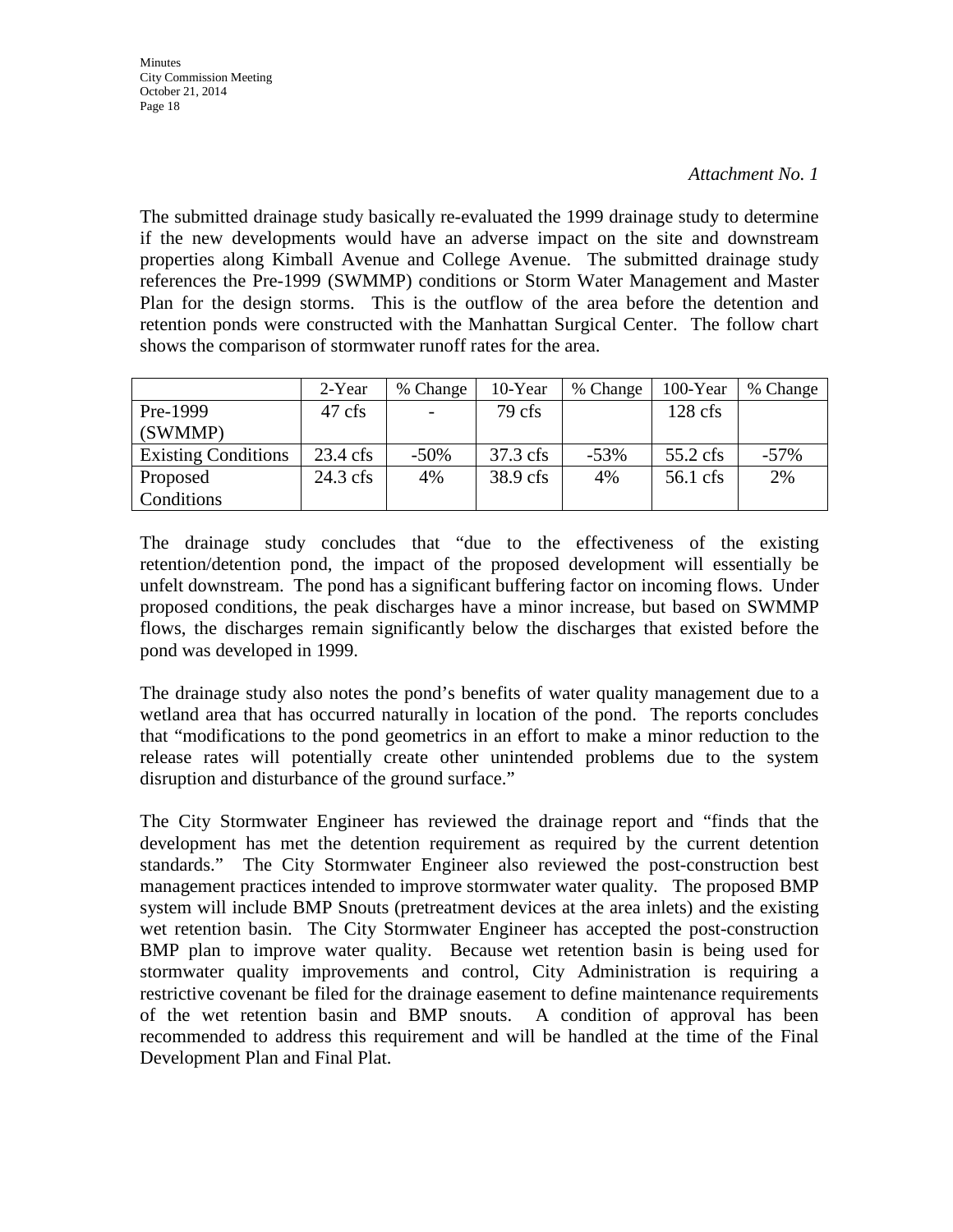**Minutes** City Commission Meeting October 21, 2014 Page 19

*Attachment No. 1* 

**4. CIRCULATION:** Vehicle access to the site will be from the surrounding street system and an existing curb cut onto Kimball Avenue for the existing internal driveway network through the PUD site. Access to the proposed off-street parking lot will be from a new intersection of the internal driveway is proposed immediately across the driveway at the Manhattan Surgical Center and the existing off-street parking lot driving aisles to the south of the site. An existing curb cut on Kimball Avenue that is to the west of the main Kimball Avenue entrance to the site will be removed with this development.

A traffic impact study was conducted by Schwab-Eaton, P.A. for the PUD site, including the proposed medical office building. The traffic impact study listed the City's traffic counts from 2013 on Kimball Avenue and College Avenue. According to the traffic impact study, the new 70,000 square foot medical office building would generate an additional 161 trips in the AM peak hours and 206 trips in the PM peak hours.

Due to the traffic volume of Kimball Avenue and College Avenue and the amount of trips generated by the medical office building, the traffic impact study devoted a considerable amount of analysis to the function of the intersection of Kimball Avenue and College Avenue and the intersection of Kimball Avenue and the northern entrance into the PUD site (considered to be the prime access point for the medical office building) and the Woodway Apartment entrance, immediate opposite from the PUD site entrance.

The analysis found that the existing conditions to and from the site, the Woodway apartment entrance and the intersection of Kimball Avenue and College Avenue are adequate, but improvements to the intersection should occur to add right turn lanes on the eastbound and northbound approaches. If these improvements were to occur, the level of service (LOS) at the Kimball Avenue/College Avenue intersection would improve.

The traffic impact study concludes that:

- The additional traffic of the medical office building does not adversely impact the current LOS of the Kimball Avenue/College Avenue intersection, but minor increases in delay times of the movements would occur.
- Under current conditions with the addition of the traffic from the new medical office building, the entrances to the PUD site and entrance to the apartments to the north function well, except for the left turning movement onto Kimball Avenue.
- Regardless of the additional traffic from the medical office building, the LOS of Kimball Avenue/College Avenue intersection will degrade without improvements to configuration of the intersection.
- The future traffic from the PUD with the medical office building has a "slightly negative impact on the intersection of Kimball and College Avenues, but the intersection was already suffering from capacity issues for left turns prior to the addition of the medical office building traffic."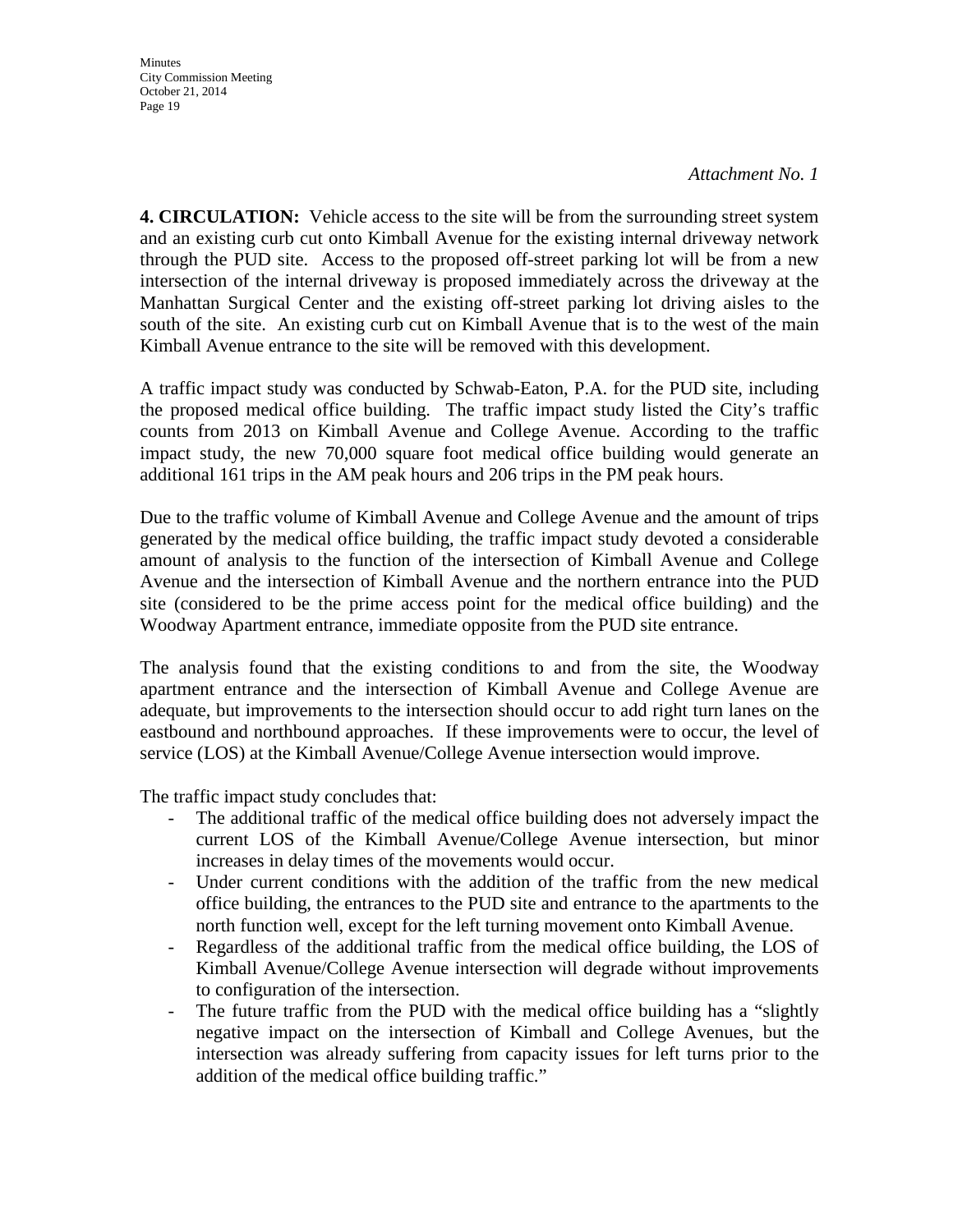- The additional traffic from the medical office building in the future remains to be problematic for the left turn movement onto Kimball Avenue from the northern driveway from site. The queue length for the left turn movement out of the site will increase, but should not increase to a point that would impact the internal intersections to the medical office building and Manhattan Surgical Center.

The traffic impact study provided a number of recommendations for improvements to area intersections. The recommendations are:

- Near-future improvements to the intersection of Kimball Avenue and College Avenue should include the addition of right-turn lanes to the eastbound and northbound approaches in order to meet current MATS recommendations. Turning movement counts should be evaluated annually to determine when the westbound approach also meets criteria for a dedicated right-turn lane.
- The City of Manhattan should review the effect of adding double left turn lanes to the westbound and southbound approaches to the Kimball/College Avenue intersection, which already operate at LOS D during the AM peak hour, and will operate at LOS F with very little additional background traffic increases.
- While no noticeable delays to through traffic were modeled by the eastbound Kimball traffic turning right into the north site entrance, counts should be taken at this location following construction and occupancy of the Medical Office Building to determine if it meets the 100 vehicle threshold for a dedicated right-turn lane.
- Left turns out of the north entrance to the MOB will be difficult due to the volume of through traffic on Kimball during peak hours. Typically, traffic in parking lots will choose the least restrictive path, and it is likely in this case that drivers will choose to use the east entrance and turn left onto northbound College Avenue and then left at the Kimball/College intersection rather than wait excessively to turn left at the north entrance. An additional traffic study following completion and occupancy of the MOB should be performed to determine the validity of the directional distributions assumed in this study.

The City's Traffic Engineer has reviewed the Traffic Impact Study (*see attached memo)*  and accepts the finding and recommendations. The Traffic Engineer recommends that possible mitigation tactics should be reviewed with the applicant to design the development to improve the area's intersection at acceptable levels to reduce safety concerns. This review will occur during the Final Development Plan process. As stated in the Traffic Impact Study, the City Engineer agrees with the need for a right-turn lane on Kimball Avenue into the site is requiring and be constructed at that the time of the new development on the site. A condition of approval is recommended for this requirement. Finally, the Traffic Engineer is recommending that an auxiliary left turn lane on Kimball Avenue and College Avenue be reviewed to determine if such a lane is necessary for operations and safety. A condition of approval has been proposed for this recommendation also.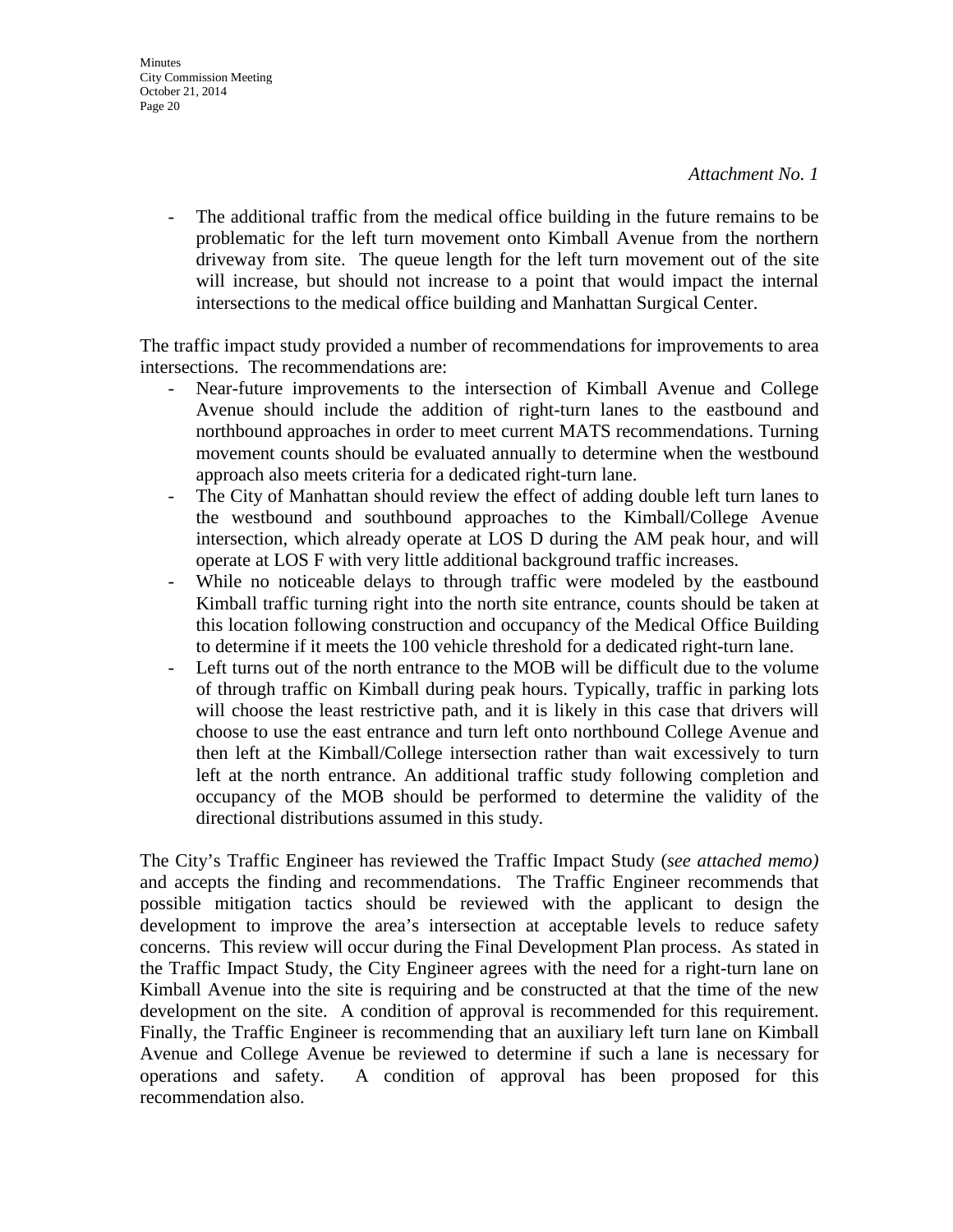### Pedestrian and Bicycle Access

Sidewalks are found along Kimball Avenue and College Avenue and internal to the PUD site to provide pedestrian access to the existing and medical office buildings.

Bike racks are shown on the Preliminary Development Plans on the west side of the proposed medical office building.

### **Off-Street Parking**

As previously stated, eight-hundred forty-five (845) off-street parking stalls are proposed to be located on the site. Two-hundred ninety-eight (298) of those stalls are to be created with the proposed medical office building. A note on the PUD site plan states that the PUD site has an existing agreement with Kansas State University to share 250 parking stalls in the football stadium parking lot to the east of the PUD site during non-game days. These parking spaces are not included in the site parking calculation.

The existing off-street parking design was originally approved with the first Conditional Use Permit and subsequent Conditional Use Permits, the latest being in 2009 with the expansion of the Manhattan Surgical Center. With the agreement to provide an addition 250 off-street parking on University property, it appears that the off-street parking is adequate for the existing development.

Based on the gross square footage of 70,000 square feet for the proposed medical office building and using the dental clinics and medical clinics parking standard from Article VII of the Zoning Regulation (5.5 parking spaces per 1000 square feet of net floor area), the new building would be required to have three-hundred and eighty-five (385) parking spaces. This calculation is based on gross square footage. Article VII allows for the spaces, such as hallways, storage, stairwells, elevators, bathrooms and mechanical rooms to be excluded from the parking requirement calculations. If a conservative estimate of fifteen (15%) of the total gross area of the building would be devoted to these spaces, the total parking requirement would be three-hundred and twenty-eight (328).

The applicant has used a parking to building floor area ratio of 4.5 spaces per 1000 square feet of floor area, which would require 315 off-street parking spaces. According to the application documents, remaining spaces would be shared in the existing off-street parking lot.

Considering the existing developments, the parking agreement with the University and the proposed campus setting of medical office buildings, the off-street parking appears to be adequate. No on-street parking on adjacent congested streets should occur from the existing and proposed developments.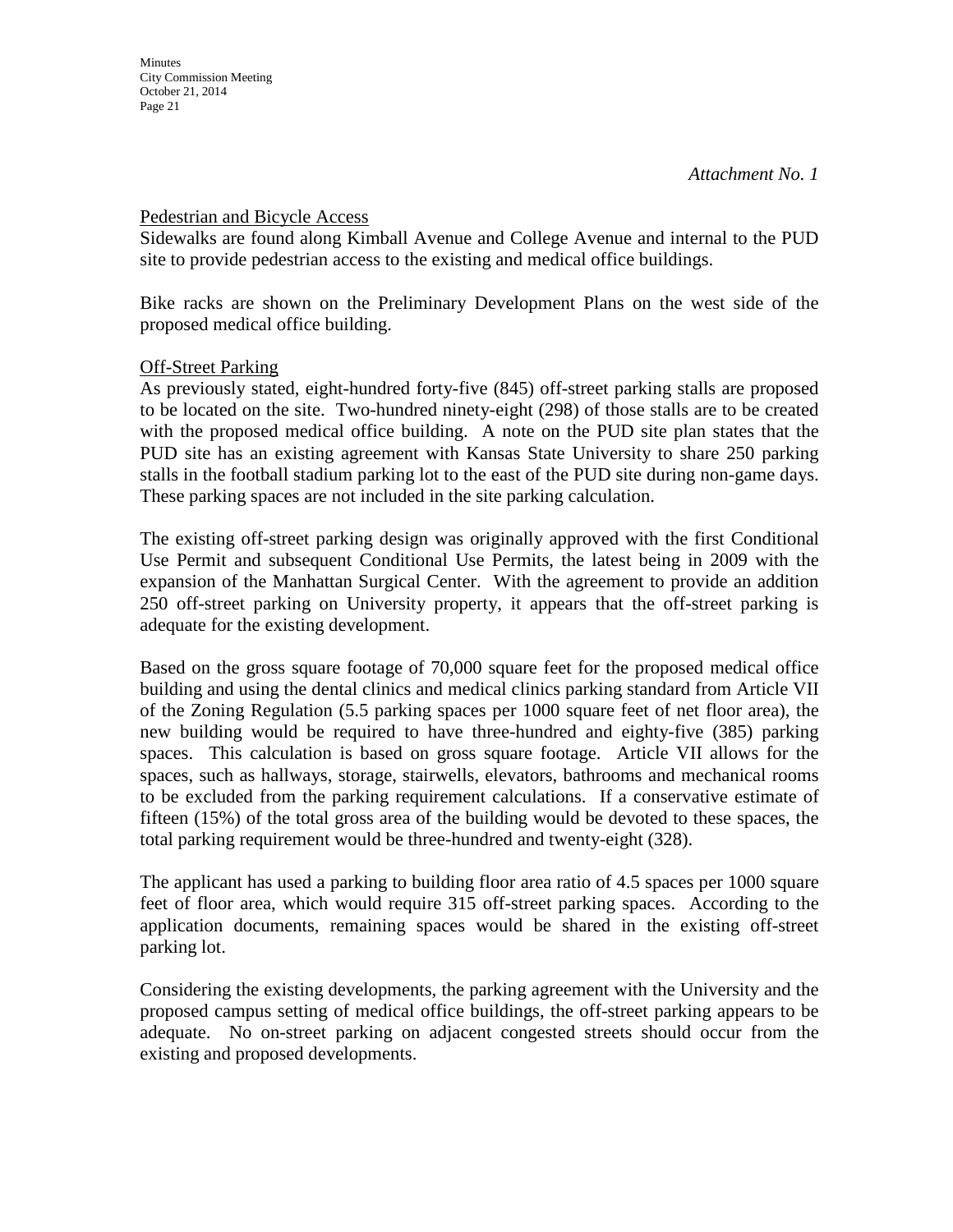**5. OPEN SPACE AND COMMON AREA:** Open space on the site is limited to manicured grass lawn areas around the buildings, along the roadways and in the parking lot islands. There are outdoor opens areas adjacent to the existing and proposed buildings for patients, visitors and staff, but the space is generally limited.

**6. CHARACTER OF THE NEIGHBORHOOD:** The surrounding neighborhood can be characterized by a mix of single-family homes, most of which are rental units, multiple-family apartment complexes, the hospital and surgical center and the Kansas State University Sports Complex. The single-family homes are generally located on small lots to the south and west of the site. The apartment complexes are located to the north, across Kimball Avenue.

# **THIRTEEN MATTERS TO BE CONSIDERED WHEN CHANGING ZONING DISTRICTS**

**1. EXISTING USE:** Existing Mercy Regional Hospital with air ambulance helicopter landing pad and off-street parking lots, existing Manhattan Surgical Center and off-street parking lots and a vacant lot that was the former location of the St. Joseph Retirement Center and Nursing Home.

**2. PHYSICAL AND ENVIRONMENTAL CHARACTERISTICS:** The PUD site gradually slopes from the west to the east. The majority of stormwater runoff is directed to the northeast corner of the site to an existing retention/detention pond. The site is bounded by Kimball Avenue to the north and College Avenue to the east and singlefamily homes to the west and south. Both streets are four-lane minor arterial roadways.

# **3. SURROUNDING LAND USE AND ZONING:**

**NORTH:** Kimball Avenue, a four-lane, minor arterial street, multiple-family apartment complexes, Peace Lutheran Church and single-family homes; Manhattan Apartments (Woodway Apartments) Residential PUD, University Commons Residential PUD and R, Single-Family Residential District.

**SOUTH:** Single-Family Homes and vacant lot owned by Mercy Regional Health Center; R, Single-Family Residential District and Commercial PUD.

**EAST:** College Avenue, a four-lane minor arterial roadway and the Kansas State Sports Complex; R-1, Single-Family Residential District, R District and U, University District.

**WEST:** Single-Family Homes; R District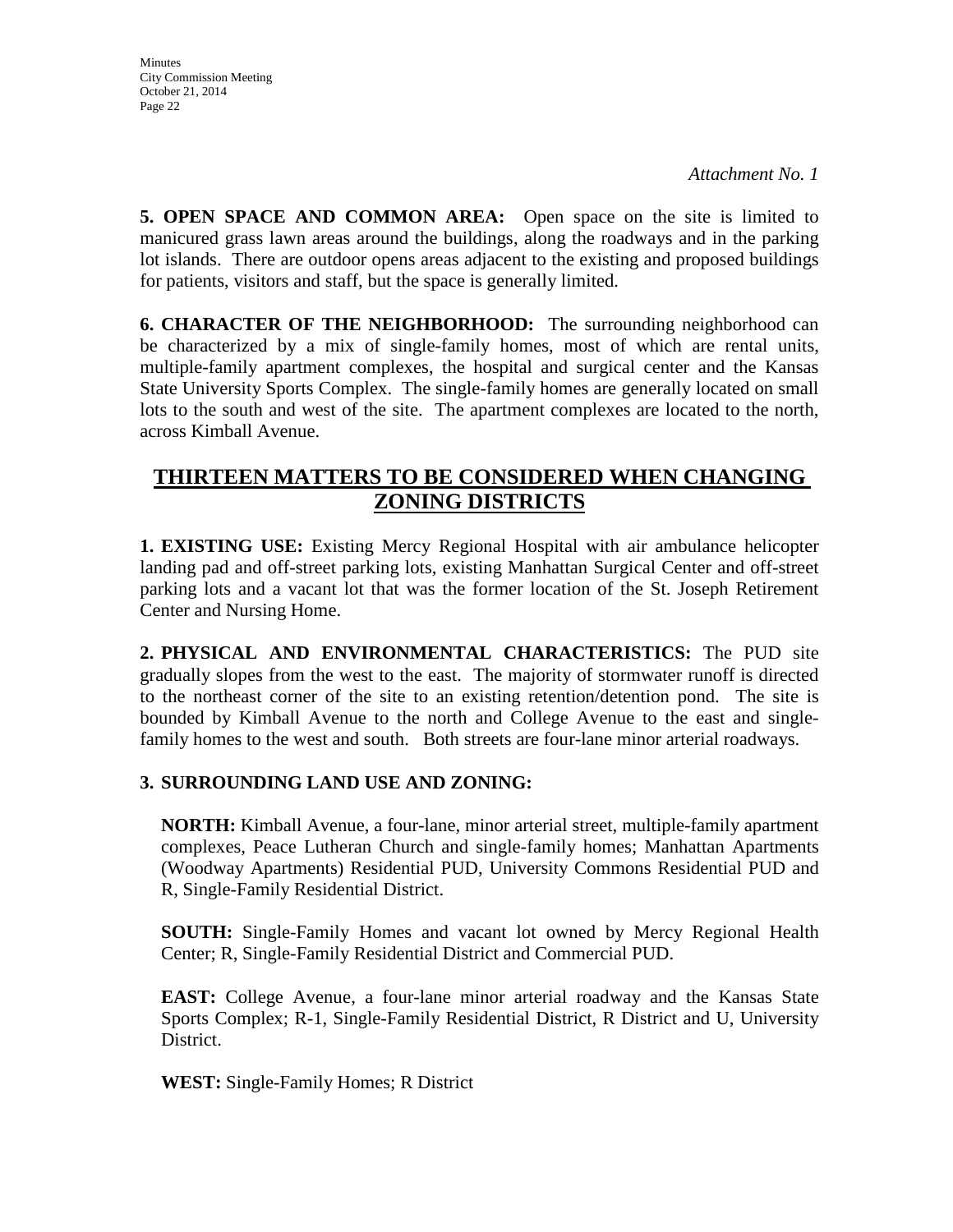- **4. CHARACTER OF THE NEIGHBORHOOD:** See above under Review Criteria for Planned Unit Development, number 6.
- **5. SUITABILITY OF SITE FOR USES UNDER CURRENT ZONING:** The hospital and similar medical offices can be reviewed and approved by the Board of Zoning Appeals as a Conditional Use Permit. The existing hospital and surgical center were approved through the Conditional Use process as recently as 2000 and 2009, respectfully. Considering the complexity of the development and the potential for the need for a variety of Exceptions and Variances; the request to rezone the site to PUD, Commercial Planned Unit Development District was recommended. The ability for the public to review the current and future development plans are similar public hearings for the Conditional Use and PUD. The site and its existing and proposed uses are suitable under the current zoning district, but does not provide the flexibility and efficiencies, nor control over development issues that a PUD can provide.
- **6. COMPATIBILITY OF PROPOSED DISTRICT WITH NEARBY PROPERTIES AND EXTENT TO WHICH IT MAY HAVE DETRIMENTAL AFFECTS:** The area to the south and west is zoned R, Single-Family Residential District and consists of single-family homes, most of which are rental units. The hospital was originally built as the Saint Mary's Hospital in 1958. In 1996, the Mercy Regional Health Center was established. A Conditional Use was approved in 2000 to allow for an expansion that generally created today's building footprint. The Manhattan Surgical Center was approved through a Conditional Use by the Board of Zoning Appeals in 1999 to construct the building. Until recently, the generally area where the new medical office building will be located was the former St. Joseph Retirement Center and Nursing Home. The building had been vacant for a number of years. It is apparent that the existing medical uses of the PUD site have not adversely impacted adjacent properties, particularly the residential properties to the south and west.

The proposed rezoning to PUD and the Preliminary Development Plan to construct a medical office building will increase the amount of noise, light and traffic to the area, compared to the existing vacant land. The proposed building will be three-stories tall (46 feet tall at the roof line). The building is setback approximately twenty-five (25) feet from the Kimball Avenue property line and seventy-eight (78) feet from the west property line. The distance between the building and the adjacent residential properties to the west should be adequate to mitigate any issue with the building height.

New off-street property is located as close as nine (9) feet to the west property line. The installation of the six (6) foot tall privacy fence and/or vegetation buffers should mitigation any adverse impacts on the adjacent residential neighbors.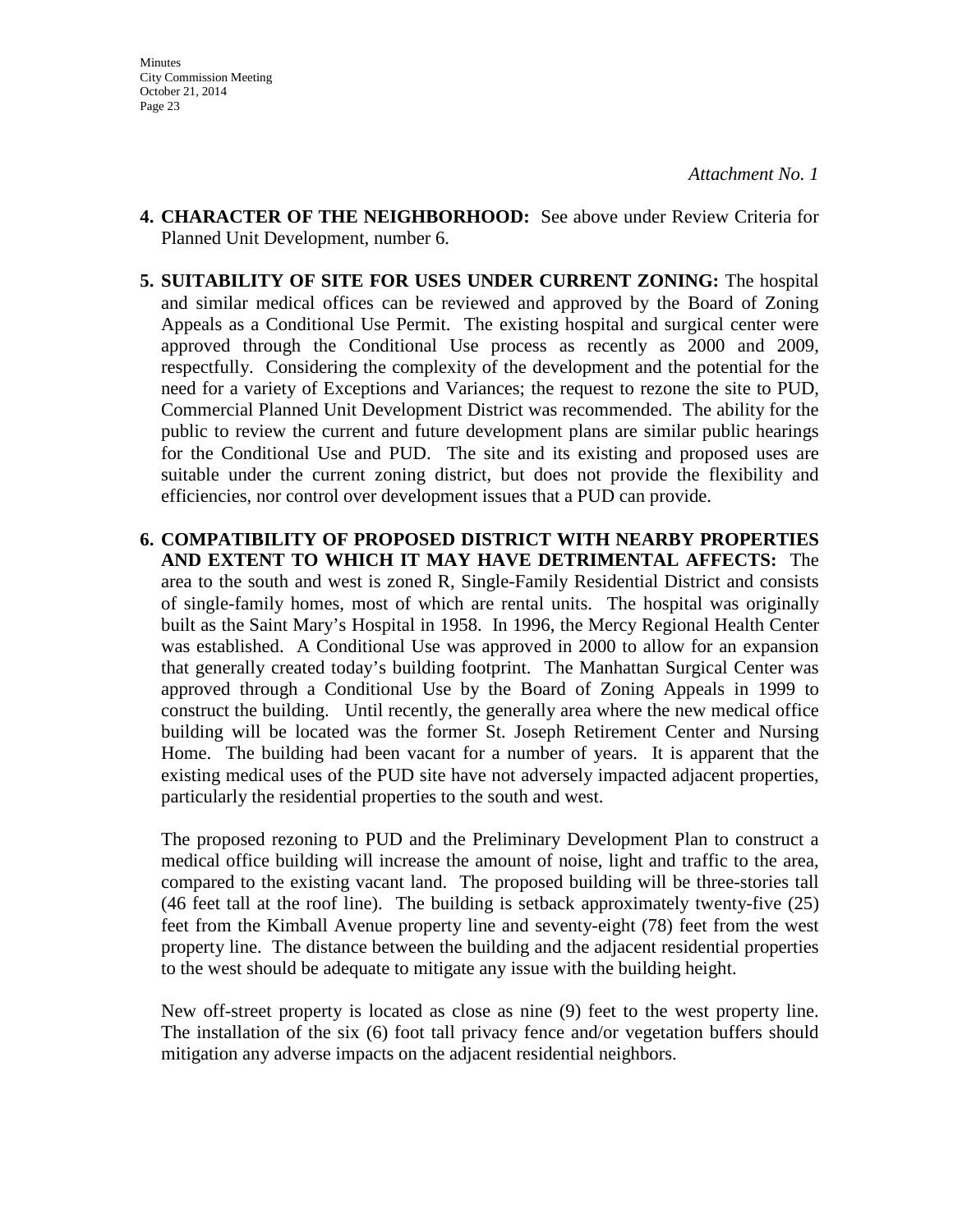**Minutes** City Commission Meeting October 21, 2014 Page 24

*Attachment No. 1* 

The new site lighting plans shows light poles to illuminate the off-street parking lot. These lights are required to be fully shielded to cutoff the light at least the property line.

As part of the process to request a rezoning, the applicant held a neighborhood meeting on July 17, 2014. According to the meeting minutes, nine (9) adjacent property owners were present, along with the applicant and support staff. Several meeting attendees submitted written comments, all of which showed support for the project. Additional comments were made about property that the applicant owns, but is not related to the PUD rezoning site, as well of concerns for traffic congestion at the Kimball Avenue entrance (*see attached meeting summary and participant comment sheets*).

As previously stated, the existing and proposed uses should not adversely impact the surrounding neighbors. It appears that the applicant have taken appropriate measures to address any specific site design issues that could negatively impact the neighborhood. The site is generally compatible with nearby properties.

**7. CONFORMANCE WITH THE COMPREHENSIVE PLAN:** The rezoning site is shown on the Northwest Future Land Use Map as a Public/Semi-Public designation. The list of primary uses for this designation is: schools, government offices, community centers, fire stations, airport, libraries, hospitals, cemeteries, churches and other places of workshop. The proposed rezoning to PUD, Commercial Planned Unit Development meets the intent of the Comprehensive Plan. The existing and proposed uses are hospitals or uses that are customarily found at a hospital or on a campus-like hospital setting.

### **8. ZONING HISTORY AND LENGTH OF TIME VACANT AS ZONED:**

The hospital was originally built in 1958 as the St. Mary's Hospital. The St. Joseph Retirement Center and Nursing Home was built in 1968.

| July 18, 1961  | Annexed into the City (Ordinance No. 2216) and zone "A-A,"<br>Single-Family Residential District.                           |
|----------------|-----------------------------------------------------------------------------------------------------------------------------|
| 1970 - 1986    | Rezoned to R, Single-Family Residential District                                                                            |
| 1987 - Present | Rezoned to R-1, Single-Family Residential District                                                                          |
| 1999           | Board of Zoning Appeals approves the Conditional Use to allow<br>for the construction of the Manhattan Surgical Center.     |
| May, 2000      | Board of Zoning Appeals approves the Conditional Use to allow<br>for the addition to the Mercy Regional Hospital buildings. |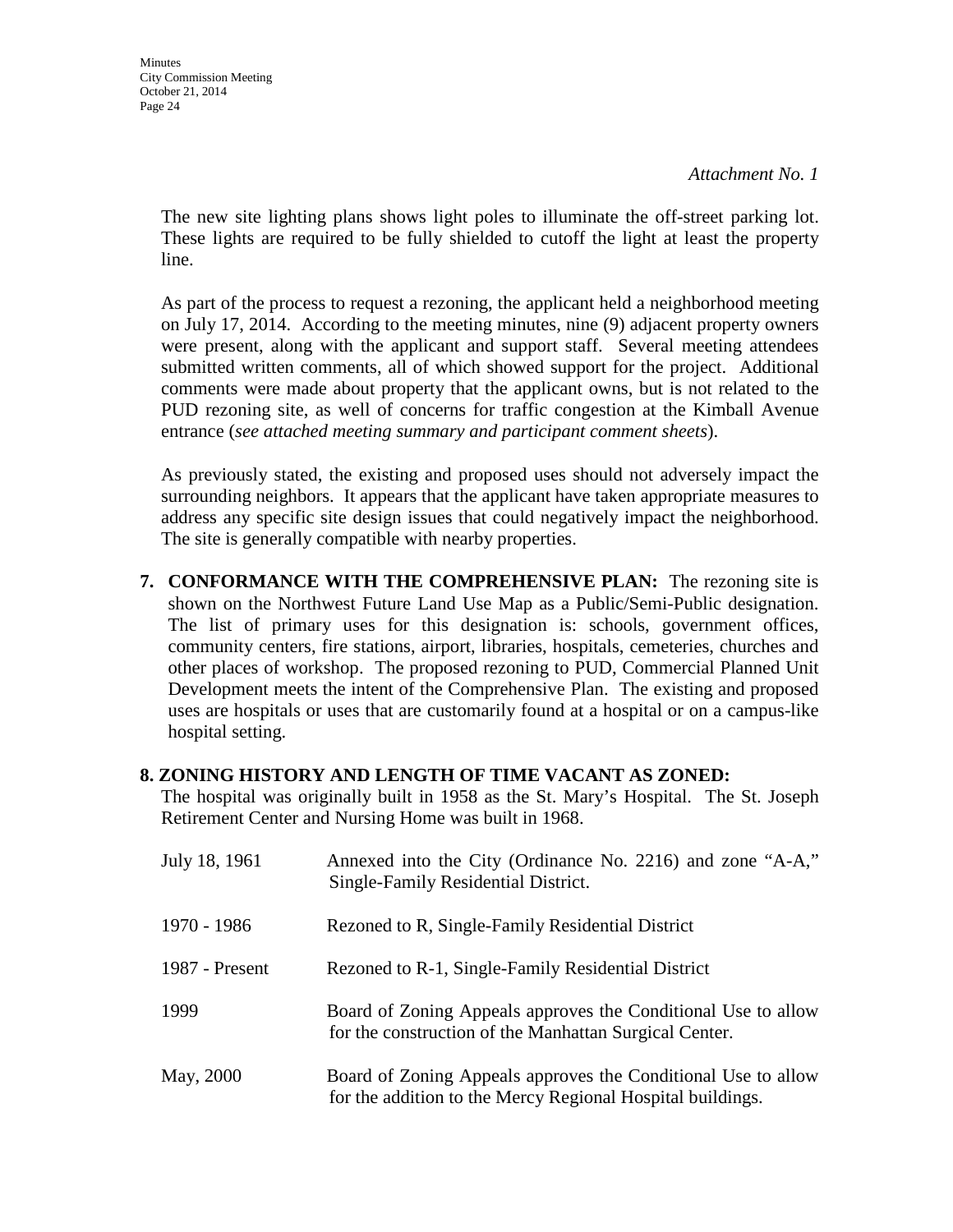| 2007       | Board of Zoning Appeals approves the Conditional Use to allow<br>for the addition to the Manhattan Surgical Center.                 |
|------------|-------------------------------------------------------------------------------------------------------------------------------------|
| July, 2009 | Board of Zoning Appeals approves the Conditional Use to allow<br>for the addition to the Manhattan Surgical Center.                 |
| 2012       | Former St. Joseph Retirement Center and Nursing Home was<br>demolished. This are of the rezoning site has remained vacant<br>since. |

### **9. CONSISTENCY WITH INTENT AND PURPOSE OF THE ZONING ORDINANCE:**

The intent and purpose of the Zoning Regulations is to protect the public health, safety, and general welfare; regulate the use of land and buildings within zoning districts to assure compatibility; and to protect property values.

The PUD Regulations are intended to provide a more efficient land use than is generally achieved through conventional development; a development pattern that is in harmony with land use density, transportation facilities and community facilities; and a development plan which addresses specific needs and unique conditions of the site which may require changes in bulk regulations or layout.

Subject to the conditions of approval, the proposed PUD is consistent with the Zoning Regulations.

**10. RELATIVE GAIN TO THE PUBLIC HEALTH, SAFETY AND WELFARE THAT DENIAL OF THE REQUEST WOULD ACCOMPLISH, COMPARED WITH THE HARDSHIP IMPOSED UPON THE INDIVIDUAL OWNER:** There appears to be no gain to the public that denial would accomplish. Public utilities and fire and emergency service protection can adequately serve the site. The proposed PUD will not cause adverse impacts on nearby properties. Denial of the request may be a hardship to the owner.

**11. ADEQUACY OF PUBLIC FACILITIES AND SERVICES:** Adequate public water, sanitary sewer, streets and pedestrian sidewalks are, or will be, available to serve the development.

# **12. OTHER APPLICABLE FACTORS:** None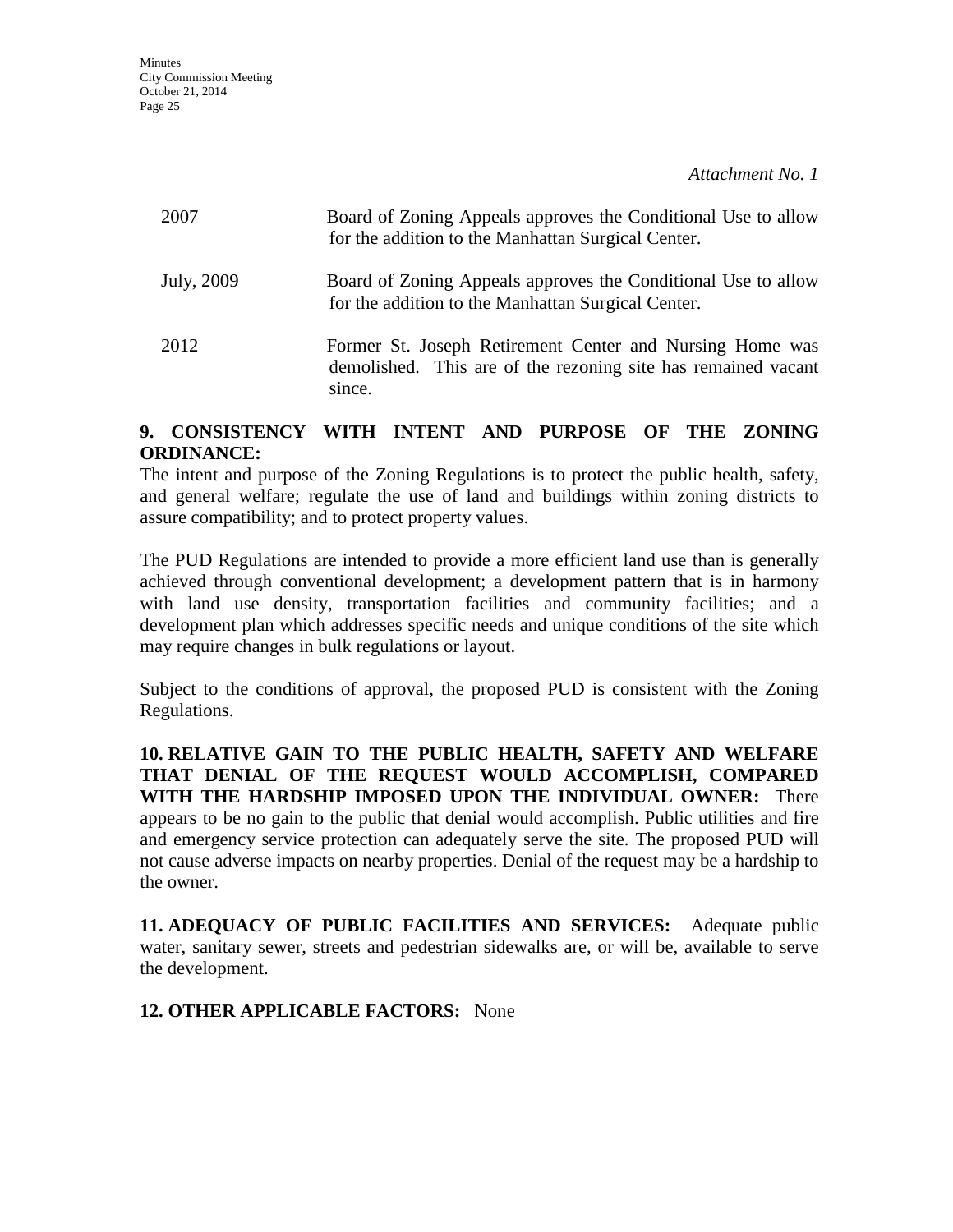**Minutes** City Commission Meeting October 21, 2014 Page 26

**13. STAFF COMMENTS AND RECOMMENDATION:** City Administration recommends approval of the proposed rezoning of the Mercy Regional Health Center PUD from R-1, Single-Family Residential District to PUD, Commercial Planned Unit District, with the following conditions of approval:

- 1. The Permitted Uses shall be Hospitals, Outpatient Surgical Center, and Medical Offices.
- 2. A minimum six (6) foot tall sight-obscuring fence shall be constructed along the western property line of the new office building and its associated parking lot.
- 3. Landscaping and irrigation shall be provided pursuant to a Landscaping Performance Agreement between the City and the owner, which shall be entered into prior to issuance of a building permit.
- 4. All landscaping and irrigation shall be maintained in good condition.
- 5. Light poles shall be provided as described in the application documents. Exterior building lighting shall be provided as proposed and be of a cut-off design, so as to not cast direct light or glare onto public streets or adjacent property.
- 6. Ground Signs shall be permitted and constructed as proposed.
- 7. Wall signs shall be permitted as proposed.
- 8. Two (2) pylon signs shall be permitted on the site as shown on the Preliminary Development Plan. The digital portion of the pylon sign proposed on College Avenue shall be limited to a Digital Graphic Sign, as follows:
	- a. Digital Graphic Sign. A sign utilizing LED (light emitting diode), LCD (liquid crystal display), plasma, projected images, or any functionally equivalent technology, and which is capable of automated, remote or computer control to change a static image only as a "slide show" (series of images).
	- b. Duration of Message and Transitions. The sign message shall remain static for a period of not less than sixty (60) seconds. The transition from one (1) message to the next shall be direct and immediate, without any special effects including but not limited to, dissolving, fading, scrolling, starbursts and wiping, which shall be prohibited.
	- c. Image Characteristics. Digital Graphic Signs shall have a pitch of not greater than twenty (20) millimeters between each pixel.
	- d. Luminance. Between sunrise and sunset the maximum luminance shall be five thousand (5,000) nits and between sunset and sunrise the maximum luminance shall be five hundred (500) nits. All signs with a digital display having illumination by means other than natural light must be equipped with an automatic dimmer control or other mechanism that automatically controls the sign's brightness to comply with this requirement.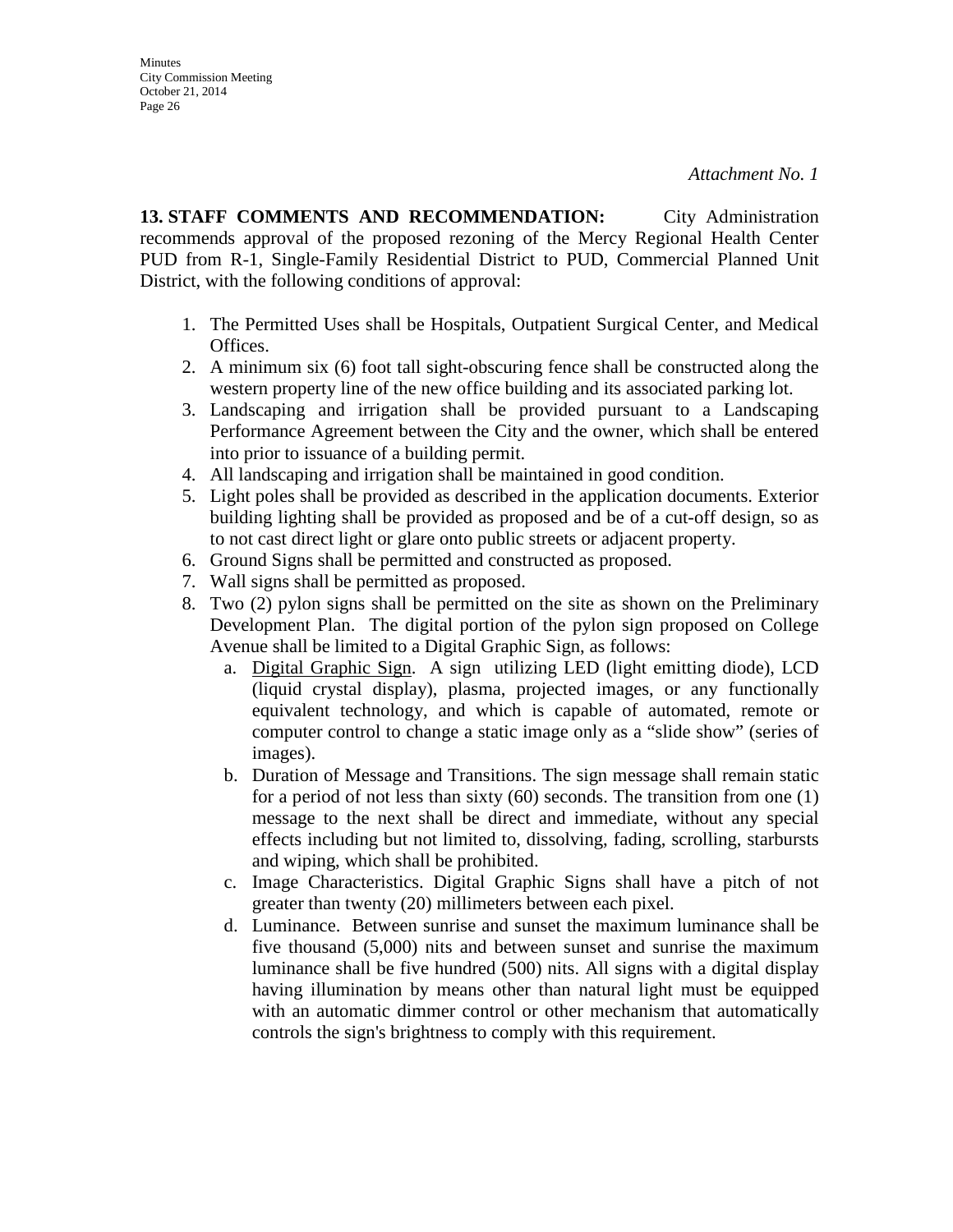- 9. An agreement outlining the owner's on-going maintenance responsibility and enforcement rights of the City for the detention areas and stormwater infrastructure shall be created and approved by the City prior to completion the Final Development Plan and Final Plat.
- 10. An eastbound right-turn lane on Kimball Avenue into the PUD site shall be installed at the time of construction for the new medical office building
- 11. The need for left-turn lanes on Kimball Avenue and College Avenue into the site shall be evaluated by the applicant's engineer at the time of the Final Development Plan to determine if the road improvements are warranted to improve safety and efficiency of traffic.
- 12. Exempt signage shall be permitted as described in Article VI, Section 6-104  $(A)(1), (2), (3), (4), (5), (7)$  and  $(8)$ ; and Section 6-104  $(B)(2)$ , of the Manhattan Zoning Regulations. Temporary sales aids, banners and portable signs, as described in Article VI, Signs, of the Manhattan Zoning Regulations, shall be prohibited.

# **ALTERNATIVES:**

- 1. Recommend approval of the proposed rezoning of the Mercy Regional Health Center PUD from R-1, Single-Family Residential District, to PUD, Commercial Planned Unit Development District, stating the basis for such recommendation, with the twelve (12) conditions listed in the Staff Report.
- 2. Recommend approval of the proposed rezoning of the Mercy Regional Health Center PUD from R-1, Single-Family Residential District, to PUD, Commercial Planned Unit Development District, and modify the conditions, and any other portions of the proposed PUD, to meet the needs of the community as perceived by the Manhattan Urban Area Planning Board, stating the basis for such recommendation, and indicating the conditions of approval.
- 3. Recommend denial of the proposed rezoning, stating the specific reasons for denial.
- 4. Table the proposed rezoning to a specific date, for specifically stated reasons.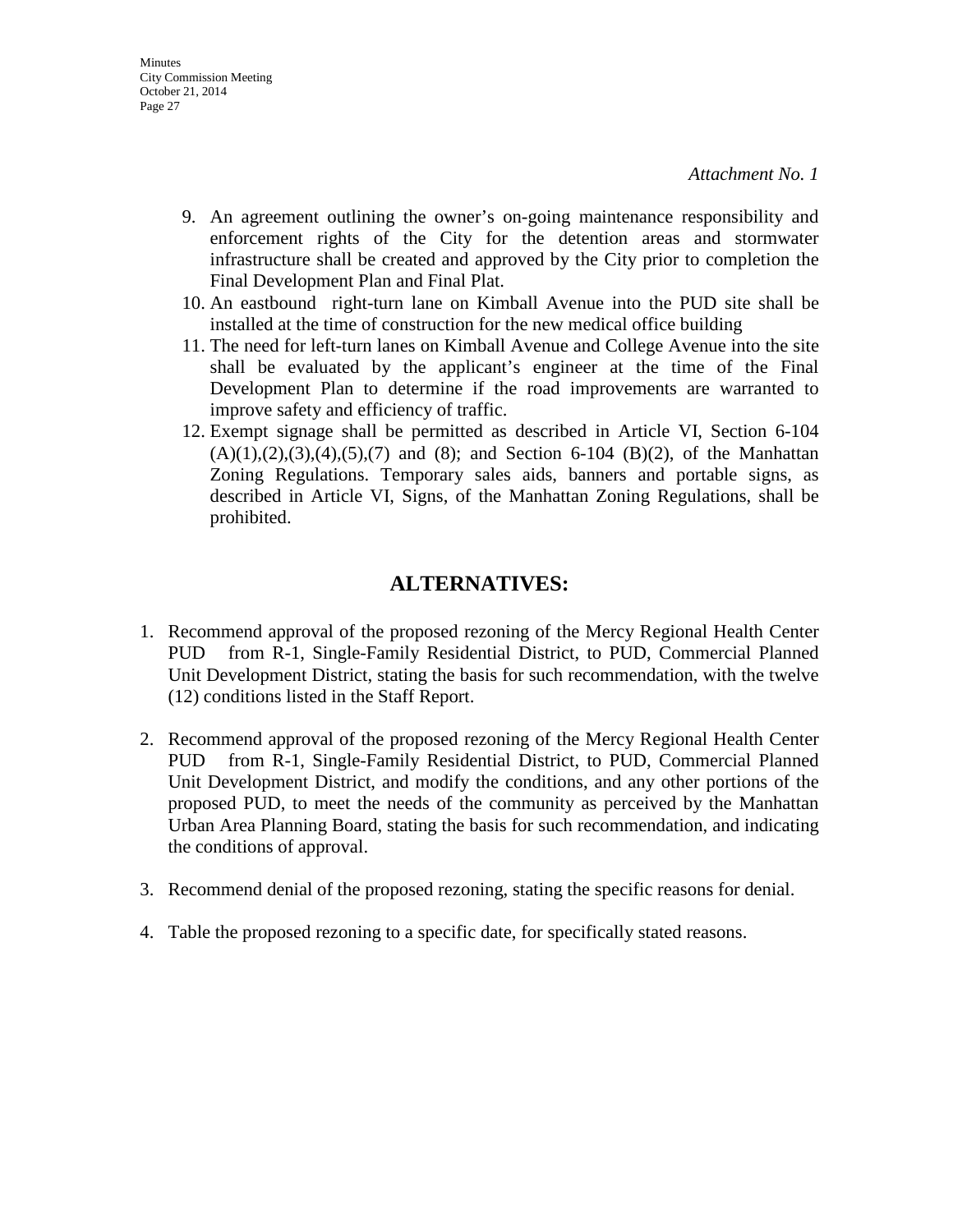Minutes City Commission Meeting October 21, 2014 Page 28

*Attachment No. 1* 

# **POSSIBLE MOTION:**

The Manhattan Urban Area Planning Board recommends approval of the proposed rezoning of Mercy Regional Health Center PUD from R-1, Single-Family Residential District, to PUD, Commercial Planned Unit Development District, based on the findings in the staff report, with the twelve (12) conditions recommended by City Administration.

**PREPARED BY:** Chad Bunger, AICP, CFM, Senior Planner **DATE:** September 11, 2014

14031}SR}MercyHealthCenterPUD}R1\_PUD.docx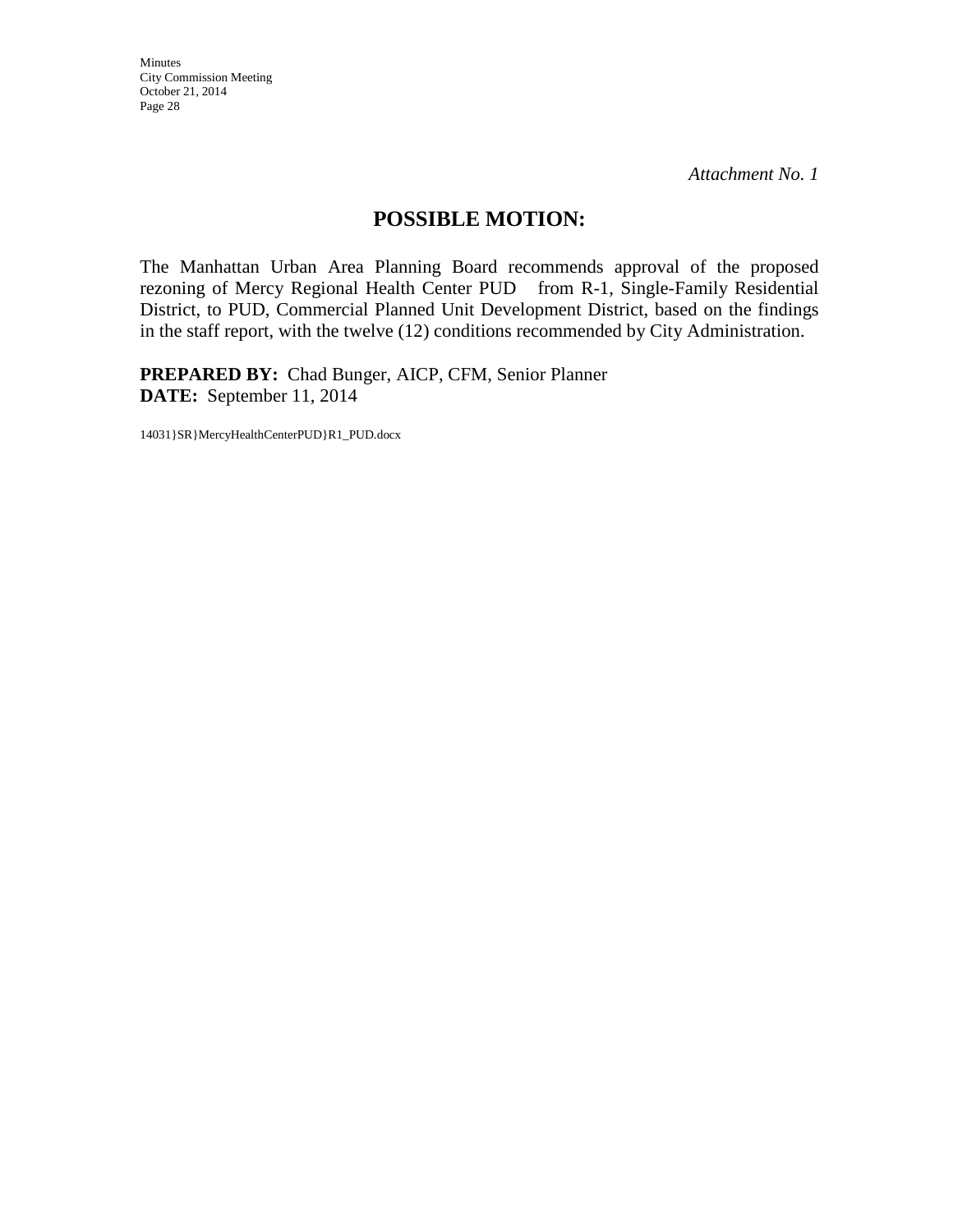**Minutes** City Commission Meeting October 21, 2014 Page 29

*Attachment No. 2* 

#### **STAFF REPORT**

# **APPLICATION TO REZONE PROPERTY TO PLANNED UNIT DEVELOPMENT DISTRICT**

# **BACKGROUND**

**FROM:** I-2, Industrial Park District.

**TO:** PUD, Commercial Planned Unit Development

**OWNERS:** McCall Inc. – Tom Abbott, President

**APPLICANT:** Renaissance Infrastructure Consulting (RCI) - Chip Corcoran,

**DATE OF NEIGHBORHOOD MEETING:** August 13, 2014

**DATE OF PUBLIC NOTICE PUBLICATION:** September 15, 2014

# **DATE OF PUBLIC HEARING: PLANNING BOARD:** October 6, 2014 **CITY COMMISSION:** October 21, 2014

**LEGAL DESCRIPTION:** Unplatted tracts in Section 8, Township 10 South, Range 8 East (*see attached legal description for full details)* 

**LOCATION:** Generally located to the northeast of the intersection of McCall Road and Hayes Drive.

**AREA:** 7.82 acres (340,709 square feet)

**PROPOSED USES:** Permitted and Conditional Uses of the C-2, Neighborhood Shopping District and C-5, Highway Service Commercial District, except convenience Stores including gasoline sales, Sexually Oriented Businesses, School, and Outdoor Movie Theatres. The proposed uses shown with the Preliminary Development Plan are two (2) restaurants with drive-thru windows, a home and farm retail store, and a stand-alone ATM.

**PROPOSED BUILDINGS AND STRUCTURES:** Five (5) individual lots are to be developed within the Planned Unit Development. These lots will gain access from either McCall Road or proposed travel easements within the development site. As a reminder, travel easements are privately owned and maintained travelways for the public to use. The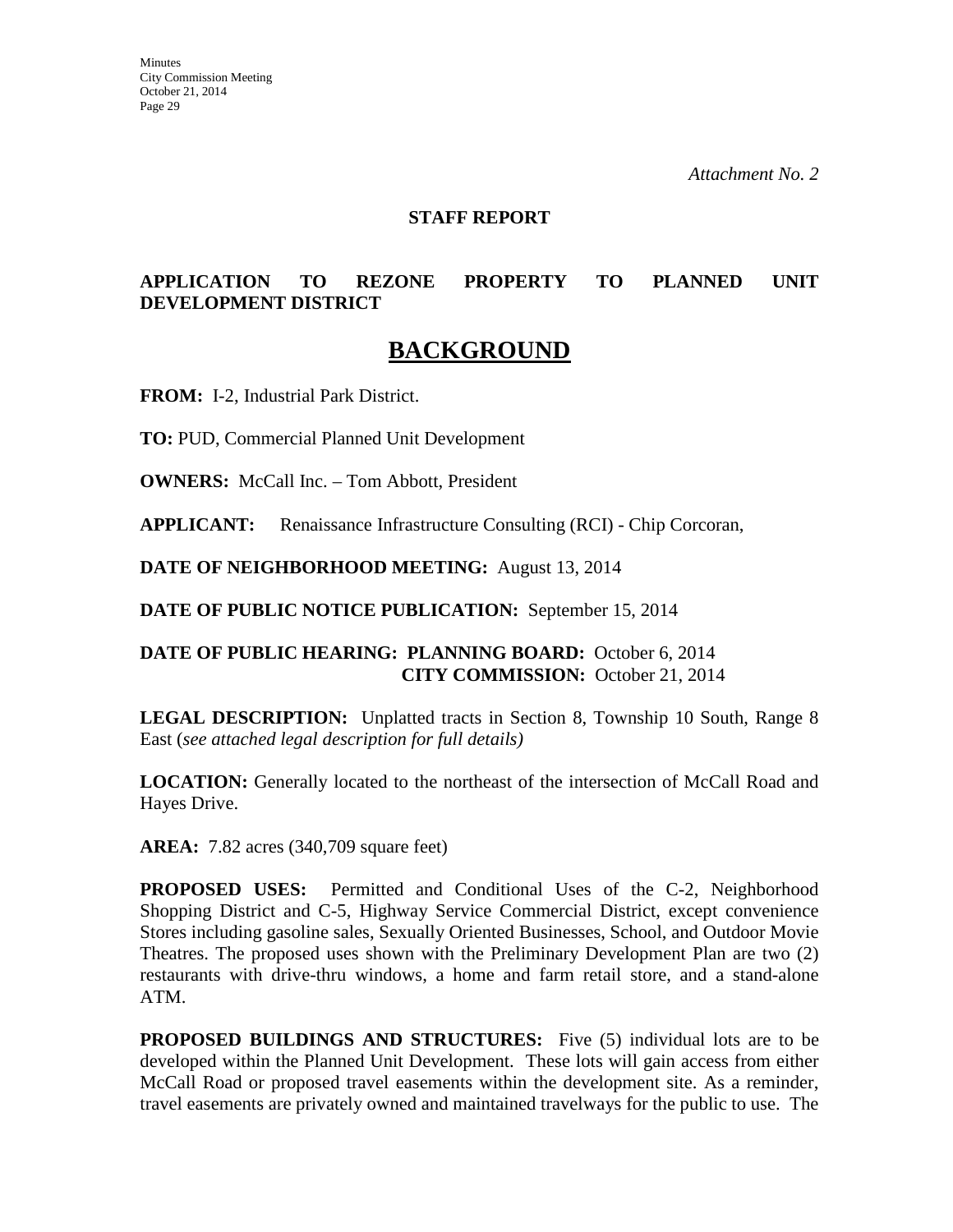names of the travel easements have not been provided at this time because they are waiting approval from the Pottawatomie County Emergency Management Office and Manhattan Fire Department. For the purposes of this staff report, the travel easements will be referenced in the following ways:

- Travel Easement A: East/west travel way between Hayes Drive and Landing Place (a travel easement on the property to the east.
- Travel Easement B: North/South travel way between McCall Road and Travel Easement A.
- Travel Easement C: Small easement near the right in/right out intersection between Lots 2 and 3.

*Lot 1 - Orschlens Farm and Home store:* A new 32,375 square foot Orschlens Farm and Home store and a 19,679 square foot fenced in, outdoor storage area is proposed on Lot 1. The outdoor storage area will be enclosed with an eight (8) foot tall metal fence system and a sight obscuring mesh. The building will be approximately twenty-four (24) feet tall. The building's front door will be to the south and will also include the business' tire shop area. The south and west facades will have a stucco finish and a five (5) foot, eight (8) inch tall, brick wainscot. The north and west façade will have metal panel siding. These two (2) facades will generally not be seen by the public. The north façade is the back of the building and is adjacent to the neighboring industrial property. The west façade will be concealed by the sight-obscuring fence.

The site plan shows two (2) permanent outdoor display areas for the businesses larger products, such as lawn mowers, etc. The first is a 600 square foot area on the sidewalk in front of the southwest corner of the enclosed storage area. This area will be required to maintain the appropriate ADA access to ensure pedestrians can use the sidewalk. The second area is a 950 square foot area in a landscape island on the southwest corner of the lot.

A 5,400 square foot seasonal outdoor area is shown to the south of the building within an off-street parking area is shown. The seasonal display area would utilize thirty (30) offstreet parking spaces. The site plan shows 156 parking spaces on the lot. The proposed use and building size requires a minimum of 111 parking spaces. Temporary using the thirty (30) parking spaces should not create an issue for the businesses within the development or surrounding developments. City Administration recommends a time limit from March  $1<sup>st</sup>$  to October 31<sup>st</sup> for this area to display seasonal products such as plants and landscaping materials.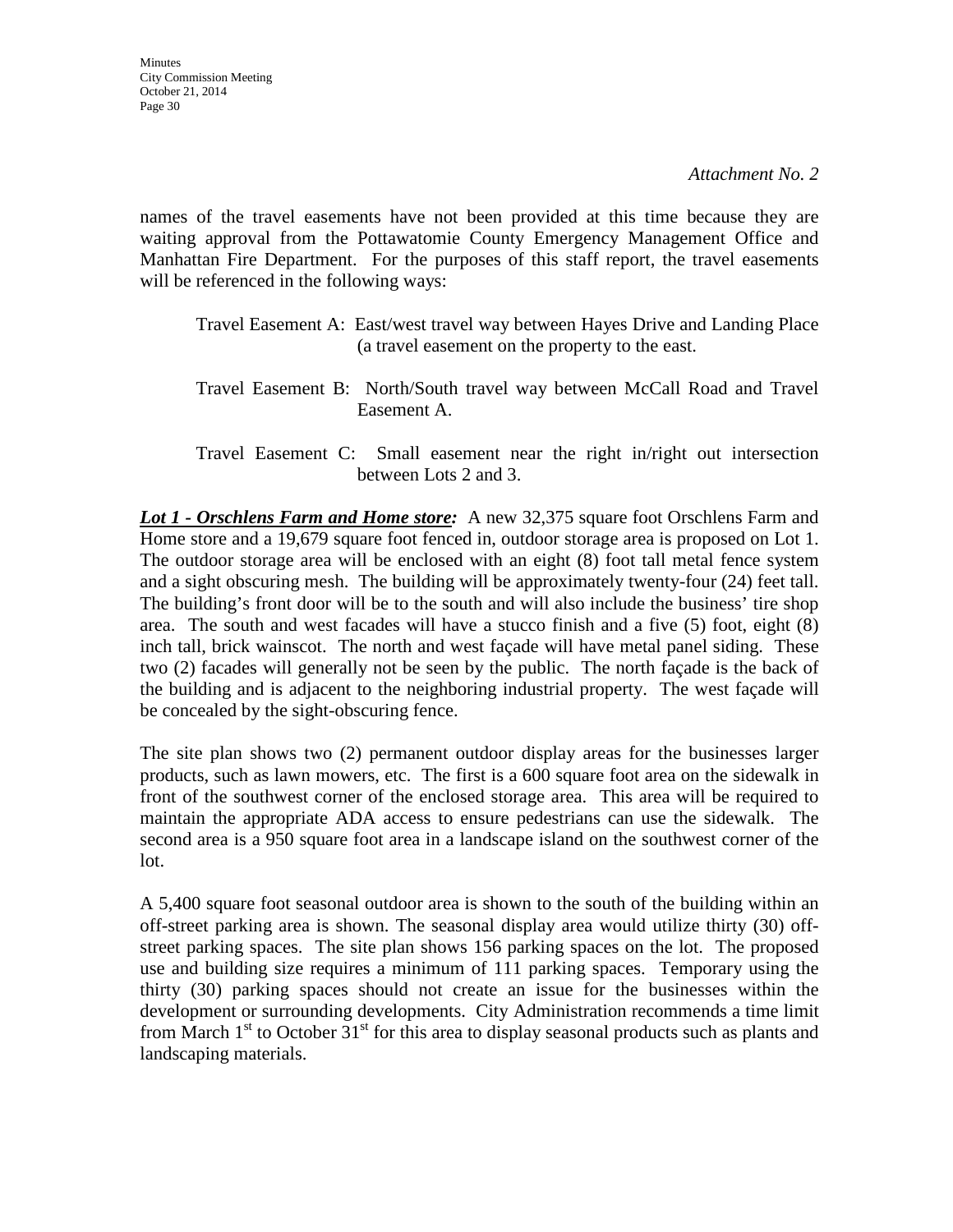Lot 1 will gain access from Travel Easement A, which intersects with Landing Place to the east on the Menards development and Hayes Drive to the west. Travel Easement B also intersections Travel Easement A to provide access to McCall Road.

*Lot 2 – Burger King Drive-thru Restaurant:* A new 3,000 square foot Burger King drive-thru restaurant is proposed on Lot 2. The building design is the latest corporate design with brick, stucco, exterior ceramic tiles and metal panel accent elements. The application materials show the building will be approximately twenty (20) feet tall. Entrance doors will face to the south and east on the lot. The drive-thru windows will face the west.

The lot will gain access from Travel Easement C that intersects with McCall Road, a five (5) lane minor arterial street, and the proposed Travel Easement A to the north of the lot, which intersects with Hayes Drive, a minor arterial street. The travel easement that intersects with McCall Road is shown to be limited to only right-in from McCall Road and right-out of the site.

*Lot 3 – Arby's Drive-thru Restaurant:* A new 3,200 square foot Arby's drive-thru restaurant is proposed on Lot 3. The corporate design of the building includes EFIS, lap siding, with brick wainscot around the building and an architectural tower. The building will be twenty-three (23) feet to the top of the architectural element. The main entrance to the building will be to the east and the drive-thru windows located on the west side of the building. Lot 2 will also gain access from Travel Easement C off of McCall Road and the Travel Easement A from Hayes Drive.

Lots 4 & 5: No buildings or structures are currently proposed on Lots 4 and 5. Due to the layout of Lot 4, it is apparent that an ATM or other small drive-thru kiosk will be developed on the lot. Any future developments of these lots will be required to go through a PUD amendment prior to or concurrently with the Final Development Plan.

| Use                     | <b>Square Feet</b> | <b>Percentage</b> |
|-------------------------|--------------------|-------------------|
| <b>Building</b>         | 37,675             | 11.1%             |
| Paved Area (Parking &   | 189,286            | 55.6%             |
| Driveways)              |                    |                   |
| <b>Total Open Space</b> | 113,748            | 33.3%             |
| <b>Total Impervious</b> | 226,961            | 66.7%             |

# **PROPOSED LOT COVERAGE**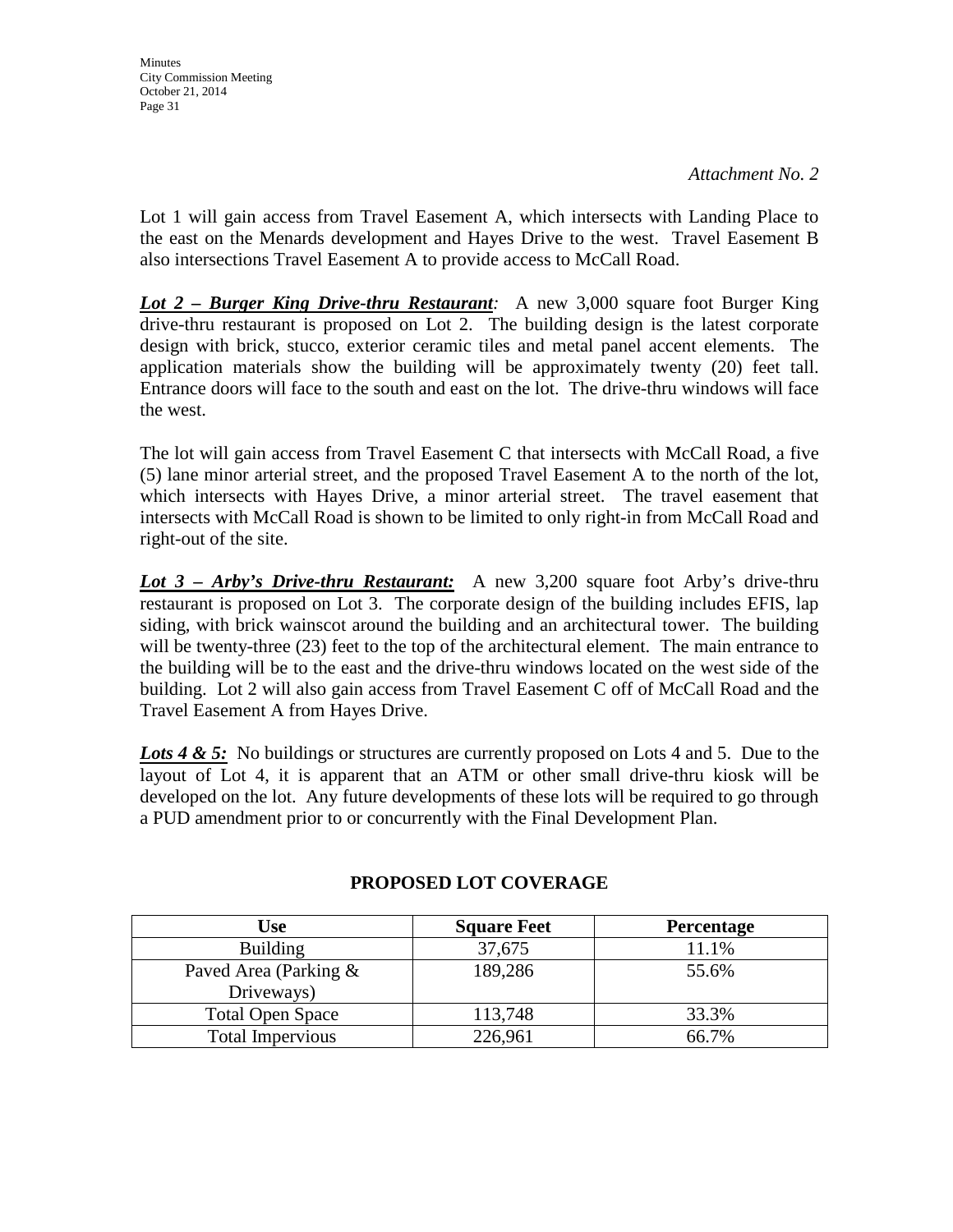#### **PROPOSED SIGNAGE**

Each of the proposed businesses on Lots  $1 - 3$ , show individual wall signs on the respective buildings and pylon signs on McCall Road. No signage has been proposed for the future development on Lots 4  $\&$  5. The review of these future developments, including signage will occur through future PUD amendments and Final Development Plan process.

#### **Lot 1 - Orscheln Farm and Home Store**

| Location                      | Type                          | Size                 | Area (sq. |
|-------------------------------|-------------------------------|----------------------|-----------|
|                               |                               |                      | ft.       |
| South – "Tire Shop"           | Wall sign                     | $8'$ x 4'-6"         | 36        |
| "Orscheln Farm &<br>South $-$ | <b>Internally Illuminated</b> | $42' \times 2'$ -10" | 110       |
| Home"                         | Wall                          |                      |           |

A twenty-five (25) foot tall pylon sign is proposed at the southeast corner of the Lot 5. The pylon sign will have metal clad skirting to cover the support structure. Two (2) individual signs are proposed: a 6 foot by 12 foot (72 square foot) internally illuminated cabinet sign and an 8 foot by 4 foot (32 square foot) internally illuminated changeable copy sign. The pylon sign will be located within a sign easement that is located thirty-two (32) feet from the McCall Road front property line and twenty-one (21) feet from the east property line.

| Location                       | Type                               | Size                | Area (sq. |
|--------------------------------|------------------------------------|---------------------|-----------|
|                                |                                    |                     | ft.)      |
| East – "Taste is King"         | <b>Internally Illuminated Wall</b> | $8' \times 1'$      | 8         |
| East – "Burger King" circle    | <b>Internally Illuminated Wall</b> | 3' radius           | 28.27     |
| East $-$ "Home"<br>- of<br>the | Internally Illuminated Wall        | $24' - 7''$ x 1' 2" | 26.68     |
| Whopper"                       |                                    |                     |           |
| East – "Merchandise<br>sign    | Temporary Sign                     | $11' \times 5'$     | 55        |
| area"                          |                                    |                     |           |
| West $-$ "Burger King" circle  | <b>Internally Illuminated Wall</b> | 3' radius           | 28.27     |
| West – "Merchandise sign       | Temporary Sign                     | $11' \times 5'$     | 55        |
| area"                          |                                    |                     |           |
| North – "Burger King" circle   | <b>Internally Illuminated Wall</b> | 3' radius           | 28.27     |

**Lot 2 – Burger King Drive-thru Restaurant** 

A monument sign is proposed near the corner of McCall and Hayes Drive. The monument sign is shown to be six (6) feet tall and six (6) foot wide on an architectural base with a 12.5 square foot Burger King circle sign. The sign is shown to be nine (9) feet from the McCall Road front property line and forty-one (41) feet from the Hayes Drive front property line.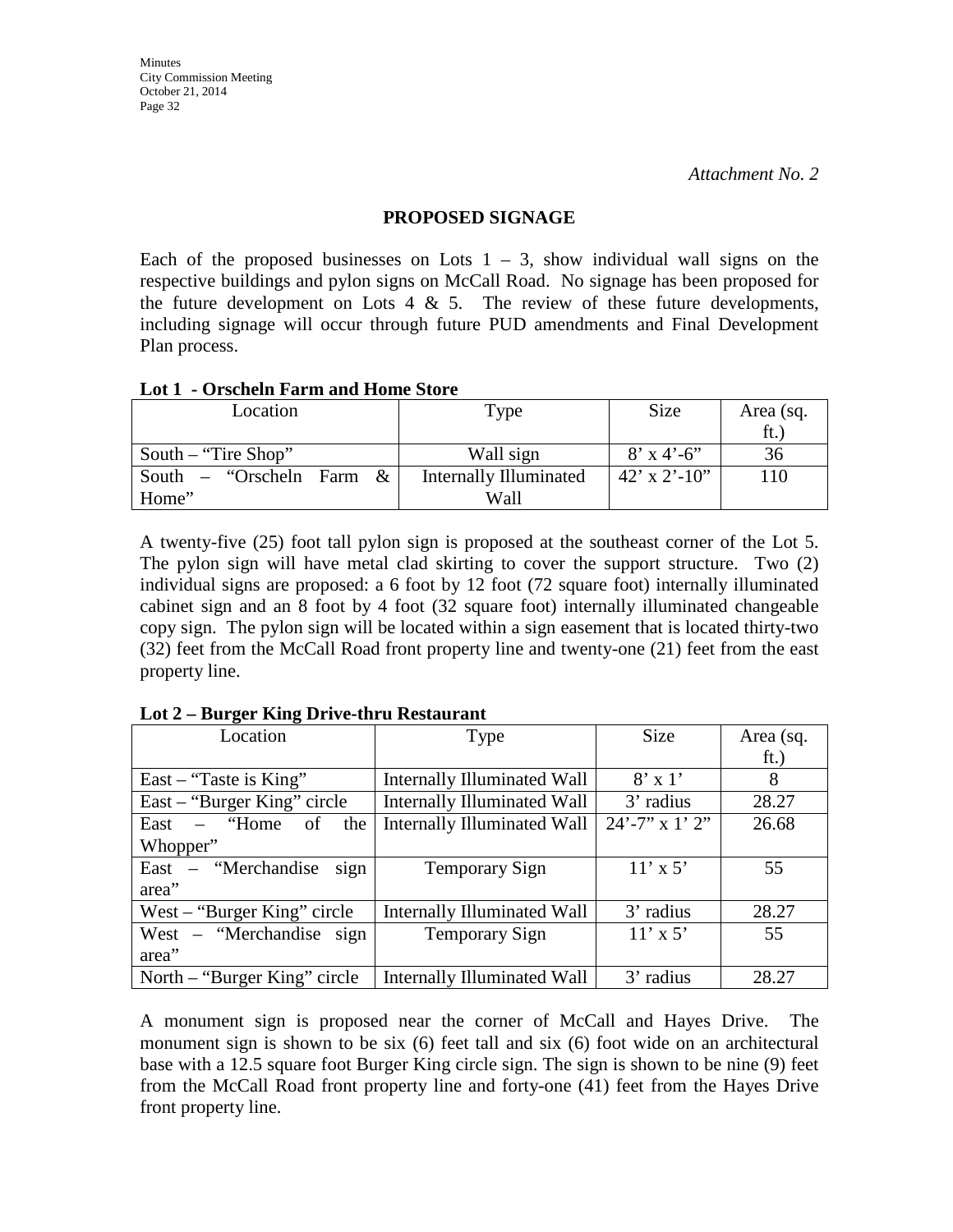| ---                       |                             |                         |           |
|---------------------------|-----------------------------|-------------------------|-----------|
| Location                  | Type                        | Size                    | Area (sq. |
|                           |                             |                         | ft.       |
| South – Arby's $logo$     | Internally Illuminated Wall | $6' - 6''$ x 6'         | 39        |
| $East - Arby's lettering$ | Internally Illuminated Wall | $2^{\circ}$ -6" x 7'-6" | 18.15     |
| West – Arby's lettering   | Internally Illuminated Wall | $2^{\circ}$ -6" x 7'-6" | 18.15     |

### **Lot 3 – Arby's Drive-thru Restaurant**

The Arby's pylon sign is near the intersection of McCall Road and the Travel Easement C. The brick sign base is shown to be 11 feet, 3 inches wide and 8 feet tall. Two (2) signs are proposed on the brick sign base: a 6 foot, 10 inch by 4 foot, 10 inch (33 square feet) Arby's logo sign; and a 3 foot, 4 inch by 6 foot, 9 inch (22 square feet) digital graphic sign. The sign is to be located six (6) feet from McCall Road front property line and approximately fifteen (15) feet from the edge of Travel Easement C. City Administration recommends that the proposed digital sign be limited to the display characteristics associated with a Digital Graphic Sign, which is defined as:

"A sign utilizing LED (light emitting diode), LCD (liquid crystal display), plasma, projected images, or any functionally equivalent technology, and which is capable of automated, remote or computer control to change a static image only as a "slide show" (series of images).

# **PROPOSED LIGHTING:**

LED lights on twenty-five (25) foot tall light poles are proposed to illuminate the site. Exterior lights on the three (3) buildings are also proposed to illuminate the area and to accent architectural features on the buildings. The lighting will be fully shaded and cut off at the property lines.

# **SIX REVIEW CRITERIA FOR PLANNED UNIT DEVELOPMENTS**

**1. LANDSCAPING:** The Landscape Plan for the proposed development consists of deciduous trees on the edge of the off-street parking areas, shrubs and grasses, and lawn areas. Underground irrigation will be provided to maintain these areas.

**2. SCREENING:** Trash dumpster enclosures for the proposed development are shown on the application site plans. The application materials state that the trash dumpster enclosures will be constructed with masonry walls and a metal gate, and will be a minimum of six (6) feet in height. The trash enclosures will be painted to compliment the structures the enclosure is associated with. The details of the trash dumpster enclosures shall be provided with the Final Development Plan.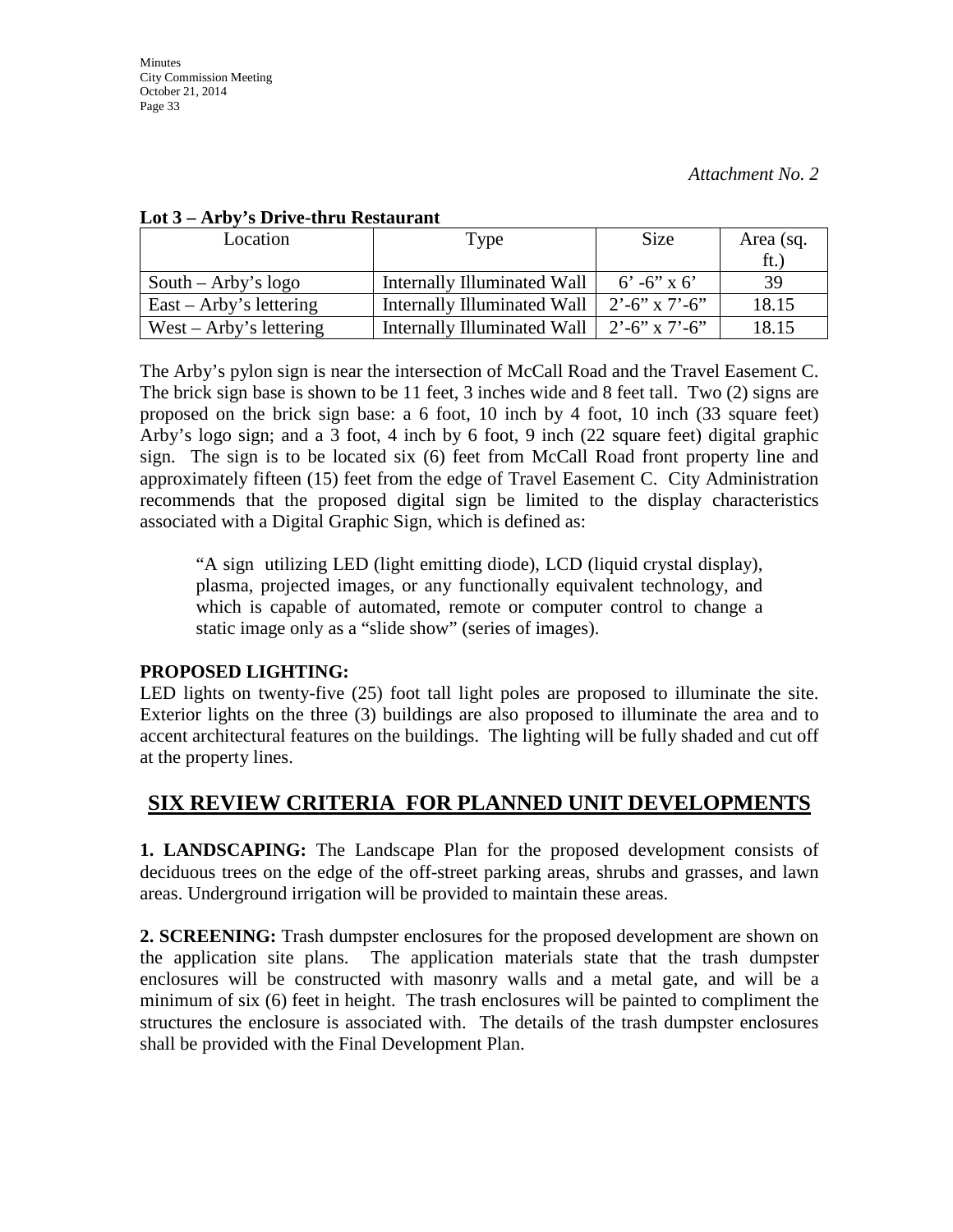The outdoor storage area to the west of the Orscheln building is to be enclosed by an eight (8) foot tall, ornamental metal fence and a metal mesh material to obscure the materials displayed and stored in this area from the parking lot and adjacent areas.

**3. DRAINAGE:** The site is currently built with self-storage units and concrete and gravel parking lots and travelways. No on-site stormwater detention or underground stormwater infrastructure currently exists. The stormwater generally sheet flows to the south and is collected in the stormwater sewer system along McCall Road and the open ditch along Hayes Drive.

The proposal development will use curb and gutters to direct stormwater runoff to area inlets in the off-street parking lots and travelways. The stormwater sewer system will then direct the stormwater to existing stormwater infrastructure along McCall Road or Hayes Drive. The open ditch along Hayes Drive is to be replaced with a reinforced concrete pipe and the ditch will be filled in. The open ditch will remain along adjacent properties to the north.

The City's Stormwater Engineer, Shane Swope, has reviewed the proposal and the drainage study. Because the site is currently built out and is mostly impervious surface, stormwater detention is not required. The Stormwater Engineer is requiring that an applicant analyze if post-construction best management practices for stormwater quality are required for the proposed development. This development is required with the Final Development Plan. City Administration has recommended a condition of approval regarding this.

**4. CIRCULATION:** The development gains access from McCall Road to the south, Hayes Drive to the west and Landing Place to the east, a dedicated travel easement platted with the McCall Landing PUD. Thirty-six (36) foot wide travel easements cross the development site to connect to these adjacent roads and travel easement. The actual road way within these travel easements will be thirty (30) feet wide. Travel Easement B is a public travel way from McCall Road to the north into the site. Travel Easement A intersects Travel Easement B, is a thirty-six (36) foot wide travel easement and utility easement, that provides the east and west public travel way and connects to Hayes Drive and Landing Place. Travel Easement C is a small travel easement within the off-street parking lot for the two (2) restaurants at the right-in/right-out intersection with McCall Road. This travel easement provides access to Lots 2 and 3. The names of the proposed travel easements have not be approved by the Pottawatomie County Emergency Management Office or the Manhattan Fire Department to ensure that the proposed street names will not conflict with existing street names in the area. These names will need to be approved prior to approval of the Final Development Plan.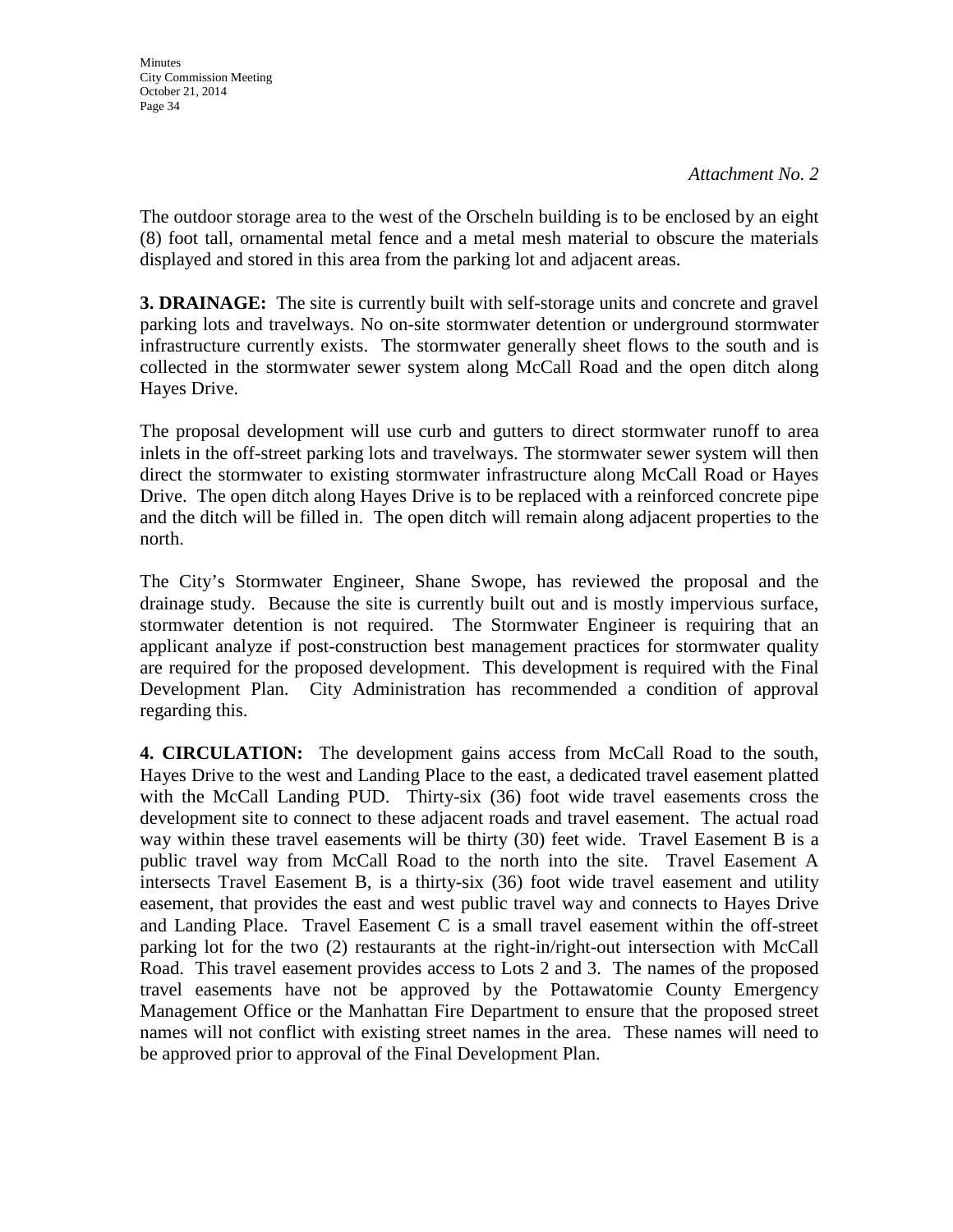**Minutes** City Commission Meeting October 21, 2014 Page 35

#### *Attachment No. 2*

Trek Design Group provided a Traffic Impact Study for the proposed development (*see attached)*. The Traffic Impact Study analyzed the traffic generated from the proposed farm and home retail store, two (2) drive-thru restaurants, a bank with drive-up window, a small specialty retail shop and the automated teller machine. The ATM was not included in the analysis because it was determined that it did not specifically generate vehicular traffic; rather it was a convenience for the other proposed uses. No specific plans have been presented for the bank and retail specialty store. A linear 2% annual growth factor was used to predict the 20 year traffic volumes for the City. The Traffic Study notes that the "McCall Road corridor is a very dynamic corridor with many different types of traffic and fluctuating land usage. The global 2% growth rate as applied in the study is not necessarily indicative of what is occurring or will occur on the corridor."

The Traffic Impact Study analyzed the location and sight distances for the proposed intersection, trip generation and trip distribution of the proposed and assumed uses, and the level of service of the nearby signalized intersections. The study determined that the site, with its proposed and assumed uses, would generate 393 total trips in the A.M. Peak Hour and 397 trips in the P.M. Peak Hour. The detailed trip distribution to and from the site and assignment of the traffic to different intersections on the site and the signalized intersection level of service analysis can be found, in its entirety, in the attached study.

The Traffic Impact Study concludes that the roadway and traffic signals work at an acceptable level of service under existing conditions with the new trips added to the road network. All of the proposed intersections should function well, with the exception of the left turning movement, or east bound turning traffic, from the middle intersection on McCall Road. This intersection turning movement will have an "F" level of service. The study states that this issue "is an onsite issue and does not affect progression on McCall Road. The Level of Service F is common on side streets accessing major corridors.

The study showed a considerable drop in the level of service along the corridor under the future growth conditions, but again, noted concerns that the 2% linear growth projection for traffic volumes in the area may not be an appropriate analysis. The loss in the level of service along the corridor is an issue for the City as a whole, and is not caused by the added trips from this development.

Finally, the Traffic Impact Study noted that the entrances to the site are less than desirable, due to the distance from existing intersections, but are limited by the size of the property. "All other aspects of the development fall into constraints outlined in the Manhattan Area Transportation Strategy. The proposed use of the property fits the area and the added trips have little effect on the existing network.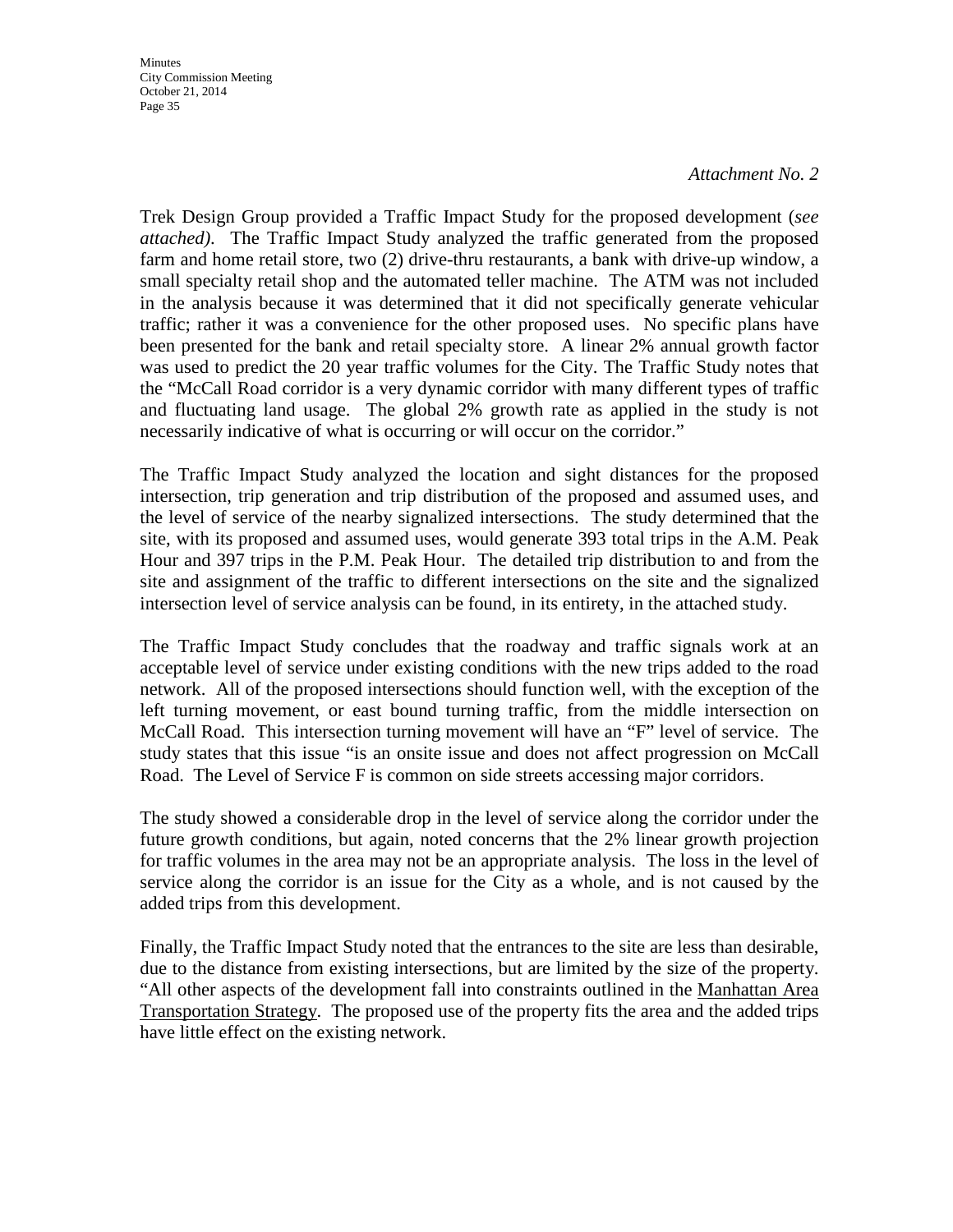The proposed site plan shows an existing curb cut on McCall Road is to remain on proposed Lot 5. This curb cut was not addressed in Traffic Impact Study and would not meet any of the intersection spacing requirements along a minor arterial road. As proposed, Lot 5 has access to the east, west and north via existing and proposed travel easements.

The City's Traffic Engineer, Peter Clark, has reviewed the development and the Traffic Impact Study conducted by the applicant's consultant. The Traffic Engineer Staff accepts this recommendation with only the minor driveway modifications as necessary changes to the proposed development. No auxiliary turn lanes are required for the development. The Traffic Engineer determined that the middle intersection that is anticipated to have an "F" level of service for the left turning movement has alternatives for drivers to use to get to their destination, including the signalized intersections at McCall Road and Carlson Road or McCall Road and Hayes Drive, thus not requiring any additional improvements. The Traffic Engineer recommends all other existing access points to this development along McCall Road and Hayes Drive are to be removed as part of this development. The traffic study has indicated that the development will function properly with the four access points indicated and no other access points are necessary. Any additional access points, including existing curb cuts, would not meet the City's access management criteria and will not be allowed in the final development plan.

City Administration is recommending that the existing curb cut on McCall Road for Lot 5 be removed and no access be provided along the public street rights-of-way for Lots 2, 3, 4 and 5, with the exception of proposed travel easement areas.

# **Off-Street Parking**

Two-hundred and twenty (220) off-street parking spaces are shown on Lots  $1 - 3$ . No spaces are proposed for Lot 4. Lot 5 is designated for future development. The off-street parking for Lot 5 will be reviewed during a future PUD Amendment and Final Development Plan for this lot.

One-hundred and forty-nine (156) parking stalls are shown for the Orscheln store on Lot 1. Based on the square footage of the building, excluding hallways, storage, restrooms, etc., the building and the use is required to provide a minimum of 111 off-street parking spaces (1 parking space for 250 square feet of floor area).

Restaurants are required to provide at least one (1) parking space for each three (3) customers based upon the maximum design occupancy. In addition, there shall be one (1) parking space for each employee as related to the work shift when the maximum number of employees is present. Burger King has a design occupancy load of sixty (60) occupants in the dining/waiting room (20 parking spaces required) and seven (7) employees during a shift. A minimum of twenty-seven (27) parking spaces are required with this proposed use. Twenty-Eight (28) parking spaces are shown for the Burger King on Lot 3.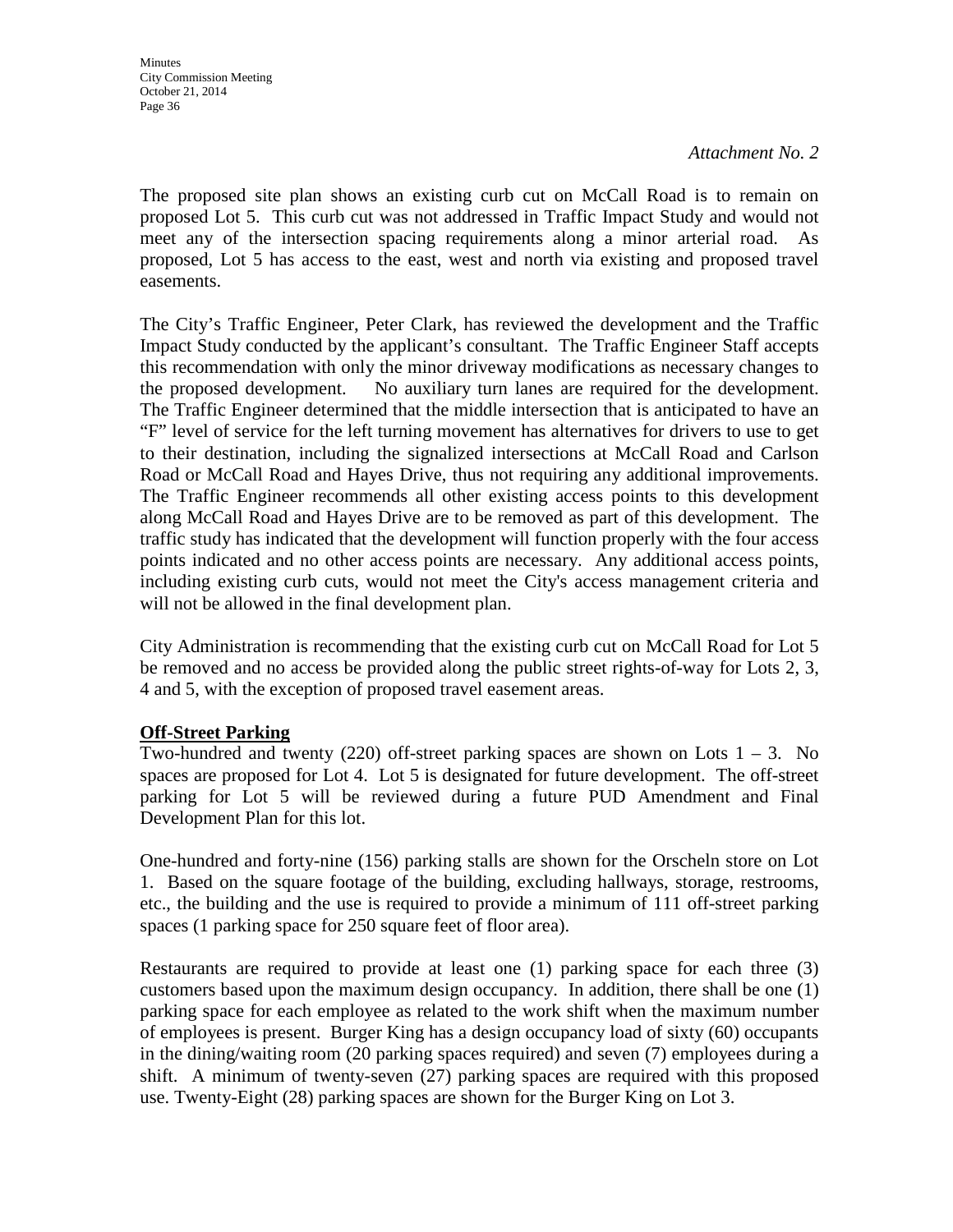**Minutes** City Commission Meeting October 21, 2014 Page 37

Arby's has a design occupancy of seventy (70) occupants in the dining waiting room and outdoor seating area (23 parking spaces required) and eight (8) employees during a shift. A minimum of thirty-two (32) parking spaces are required with this proposed use. Fortythree (43) parking spaces are shown on Lot 2 for the Arby's restaurant.

The amount of parking provided for the proposed development appears to be sufficient.

### **Bicycle & Pedestrian**

A sidewalk is present along McCall Road, immediately to the south of the site. The open ditch to the west of the site is proposed to be filled in. A sidewalk will be placed in this area to being the pedestrian connection to the north along Hayes Drive along the west edge of the PUD. The open ditch will remain off-site on properties to the north, until the area is redeveloped or the City improves the roadway to fill in the ditch and create an urban section with curb, gutters and sidewalks. Sidewalks should be provided internal to the PUD site from the adjacent sidewalks along McCall Road and Hayes Drive. City Administration is recommending a condition of approval that this sidewalk network be provided with the Final Development Plan.

Bicycle racks are provided at the three proposed buildings.

**5. OPEN SPACE AND COMMON AREA:** Open space consists of lawn areas. Lot 5 will remain as open space until a development is proposed.

**6. CHARACTER OF THE NEIGHBORHOOD:** The neighborhood is a mixture of highway commercial and industrial uses. The areas along McCall Road are transitioning from a historically industrial area, to a retail commercial corridor. Large box retail stores are located to east and southwest. Drive-thru restaurants are located along the five (5) lane minor arterial. There are also a number of strip mall type retail centers in the immediate area. To the north of the site, along Hayes Drive and Levee Drive and predominately industrial and office uses.

# **THIRTEEN MATTERS TO BE CONSIDERED WHEN CHANGING ZONING DISTRICTS**

- **1. EXISTING USE:** Self-storage buildings and business office.
- **2. PHYSICAL AND ENVIRONMENTAL CHARACTERISTICS:** The site is relatively flat and gradually slopes to the south towards McCall Road. An open drainage ditch is to the west of the site along Hayes Drive. The current site is nearly 100% developed with impervious surfaces, including buildings and concrete and gravel off-street parking lots.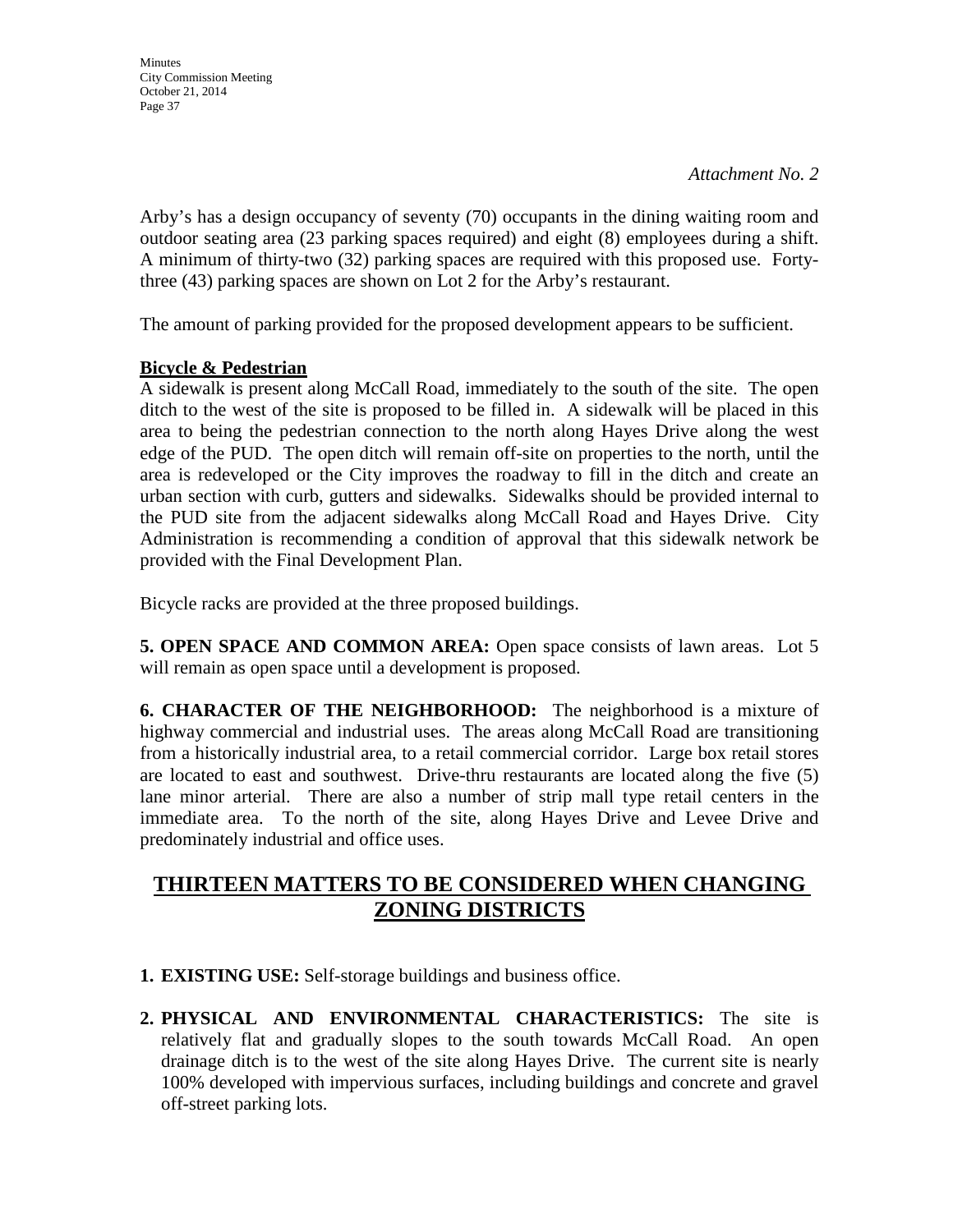### **3. SURROUNDING LAND USE AND ZONING:**

- **NORTH:** USD 383 busing facility and district kitchen, industrial business; I-2, Industrial Park District.
- **SOUTH:** McCall Road, a 5-lane minor arterial road, Wal-mart retail store, automotive repair shop and retail strip center, industrial machine shop, fitness center, car wash, drive-thru restaurant, self-storage units and industrial research office; Wal-Mart Super Center PUD, C-5, Highway Service Commercial District and I-2 District.
- **EAST:** Vacant commercial lot, restaurant, Menards home improvement store and retail strip center; McCall Landing PUD, Commercial Planned Unit Development.
- **WEST:** Hayes Drive, a 2-lane local street, drive-thru restaurants, industrial research office, hotel, industrial businesses; McCall Cats PUD; C-6, Heavy Commercial District, I-2
- **4. CHARACTER OF THE NEIGHBORHOOD:** See above under "6. CHARACTER OF THE NEIGHBORHOOD".
- **6. SUITABILITY OF SITE FOR USES UNDER CURRENT ZONING:** The current zoning district is I-2, Industrial Park District, which the current use on the site of selfstorage units and related business offices is determined to be a permitted use.

The proposed use for restaurants and retail stores are not allowed as primary permitted or conditional uses in the I-2 District. The proposed development requires a rezoning to a retail commercial zoning district, such as the proposed PUD.

# **8. COMPATIBILITY OF PROPOSED DISTRICT WITH NEARBY PROPERTIES AND**

**EXTENT TO WHICH IT MAY HAVE DETRIMENTAL AFFECTS:** The surrounding area is transiting from an industrial area to an area concentrated with drivethru restaurants and retails stores, some of which are big box type retail stores. The proposed development will be consistent with surrounding uses and should not adversely impact adjacent properties.

The applicant held a neighborhood meeting on August 13, 2014. According to the meeting notes, no one attended the meeting.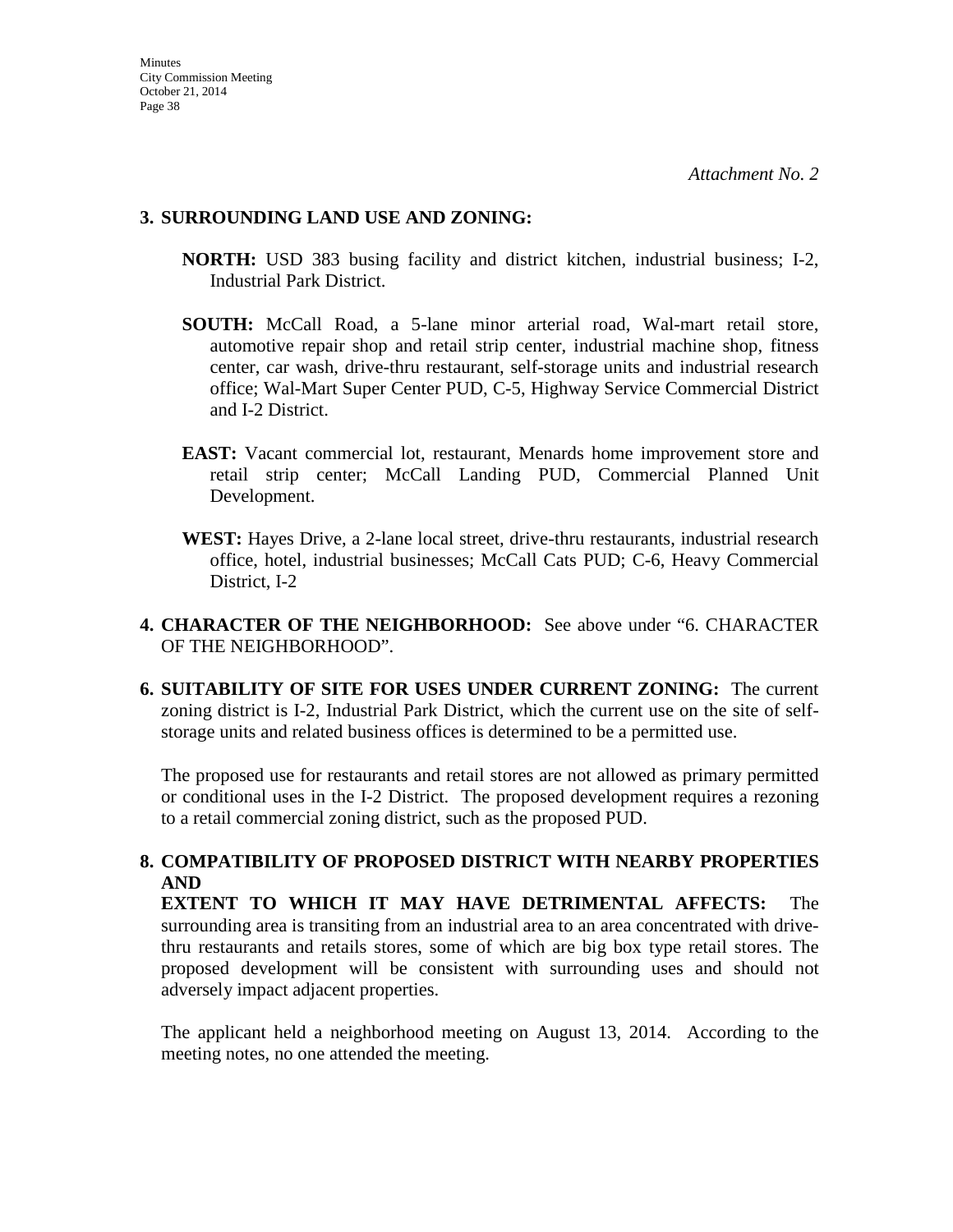**7. CONFORMANCE WITH COMPREHENSIVE PLAN:** The site is in the Northeast Planning Area of the Future Land Use Map of the Comprehensive Plan. The site is shown as Industrial (IND) on the map. The proposed rezoning would implement a development generally consistent with the policies applicable to all commercial development, as well as policies applicable to the Community Commercial category, set out below after the policies of the IND category.

Policies of the IND category include:

# **Employment: Industrial and Office**

# **BACKGROUND AND INTENT**

*Employment uses within the Urban Area are intended to provide concentrated areas of high quality employment facilities for uses such as office headquarters, research and development facilities, and educational facilities, as well as locations for light and heavy manufacturing, warehousing and distribution, indoor and screened outdoor storage, and a wide range of other industrial services and operations.* 

# **INDUSTRIAL (IND)**

### *I 1: Characteristics*

*The Industrial designation is intended to provide locations for light and heavy manufacturing, warehousing and distribution, indoor and screened outdoor storage, and a wide range of other industrial services and operations. Typically, heavy industrial uses involve more intensive work processes, and may involve manufacturing or basic resource handling and/or extraction. Design controls within an Industrial area are not as extensive as in the Office/Research Park category and a broader range of uses is permitted.* 

### *I 2: Location*

*Because of their potential environmental impacts, Industrial uses should generally be located away from population centers or must be adequately buffered. Traffic generated by industrial uses should not pass through residential areas. Sites should have access to one or more major arterials or highways capable of handling heavy truck traffic. Railroad access is also beneficial to certain types of heavy industrial uses. Light industrial uses can typically be located in areas that also contain some highwayoriented commercial uses, and might benefit from close proximity and better access to their local customer base.*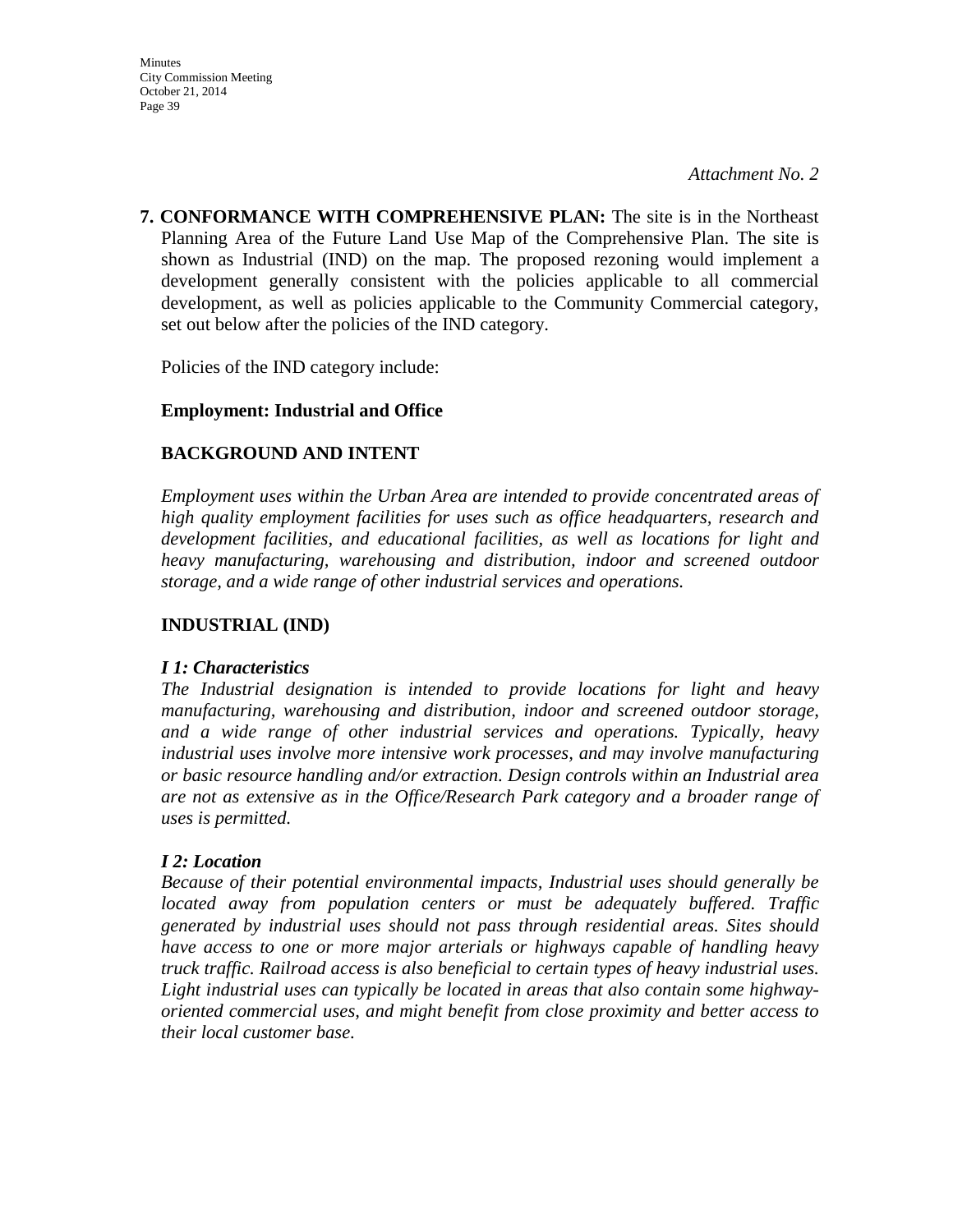# *I 3: Screening*

*Storage, loading and work operations should be screened from view along all industrial area boundaries (when adjacent to non-industrial uses) and along all public streets.*

Commercial policies include:

# **Commercial**

# **BACKGROUND AND INTENT**

*The City contains numerous commercial areas that provide the necessary goods and services for residents of the community and region as well as visitors. Commercial developments must be located and designed to balance market opportunities with access and location. In addition, the location and design of commercial areas must be incorporated into surrounding areas, rather than altering the character of surrounding neighborhoods. While the Downtown, or Central Core District, will remain the primary focus of regional commercial activity for the community and region, a variety of other community and neighborhood scale commercial centers will be distributed throughout the community to provide for the day-to-day needs of residents.* 

# **COMMERCIAL- ALL CATEGORIES**

# *C 1: Designate Commercial Areas According to Their Role and Function in the Region*

*To provide a variety of commercial services to the community, three commercial designations are provided, depending on the center's scale, purpose, location, and intensity of use. These include the Central Core District, Community Commercial, and Neighborhood Commercial.* 

### *C 2: Distribution of Commercial Services*

*Commercial centers should be distributed throughout the community to provide ease of access for all residents and minimize the need for cross-town vehicle trips.* 

# *C 3: Locate All Commercial Uses in Activity Centers*

*Commercial services should be concentrated and contained within planned activity centers, or nodes, throughout the community. Development of distinct commercial nodes will help preserve the residential character of many of the major street corridors throughout the community and help prevent the negative impacts caused by multiple access points along a corridor. Commercial activities, when grouped in cohesive centers or nodes, result in more viable areas compared to scattered or isolated single use commercial sites. Activity centers, or nodes, provide a variety of services in a*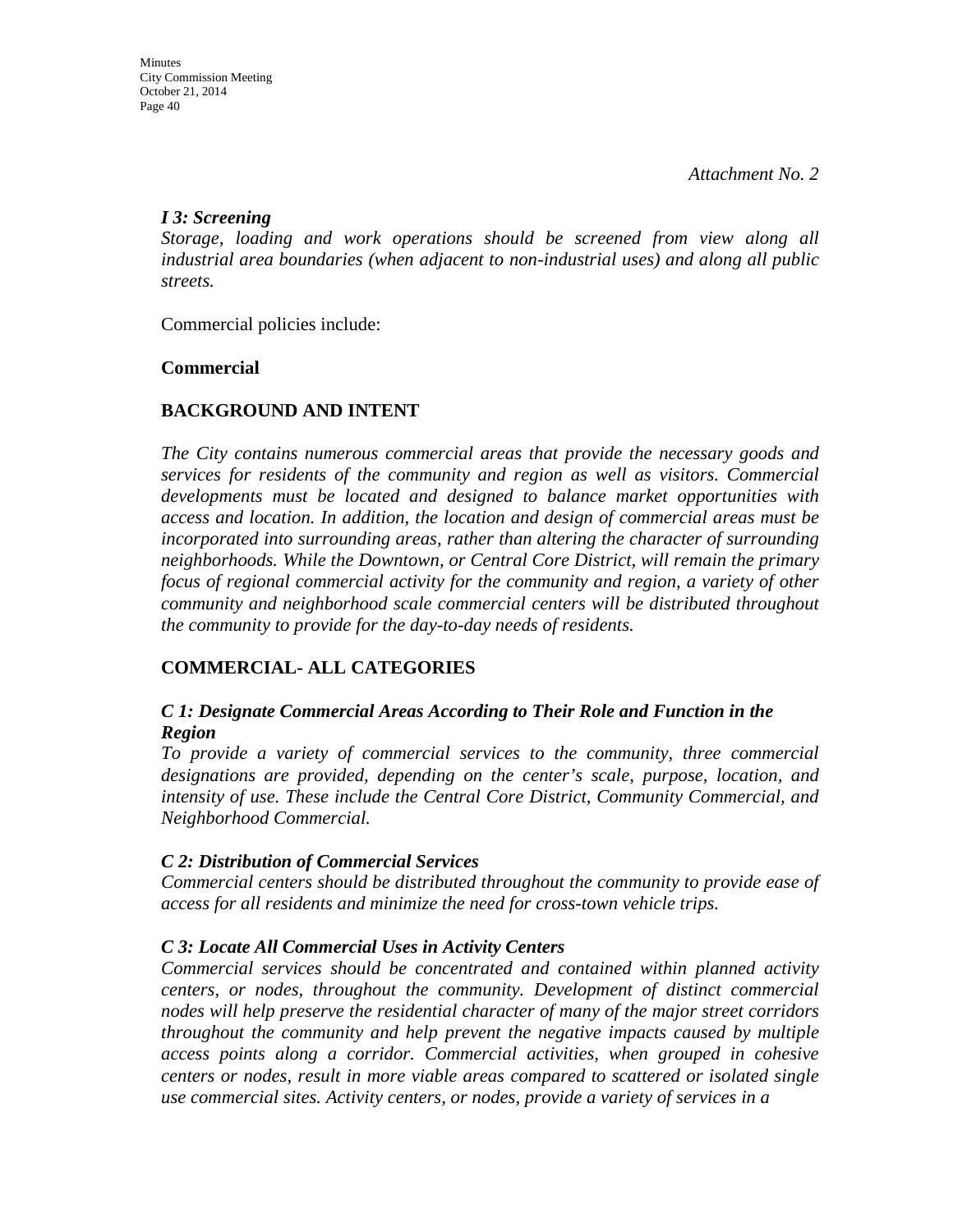**Minutes** City Commission Meeting October 21, 2014 Page 41

> *concentrated location to promote "one-stop shopping" and minimize the need for multiple vehicle trips. Each center has a limited number of vehicle access points to minimize impacts on surrounding uses and maintain an efficient traffic flow to and from the site. Uses are typically clustered on larger sites near the intersection of two major streets rather than being developed in linear, "strip" configurations along major street corridors. Linear development patterns, particularly when parcels provide a single use and are developed independently, can require multiple access points and lead to disruption of traffic flow on adjacent streets. Although lot sizes and/or configurations in some areas may warrant the use of a more linear development pattern, it is generally discouraged.*

### *C4: Include a Mix of Uses in New and Redeveloped Commercial Areas*

*New development and redevelopment should include a mix of uses of different types and sizes, creating a diversity of activity and avoiding large, single-use buildings and dominating parking areas.* 

### *C5: Promote a High Quality Urban Environment*

*The physical design of commercial development areas shall promote a high quality urban environment, as expressed by site layout, building materials and design, landscaping, parking area design, and pedestrian-oriented facilities, such as through use of design guidelines.* 

# **COMMUNITY COMMERCIAL (CC)**

### *CC 1: Characteristics*

*Community Commercial Centers provide a mix of retail and commercial services in a concentrated and unified setting that serves the local community and may also provide a limited draw for the surrounding region. These centers are typically anchored by a larger national chain, between 120,000 and 250,000 square feet, which may provide sales of a variety of general merchandise, grocery, apparel, appliances, hardware, lumber, and other household goods. Centers may also be anchored by smaller uses, such as a grocery store, and may include a variety of smaller, complementary uses, such as restaurants, specialty stores (such as books, furniture, computers, audio, office supplies, or clothing stores), professional offices and health services. The concentrated, unified design of a community commercial center allows it to meet a variety of community needs in a "one-stop shop" setting, minimizing the need for multiple vehicle trips to various commercial areas around the community. Although some single use highway-oriented commercial activities will continue to occur in some areas, this pattern of development is generally not encouraged.*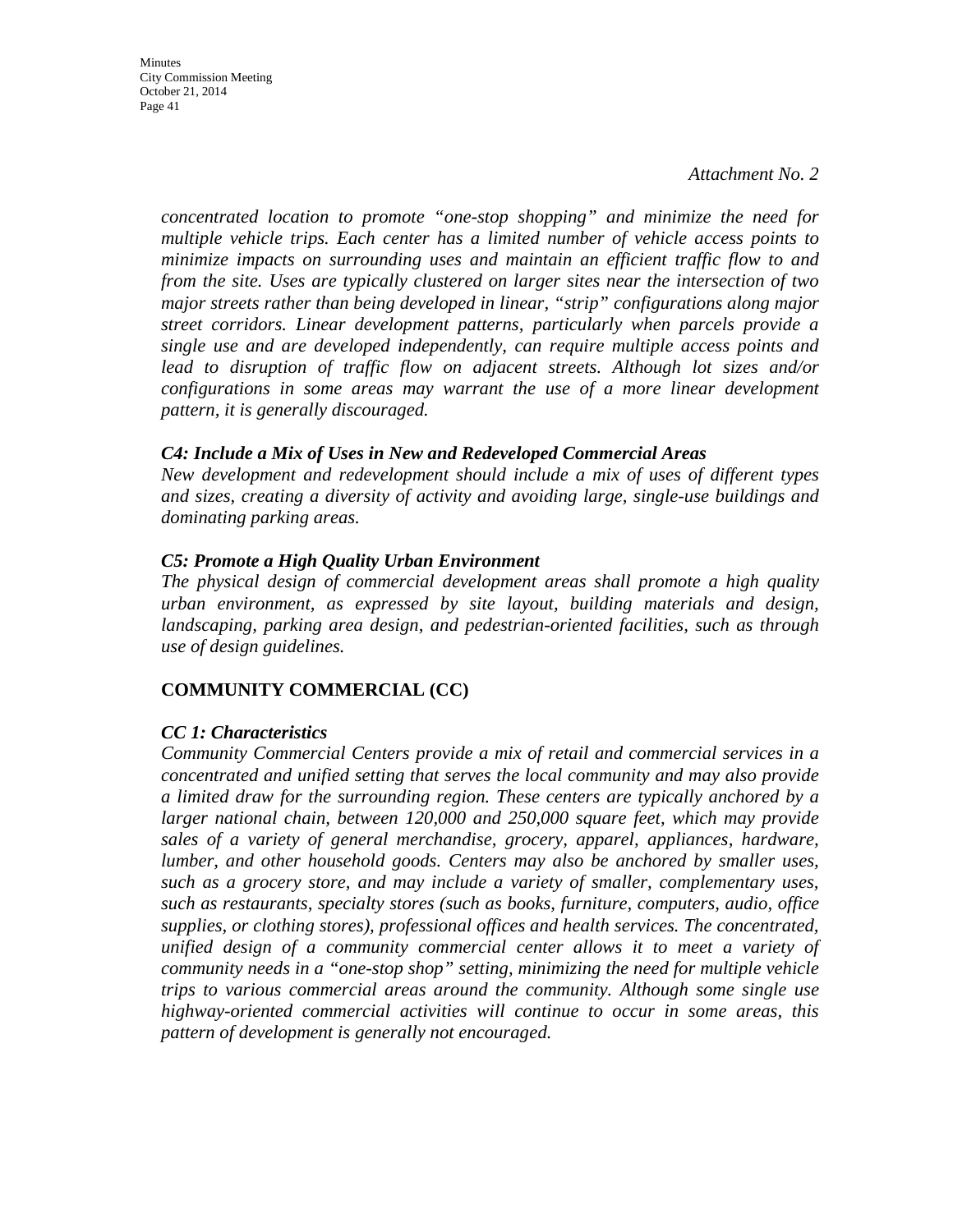# *CC 2: Location*

*Community Commercial Centers should be located at the intersection of one or more major arterial streets. They may be located adjacent to urban residential neighborhoods and may occur along major highway corridors as existing uses become obsolete and are phased out and redeveloped over time. Large footprint retail buildings (often known as "big-box" stores) shall only be permitted in areas of the City where adequate access and services can be provided.* 

# *CC 3: Size*

*Typically require a site of between 10 and 30 acres.* 

# *CC 4: Unified Site Design*

*A unified site layout and design character (buildings, landscaping, signage, pedestrian and vehicular circulation) shall be required and established for the center to guide current and future phases of development. Building and site design should be used to create visual interest and establish a more pedestrian-oriented scale for the center and between out lots.* 

# *CC 5: Architectural Character*

*Community Commercial Centers shall be required to meet a basic level of architectural detailing, compatibility of scale with surrounding areas, pedestrian and bicycle access, and mitigation of negative visual impacts such as large building walls, parking areas, and service and loading areas. While these requirements apply to all community commercial development, they are particularly important to consider for larger footprint retail buildings, or "big-box" stores. A basic level of architectural detailing shall include, but not be limited to, the following:* 

- *Façade and exterior wall plane projections or recesses;*
- *Arcades, display windows, entry areas, awnings, or other features along facades facing public streets;*

*• Building facades with a variety of detail features (materials, colors, and patterns); and* 

*• High quality building materials.* 

# *CC 6: Organization of Uses*

*Community commercial services should be concentrated and contained within planned activity centers, or nodes, throughout the community. Within each activity center or node, complementary uses should be clustered within walking distance of each other to facilitate efficient, "one-stop shopping", and minimize the need to drive between multiple areas of the center. Large footprint retail buildings, or "big-box" stores should be incorporated as part of an activity center or node along with complementary uses. Isolated single store developments are strongly discouraged.*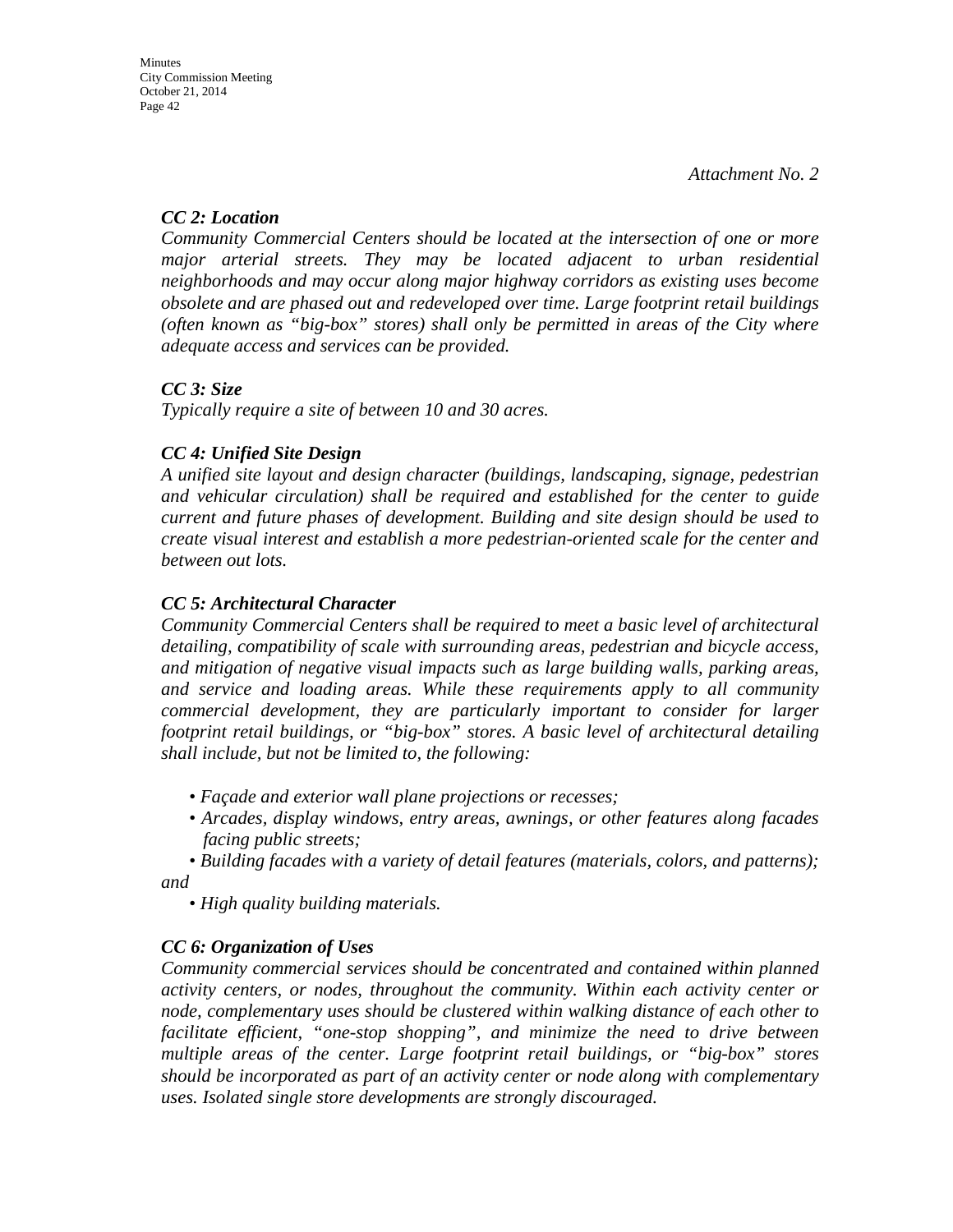City Commission Meeting October 21, 2014 Page 43

**Minutes** 

*Attachment No. 2* 

### *CC 7: Parking Design and Layout*

*Uninterrupted expanses of parking should be avoided. Parking areas should be broken into smaller blocks divided by landscaping and pedestrian walkways. Parking areas should be distributed between the front and sides of buildings, or front and rear, rather than solely in front of buildings to the extent possible.* 

### *CC 8: Circulation and Access*

*Clear, direct pedestrian connections should be provided through parking areas to building entrances and to surrounding neighborhoods or streets. Integrate main entrances or driveways with the surrounding street network to provide clear.* 

# **Chapter 8: Mobility and Transportation Options**

# **BACKGROUND AND INTENT**

*Mobility, efficiency and safety are important components of a transportation system. Current and future mobility needs will be addressed through appropriate land use decisions as guided by the Comprehensive Plan.* 

# **GOALS AND GUIDING PRINCIPLES**

**Goal #1:** 

*Ensure that new development patterns facilitate safety, connectivity, and mobility for all modes of transportation in established and developing areas of the community.* 

*Guiding Principles:* 

• *Plan for a balanced, multi-modal transportation system of streets, sidewalks, bikeways and future public transit to meet the current and future mobility needs of the community.* 

• *Promote street patterns that provide maximum safety and mobility for all modes of transportation, while preserving neighborhood integrity.* 

• *Promote greater connectivity between different neighborhoods and commercial areas by providing appropriate access for automobiles, bicycles and pedestrians.*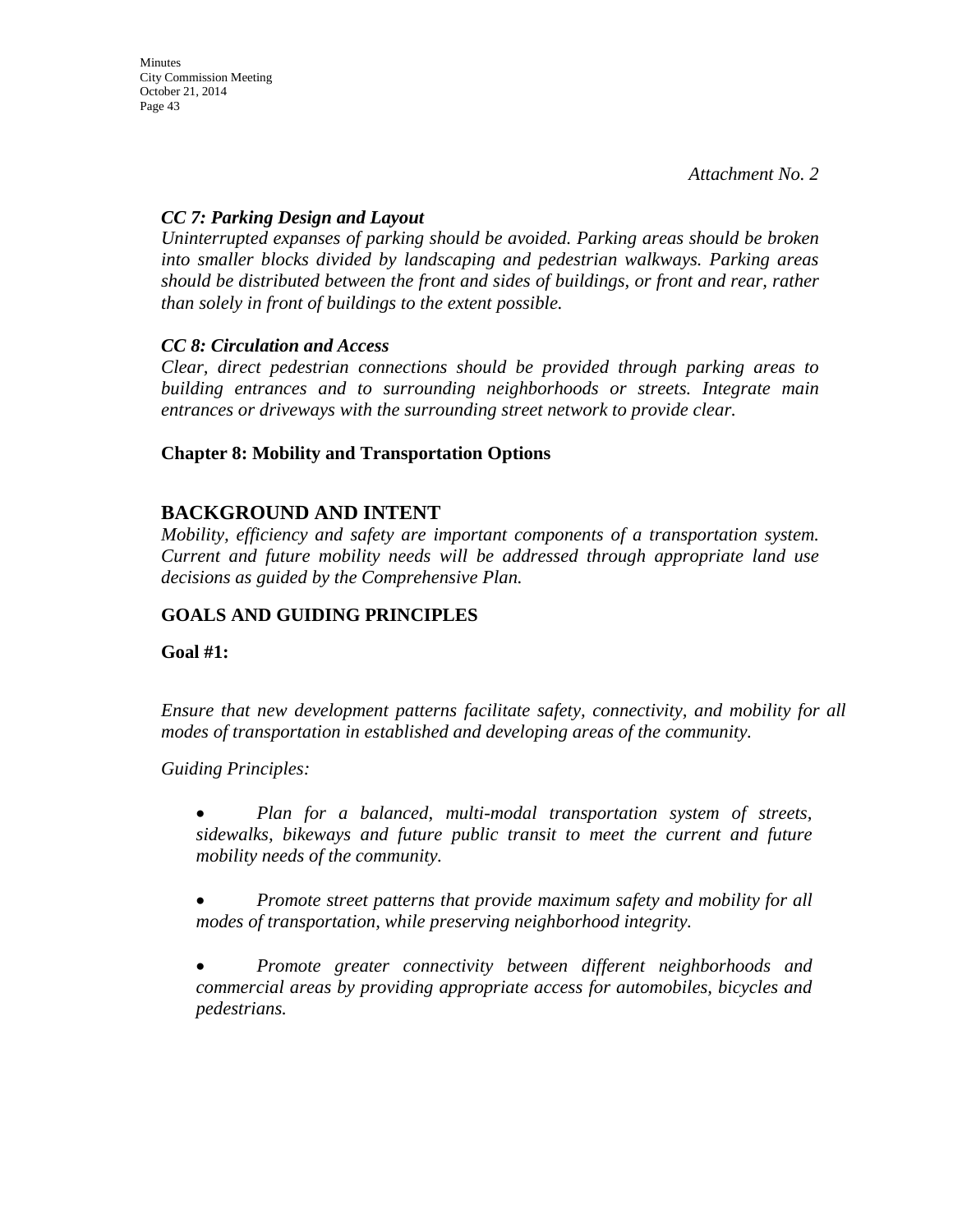# **POLICIES**

MO 2: Multi-Modal Transportation System

*The City and County shall continue to work towards the development of an integrated, multi-modal transportation system for Manhattan. New development shall be designed to eliminate conflicts between motor vehicle, bicycle, and pedestrian users, and provide safe and convenient access to and between residential neighborhoods, schools, employment and service centers, and recreational uses.* 

MO 3: Establish Interconnected Neighborhood Street and Sidewalk Patterns *Neighborhood streets and sidewalks in both new and existing areas shall form an interconnected network, including vehicular, bicycle, and pedestrian routes within and between neighborhoods, in order to connect neighborhoods together and with other parts of the community and region. In particular, direct walkway and bicycle routes to schools, parks, employment and service centers, and other community facilities should be provided.* 

### MTO 4: Accessible, Pedestrian-Friendly Development

*Future commercial and residential projects in the Urban Service Area Boundary shall be planned to ensure that sites and land uses are readily accessible to all modes pedestrians, bicycles, autos, and future public transit.* 

The proposed PUD is in a commercial growth corridor, which has experienced commercial development along an arterial street corridor, McCall Road. The proposed PUD is in general conformance to the Comprehensive Plan.

### **8. ZONING HISTORY AND LENGTH OF TIME VACANT AS ZONED:**

1968 Annexation and rezoning to I-3, Light Industrial District.

1969-Present Rezoned from I-3 District, to I-2, Industrial Park District.

### **9. CONSISTENCY WITH INTENT AND PURPOSE OF THE ZONING ORDINANCE:**

The intent and purpose of the Zoning Regulations is to protect the public health, safety, and general welfare; regulate the use of land and buildings within zoning districts to assure compatibility; and to protect property values.

The PUD Regulations are intended to provide a maximum choice of living environments by allowing a variety of housing and building types; a more efficient land use than is generally achieved through conventional development; a development pattern that is in harmony with land use density, transportation facilities and community facilities; and a development plan which addresses specific needs and unique conditions of the site which may require changes in bulk regulations or layout.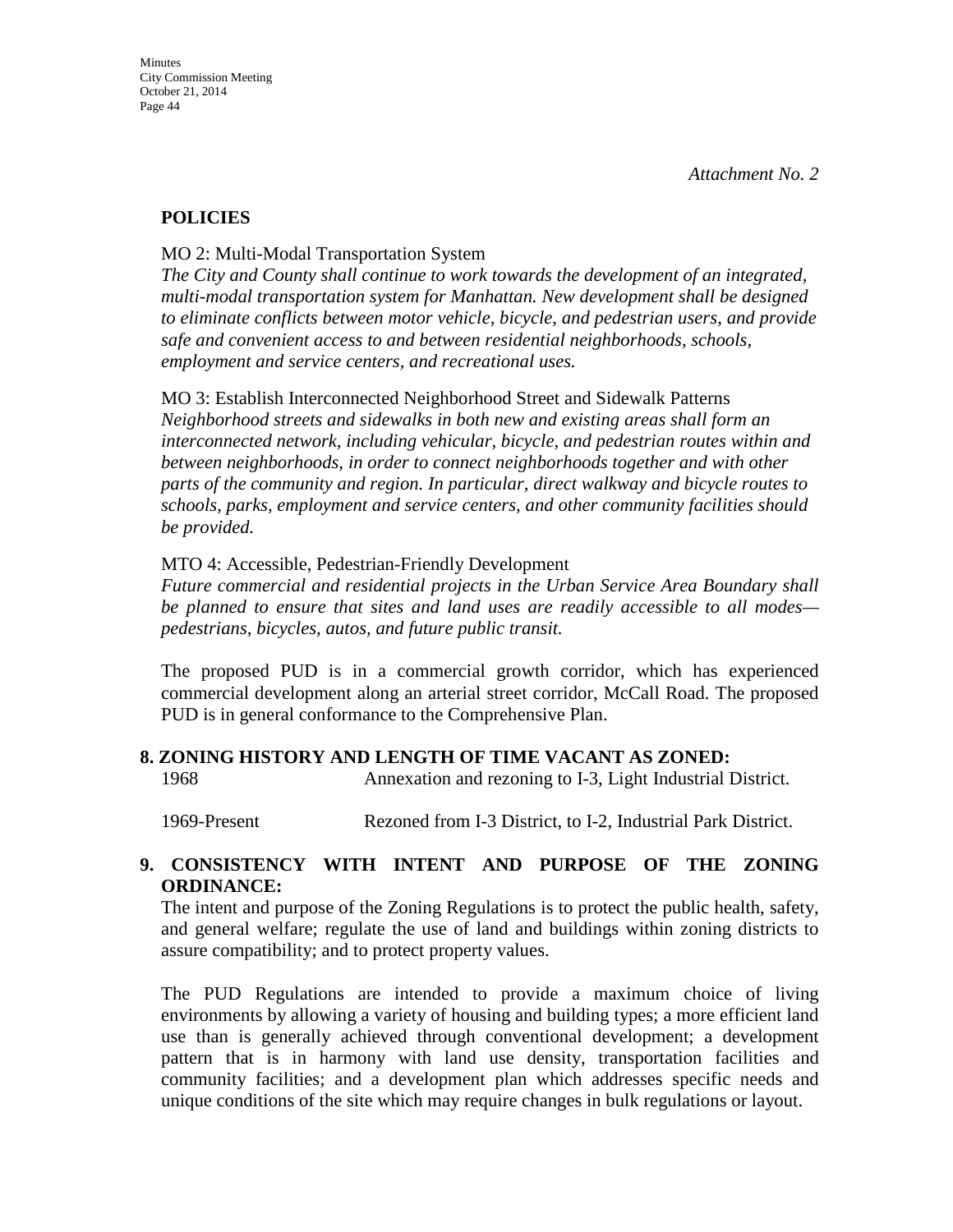The proposed PUD is consistent with the intent and purposes of the Zoning Regulations, and the intent of the PUD Regulations, subject to the conditions of approval.

The current Flood Insurance Rate Maps shows this site to be in the Zone AH Floodplain, which is a floodplain designated for shallow, ponding flood conditions. This flood zone requires the building's lowest floors to be elevated or flood proofed water tight to one foot above the Base Flood Elevation, which is 1008 feet NGVD.

The Preliminary Flood Insurance Rate Maps, which are to be adopted and become effective by March 16, 2015 shows the site to be in the Flood Zone X (Protected By Levee). This flood zone is a moderate to low risk flood zone and is for informational purposes only. There are no regulatory requirements with this flood zone. Depending on when the buildings are constructed will depend on if the buildings will be required to be elevated or floodproofed above to one (1) foot above the base flood elevation.

Subject to the conditions of approval, proposed revised Abbott Landing Shopping Center PUD is consistent with the Zoning Regulations.

- **14. RELATIVE GAIN TO THE PUBLIC HEALTH, SAFETY AND WELFARE THAT DENIAL OF THE REQUEST WOULD ACCOMPLISH, COMPARED WITH THE HARDSHIP IMPOSED UPON THE INDIVIDUAL OWNER:** There appears to be no relative gain to the public, which denial would accomplish. No adverse impacts to the public are expected, subject to conditions of approval. Therefore, there may be a hardship to the applicant if the rezoning is denied.
- **15. ADEQUACY OF PUBLIC FACILITIES AND SERVICES:** The Public Works Department – Utilities and Traffic Divisions have reviewed the proposal. Public utilities and the street network are sufficient to service the site.

# **16. OTHER APPLICABLE FACTORS:** None.

- **17. STAFF COMMENTS AND RECOMMENDATION:** City Administration recommends approval of the proposed rezoning of Abbott Landing Shopping Center, Commercial PUD from I-2, Industrial Park District, to PUD, Commercial Planned Unit Development District, with the conditions:
	- 1. Permitted uses shall include permitted uses in the C-2, Neighborhood Shopping District and C-5, Highway Service Commercial District, except that Convenience Stores with gasoline sales, Sexually Oriented Businesses shall be prohibited.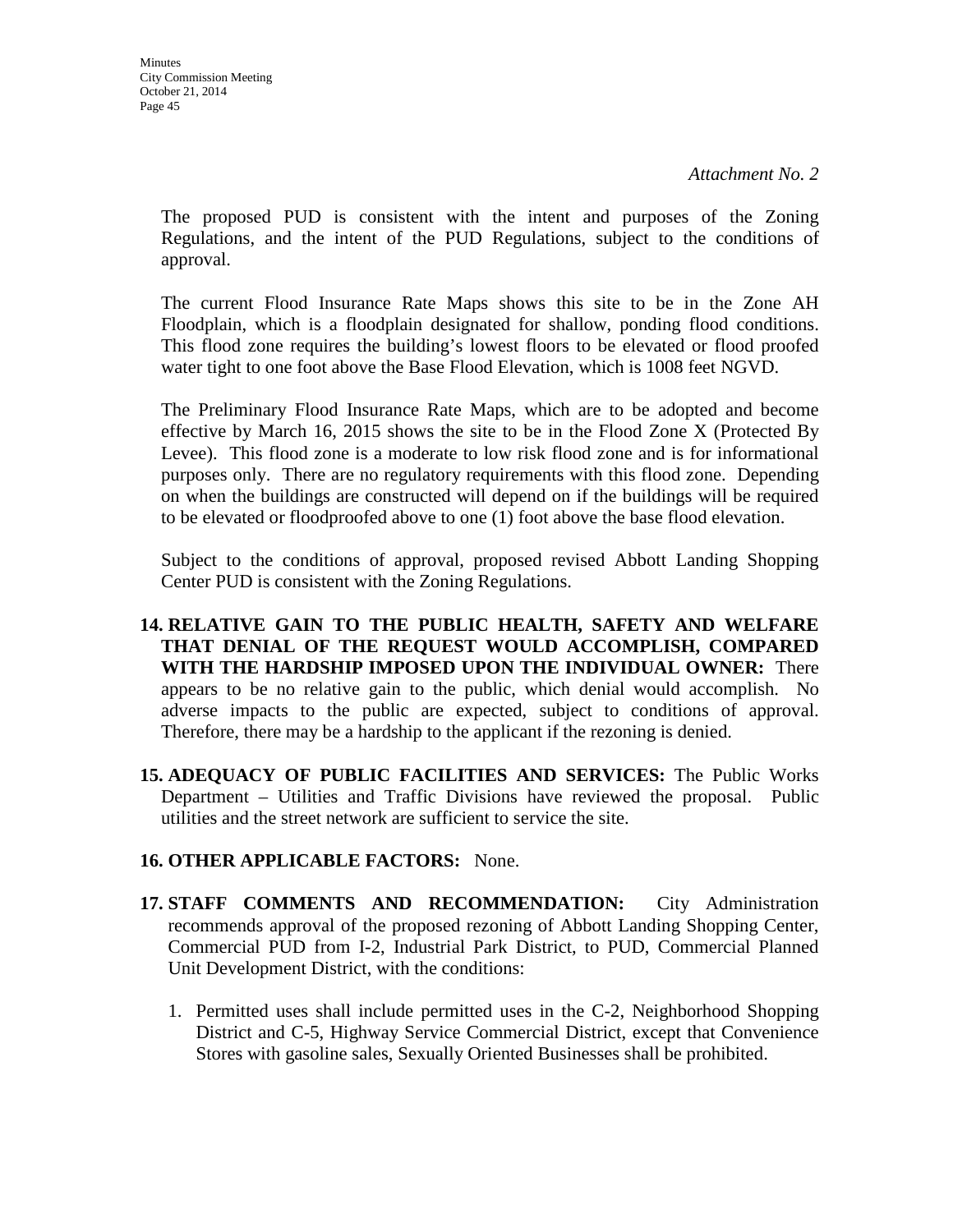- 2. Outdoor display, storage and sales on Lot 1 shall be limited to the outside sidewalk area along the south side of the Orschlen**'s** building, the landscape space on the southwest corner of the lot, the parking field in front of the building and in the fenced enclosure, as shown on the application documents.
- 3. The 5,400 square foot temporary outdoor seasonal storage/display area as shown on Lot 1 shall be permitted from March 1st to October 31st of each year, and shall be limited to seasonal products such as plants and landscaping materials.
- 4. Sidewalks shall be provided internally to the PUD site and connect to adjacent sidewalks in the McCall Road and Hayes Drive rights-of-way.
- 5. Landscaping and irrigation shall be provided pursuant to a Landscaping Performance Agreement between the City and the owner, which shall be entered into prior to issuance of a building permit.
- 6. All landscaping and irrigation shall be maintained in good condition.
- 7. Light poles shall be provided as described in the application documents and shall be full cutoff design. Building lighting shall not cast direct light onto public or private streets or adjacent property and shall be full cut-off design.
- 8. Signage for shall be constructed as proposed consisting of wall signs and pylon signs.
- 9. The digital portion of the Arby's pylon sign proposed on McCall Road shall be limited to a Digital Graphic Sign, as follows:
	- a. Digital Graphic Sign. A sign utilizing LED (light emitting diode), LCD (liquid crystal display), plasma, projected images, or any functionally equivalent technology, and which is capable of automated, remote or computer control to change a static image only as a "slide show" (series of images).
	- b. Duration of Message and Transitions. The sign message shall remain static for a period of not less than sixty (60) seconds. The transition from one (1) message to the next shall be direct and immediate, without any special effects including but not limited to, dissolving, fading, scrolling, starbursts and wiping, which shall be prohibited.
	- c. Image Characteristics. Digital Graphic Signs shall have a pitch of not greater than twenty (20) millimeters between each pixel.
	- d. Luminance. Between sunrise and sunset the maximum luminance shall be five thousand (5,000) nits and between sunset and sunrise the maximum luminance shall be five hundred (500) nits. All signs with a digital display having illumination by means other than natural light must be equipped with an automatic dimmer control or other mechanism that automatically controls the sign's brightness to comply with this requirement.
- 10. Temporary banner signs should be limited to no more than two (2) banner sign per lot. Exempt signage shall include signage described in Article VI, Section 6-104  $(A)(1),(2),(4),(5),(7)$  and  $(8)$ ; and Section 6-104  $(B)(2)$ , of the Manhattan Zoning Regulations. Temporary sales aids and portable signs, as described in Article VI, Signs, of the Manhattan Zoning Regulations, shall be prohibited.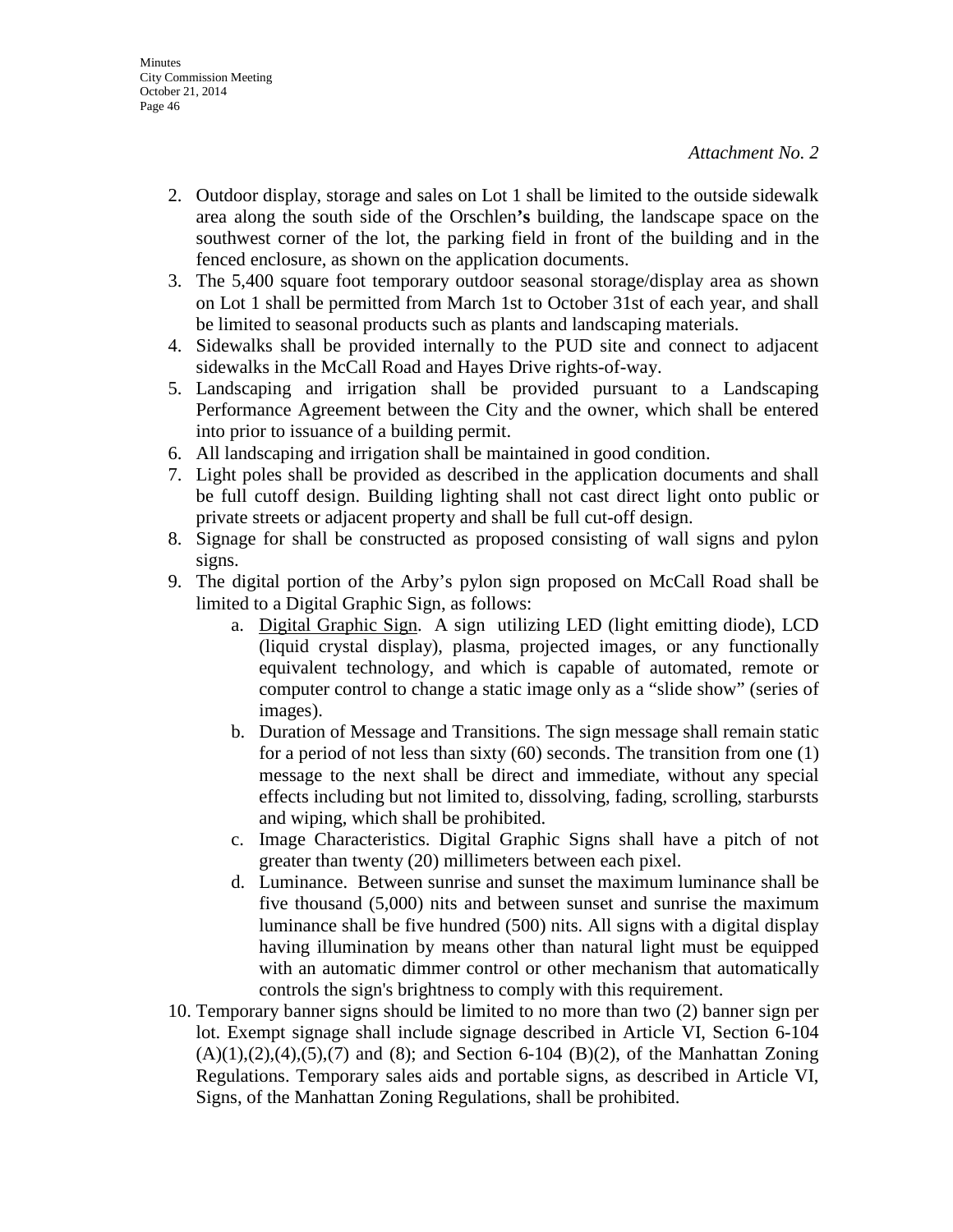- 11. Prior to the development of Lots 4 and 5, an amendment of the PUD shall be submitted and approved, prior to issuance of any necessary permits.
- 12. Names of the Travel Easements shall be approved by City and Pottawatomie County Administration with the application for the Final Development Plan.
- 13. The existing curb cut on Lot 5 shall be eliminated.
- 14. No access shall be provided along McCall Road and Hayes Drive, with the exception of the proposed travel easement areas.
- 15. An analysis of post-construction best management practices for stormwater quality shall be conducted by the applicant at the time of application for the Final Development Plan.

# **ALTERNATIVES:**

- 1. Recommend approval of the proposed rezoning of Abbott Landing Shopping Center PUD from I-2, Industrial Park District, to PUD, Commercial Planned Unit Development District, based on the findings in the Staff Report, with the conditions listed in the Staff Report.
- 2. Recommend approval of the proposed rezoning of Abbott Landing Shopping Center PUD from I-2, Industrial Park District, to PUD, Commercial Planned Unit Development District, and modify the conditions, and any other portions of the proposed PUD, to meet the needs of the community as perceived by the Manhattan Urban Area Planning Board, stating the basis for such recommendation, and indicating the conditions of approval.
- 3. Recommend denial of the proposed rezoning, stating the specific reasons for denial.
- 4. Table the proposed rezoning to a specific date, for specifically stated reasons.

# **POSSIBLE MOTION:**

The Manhattan Urban Area Planning Board recommends approval of the proposed rezoning of Abbott Landing Shopping Center PUD, generally located to the northeast of the intersection of McCall Road and Hayes Drive, from I-2, Industrial Park District, to PUD, Commercial Planned Unit Development District, based on the findings in the Staff Report, with the fifteen (15) conditions of approval recommended by City Administration.

**PREPARED BY:** Chad Bunger, AICP, CFM, Senior Planner **DATE:** September 30, 2014 14032}SR}AbbottLandingPUD}I2toPUD.docx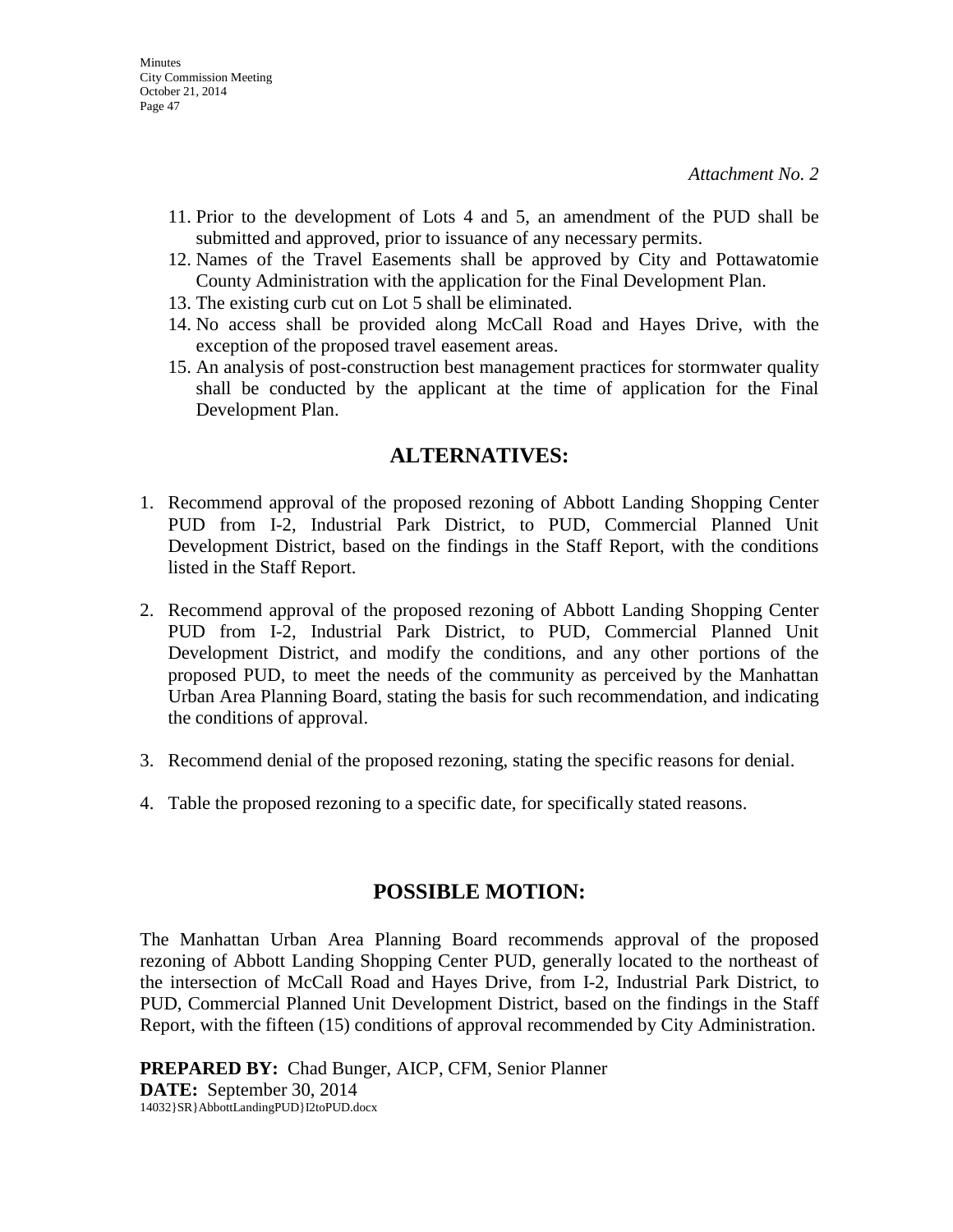# **AMENDMENT OF A COMMERCIAL PLANNED UNIT DEVELOPMENT**

**APPLICANT:** Chip Corcoran, Renaissance Infrastructure Consulting on behalf of the owner.

**OWNER:** Project Manhattan, LLC.

**APPLICANT ADDRESS:** 1138 W. Cambridge Circle Drive, Kansas City, KS 66103

**OWNER ADDRESS:** 1707 N. Waterfront Parkway, Wichita, KS 67206.

**REQUEST:** Amend Ordinance No. 7005 and the Final Development Plan of Manhattan Crossing Planned Unit Development (PUD) to add a retail outbuilding which will be located in the southwest corner of the off-street parking lot to the east of the Frontage Road. Additional modifications include, but are not limited to, the existing retail building, the off-street parking lot, landscaping, signs, and other improvements. The amendment is in the form of a Final Development Plan.

**LEGAL DESRIPTION:** Lot 2, Manhattan Crossing Planned Unit Development, A Replat of Lot 1, Wal-Mart Addition Unit 2, City of Manhattan, Pottawatomie County, Kansas.

**LOCATION:** Generally located northeast of the intersection of Tuttle Creek Boulevard Frontage Road and Sarber Lane, at 606 Tuttle Creek Boulevard, and 620-632 Tuttle Creek Boulevard. Existing businesses on the site include Staples, Hobby Lobby, Hastings, Dollar Tree, H & R Block, Midland Medical, Chick-fil-A, and Tad's Tropical Sno.

**AREA:** 10.15 Acres.

**DATE OF NEIGHBORHOOD MEETING:** August 13, 2014.

**DATE OF PUBLIC NOTICE PUBLICATION:** Monday, September 15, 2014.

# **DATE OF PUBLIC HEARING: PLANNING BOARD:** Monday, October 6, 2014. **CITY COMMISSION:** Tuesday, October 21, 2014.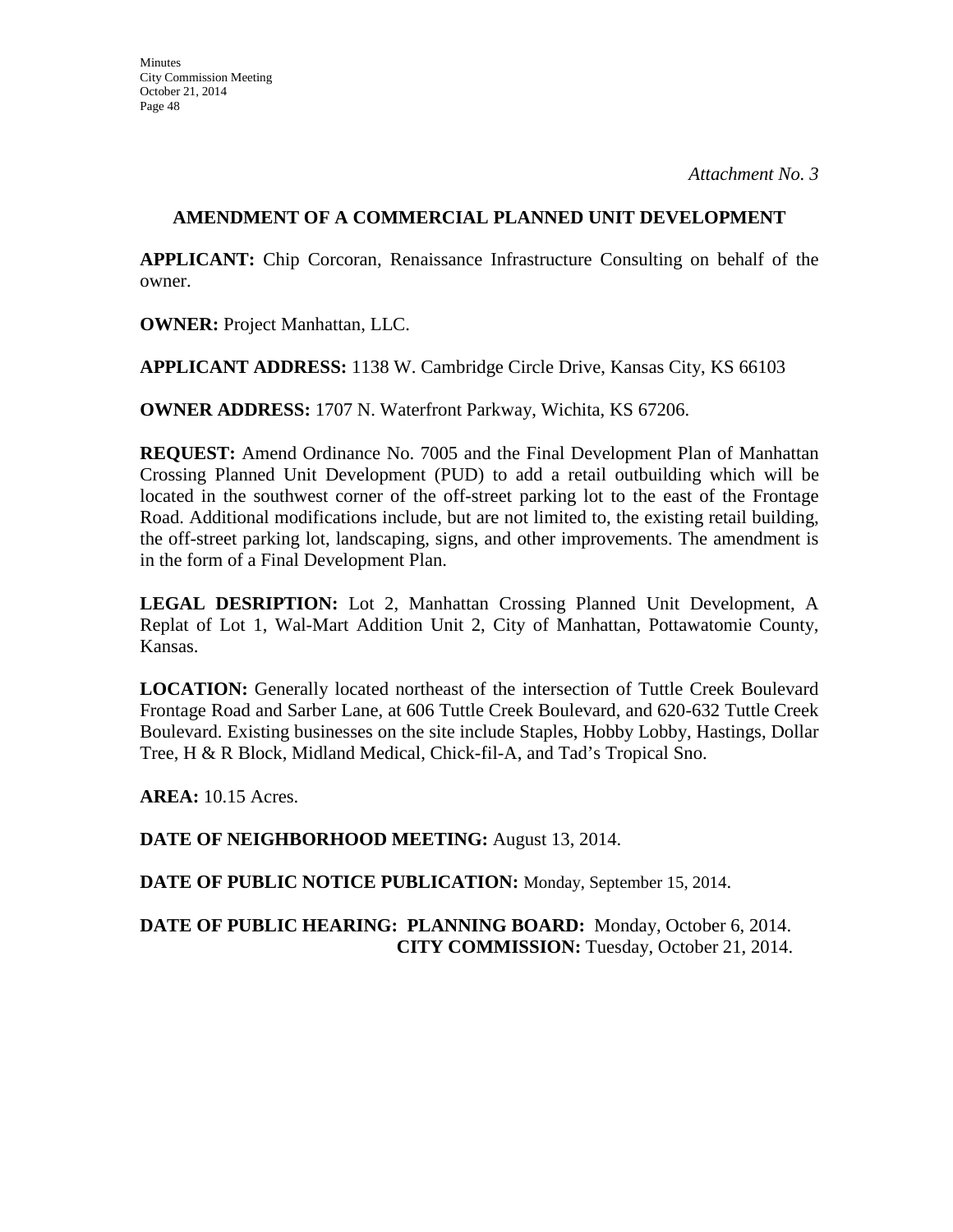# **EXISTING PUD**

# **Ordinance**

The existing PUD has been amended on a number of occasions for a variety of changes including signs and site plan modifications since the adoption of Ordinance No. 4630, on February 20, 1990, and thereafter (see Number 8 below **ZONING HISTORY AND LENGTH OF TIME VACANT AS ZONED)**. Ordinance No. 4993, adopted October 15, 1996, allowed the pole sign in the southwestern corner of the PUD. Ordinance No. 6146, adopted June 20, 2000, was associated with Wal-Mart and allowed outdoor seasonal sales in the off-street parking lot. Ordinance No. 6426, adopted August 17, 2004, allowed for the development of Tad's Tropical Sno in the southwest corner of the off-street parking lot. Ordinance No. 7005, adopted June 4, 2013, allowed for the addition of Drive-In Establishments as a Permitted Use in the PUD for the development of a Chick-fil-A restaurant located in the northwest part of the off-street parking lot with additional modifications to the site plan in the form of a Final Development Plan. In addition, the associated Final Development Plan renamed the Wal-Mart PUD to Manhattan Crossing PUD.

# **Permitted Uses**

All of the Permitted Uses of the C-2, Neighborhood Shopping District, plus tire and battery auto service center (see Ordinance No. 4630, condition 1) are allowed in the existing PUD. Drive-in establishments are allowed in the existing PUD after an amendment was approved in 2013 (see Ordinance No.7005).

# **PROPOSED AMENDMENT**

**PROPOSED USE AND BUILDING:** The proposed new multi-tenant retail building adjacent to the east side of Tuttle Creek Boulevard Frontage Road is a one-story building, approximately thirty-three (33) feet tall at its highest point, with total lot coverage of 7,500 square feet. Tad's Tropical Sno will be razed and replaced by the proposed building. Exterior materials are primarily EIFS, with prairie stone on the lower section of the façade and fabric awnings above the entrances and windows to the store fronts. Interior customer access is located on the north side of the building with the existing off-street parking serving the new retail customers and tenants. Approximately 15 to 20 part-time or fulltime employees are anticipated to be added with the proposed square footage.

The proposed multi-tenant building site location is at an elevation of approximately 1,006 feet. Due to the location in the 100 Year Flood Plain, the lowest enclosed floor must be at 1,009 feet or above. The proposed finished floor elevation is shown at 1,009.25 feet, and will require approximately 3 feet of fill to elevate the building.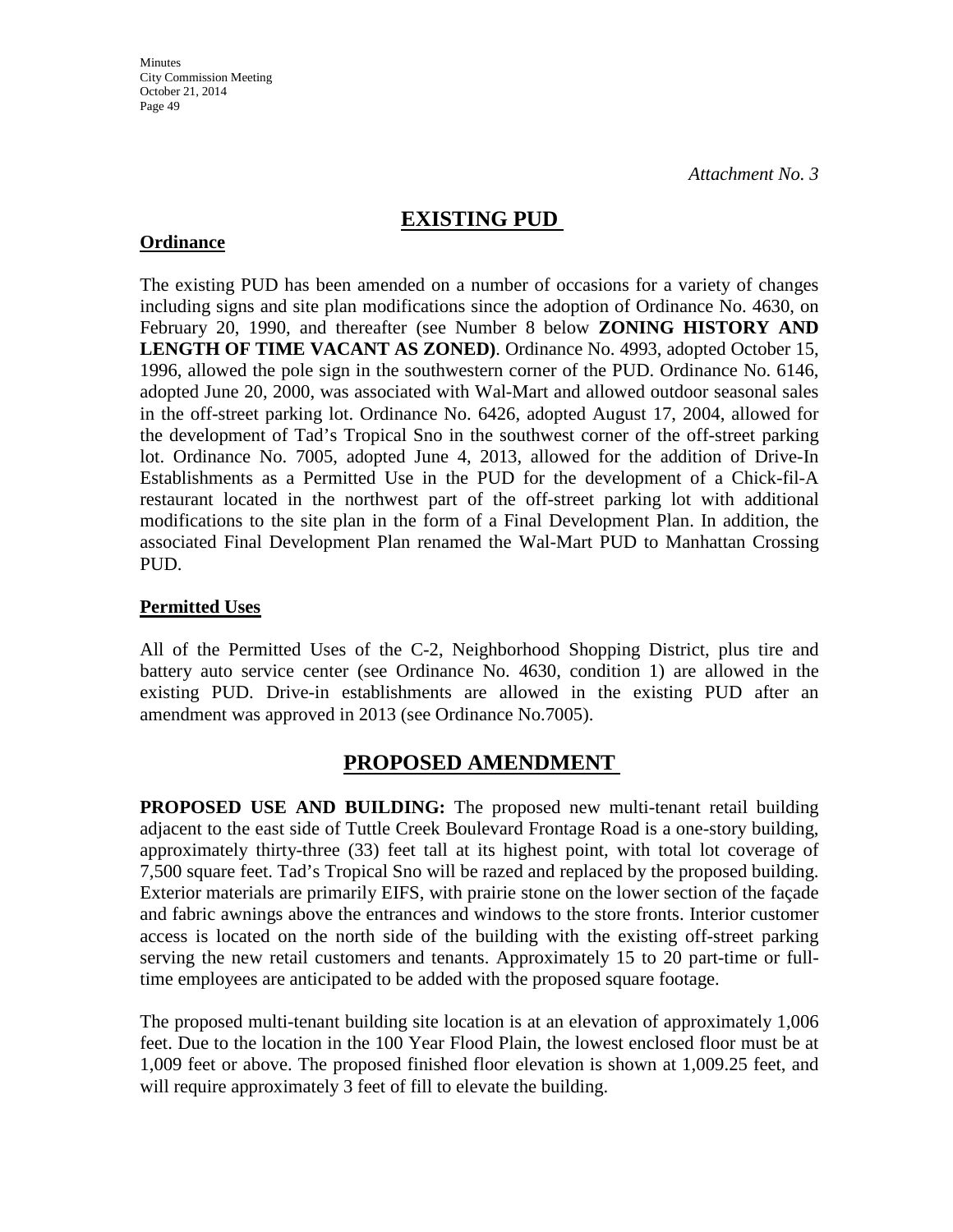**Minutes** City Commission Meeting October 21, 2014 Page 50

*Attachment No. 3* 

In addition to the proposed multi-tenant retail building, minor alterations are proposed to the existing retail center. Approximately 9,100 square feet of the existing main commercial building will be removed of the southern end in order to increase the functionality of the space. Improved access for deliveries and additional parking will result from the modifications.

**PROPOSED SIGNS:** Proposed signage for the new multi-tenant retail building are in the form of wall signs on the north, east, and west building façade elevations, ranging from approximately 95 square feet in area up to 176 square feet in area.

A new multi-tenant pylon sign is proposed to be located in the southwest corner of the subject property, measuring approximately 29 feet tall from the driveway grade. The proposed pylon sign is like-kind to the existing main entrance sign located along Frontage Road. The proposed sign includes halo internally illuminated letters identifying the name of the center and tenants. Overall sign dimensions are approximately 23 feet by 14 feet per side, or 322 square feet, with tenant letter spaces less than 3 feet in height by less than 14 feet in length. The sign will be in a landscaped base mounted on a 6 foot tall cottonwood stone base with matching stone accents on the west side of the sign (see elevations).

Exempt signs will be added to the allow for those types of signs described in Article VI, Section 6-104 (A)(1),(2),(4),(5), and (7); and, Section 6-104 (B)(2) and B(5) (attached). These signs generally include governmental flags, address numerals, directional signs, seasonal lights and decorations, real estate and construction signs, and political signs.

**PROPOSED LIGHTING:** Existing parking lot and building lights do not change. Illumination for the new multi-tenant retail building will consist of two (2) types of lighting. On the north, east and west side of the building, full cut-off wall mounted lighting is proposed to be located under the awnings. The south side of the building is proposed to include aluminum painted diffused lighting.

# **MATTERS TO BE CONSIDERED WHEN AMENDING A PLANNED UNIT DEVELOPMENT**

**1. WHETHER THE PROPOSED AMENDMENT IS CONSISTENT WITH THE INTENT AND PURPOSE OF THE APPROVED PUD, AND WILL PROMOTE THE EFFICIENT DEVELOPMENT AND PRESERVATION OF THE ENTIRE PUD:** The proposed amendment is consistent with the intent and purpose of the approved Planned Unit Development. The PUD was amended recently to allow a drive-in restaurant in an outbuilding located in the northwest part of the site. Previously, the PUD was amended to allow an outbuilding in the southwest part of the site for a restaurant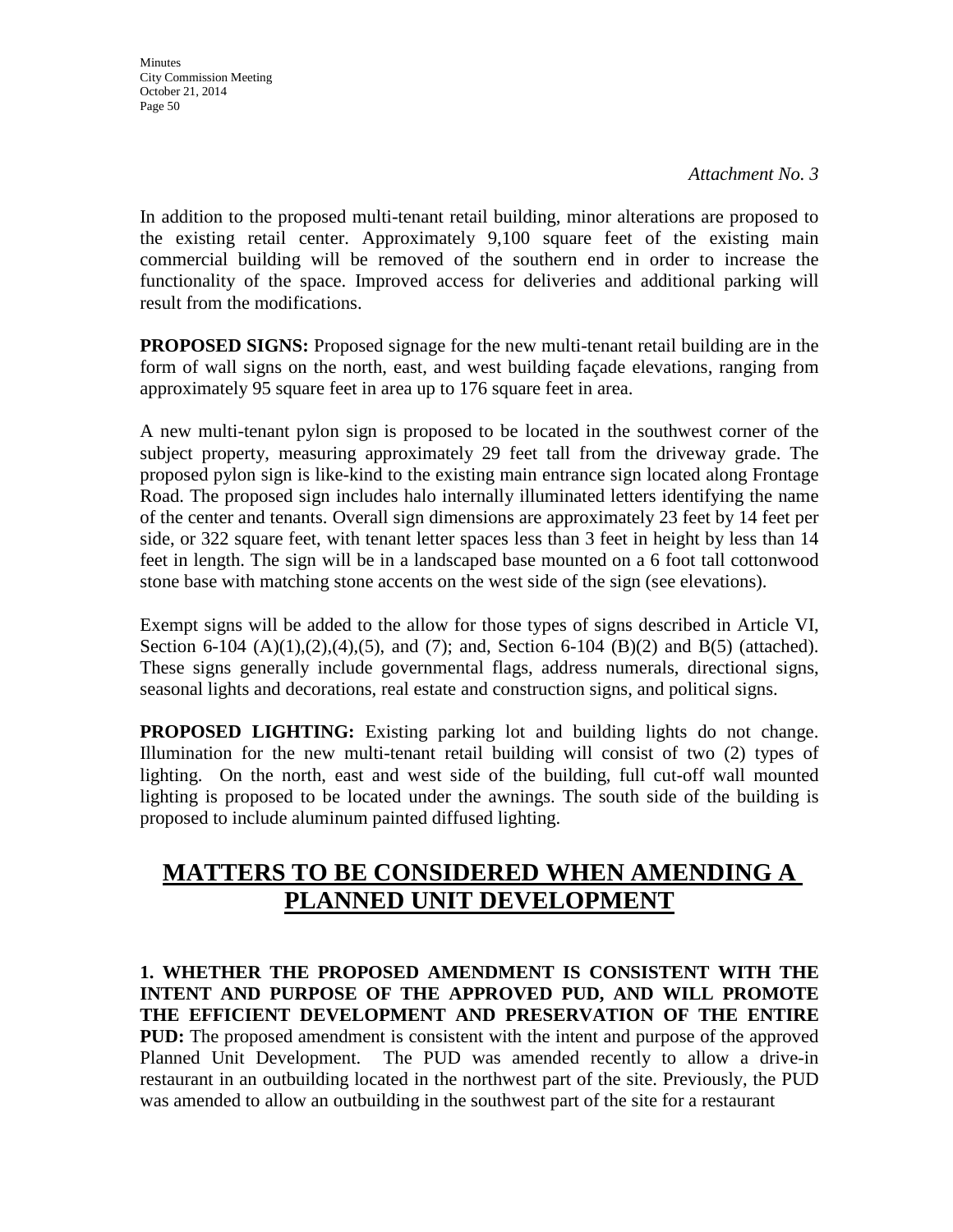**Minutes** City Commission Meeting October 21, 2014 Page 51

*Attachment No. 3* 

without a drive-in window, Tads Tropical Sno. The proposed multi-tenant retail building is proposed to be sited in the same general location as the existing outbuilding in the southwest corner of the site. The amendment reflects an efficient development pattern consistent with the intent and purpose of the PUD, which is for uses allowed in the C-2 District.

The applicant states, in part, "the amendment is necessary because the Final Plan did not envision outbuildings on outlots. Condition No. 1, Ordinance No. 4630, dated February 20, 1990, indicates that all permitted uses of C-2, Neighborhood Shopping District are proposed as a permitted use in the PUD. The proposed amendment provides for additional retail opportunities and customers within the PUD and does not adversely impact the existing development within the PUD."

**2. WHETHER THE PROPOSED AMENDMENT IS MADE NECESSARY BECAUSE OF CHANGED OR CHANGING CONDITIONS IN OR AROUND THE PUD, AND THE NATURE OF SUCH CONDITIONS:** The applicant indicates that the amendments are necessary because, "The existing PUD provides an opportunity for a new business to be located on site, supporting the overall use, efficiency and viability of the shopping center. Additionally, outbuildings are common in large shopping centers and would otherwise be allowed if the site were not a PUD and was zoned C-2 District, for example."

**3. WHETHER THE PROPOSED AMENDMENT WILL RESULT IN A RELATIVE GAIN TO THE PUBLIC HEALTH, SAFETY, CONVENIENCE OR GENERAL WELFARE, AND IS NOT GRANTED SOLELY TO CONFER A SPECIAL BENEFIT UPON ANY PERSON:** A relative gain to the public should result from the addition of a five (5) foot concrete sidewalk proposed to be located on the south side of the site along Sarber Lane. Currently there is no pedestrian connection along Sarber Lane and the sidewalk addition will help with the overall pedestrian connectivity between developments.

# **ADDITIONAL MATTERS TO BE CONSIDERED WHEN AMENDING A PLANNED UNIT DEVELOPMENT**

**1. LANDSCAPING:** A revised landscaping plan for the overall PUD was added with the amendment approved in 2013. Additional landscaping is proposed around the new multitenant building, which is described on the Final Development Plan drawings and plans.

Irrigation consists of underground sprinklers. Landscaping is maintained by the property owner.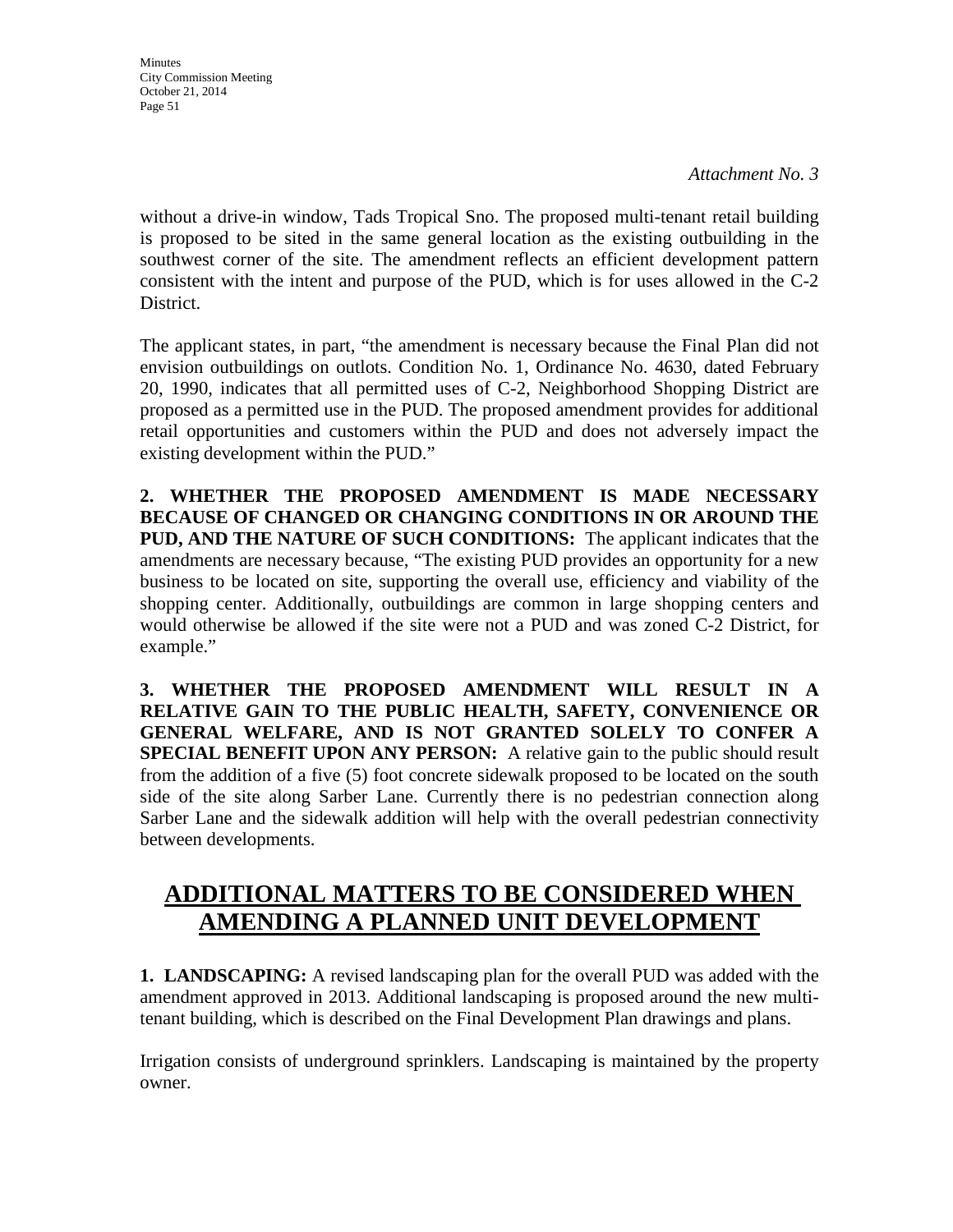**2. SCREENING:** Trash containers for the new multi-tenant building will be screened by an eight (8) foot prairie stone wall enclosure and metal gate painted to match the building façade, as described on the Final Development Plan drawings and plans.

**3. DRAINAGE:** The site currently drains to the southwest corner of the parking lot. The proposed design of the new building will alter the existing drainage pattern in the parking lot, as approximately 3 feet of fill is needed in order for the lowest enclosed floor to be at or above the required elevation of 1,009 feet. Two (2) curb inlets and a junction box are being proposed with the outbuilding addition in order to compensate for the alteration to the existing drainage pattern. The site will drain into the area inlets and then to Sarber Lane, where it will be collected by the public stormwater system.

In 2013, AMEC Engineering was retained by Renaissance Infrastructure Consultants to analyze the floodplain impact associated with the development of the Chick-fil-A Restaurant. The results found that the development would not change the mapped static water surface elevation of 1008 feet. City Staff reviewed and accepted the results of that 2013 report for the past development and it was determined that additional drainage studies are not required for the new proposed multi-tenant building.

# **4. CIRCULATION**:

Public Access. The current internal circulation plan provides for safe, convenient and efficient movement of goods, motorists, bicyclists, and pedestrians, and reduces conflicts between motorists and pedestrians. A sidewalk exists along the Tuttle Creek Boulevard Frontage Road, providing access for pedestrians and bicyclists. A five (5) foot sidewalk and retaining wall is proposed along Sarber Lane to accommodate pedestrian access for the new multi-tenant building and existing businesses within the PUD.

Existing access to the subject site is from three (3) abutting streets and associated curb cuts: A total of three (3) curb cuts along the Tuttle Creek Boulevard Frontage Road; Two (2) curb cuts off Sarber Lane; and, One (1) curb cut off Hayes Drive. Proposed modifications to the southern curb cut along Tuttle Creek Boulevard Frontage Road redirects ingress and egress to the north, in order to accommodate for grading associated with the new multi-tenant building. Minor modifications to the parking layout are proposed, as described on the Final Development Plan drawings and plans. No other changes to existing access are proposed along any other abutting street. Additional traffic studies are not required for the proposed multi-tenant building

Traffic. In 2012, a Traffic Impact Analysis was prepared by the applicant's consultant, Renaissance Infrastructure Consulting and accepted by the City Engineer. Recent site improvements have been made that were associated with the amendment to the PUD for the development of a Chick-fil-A Restaurant. These improvements include closing the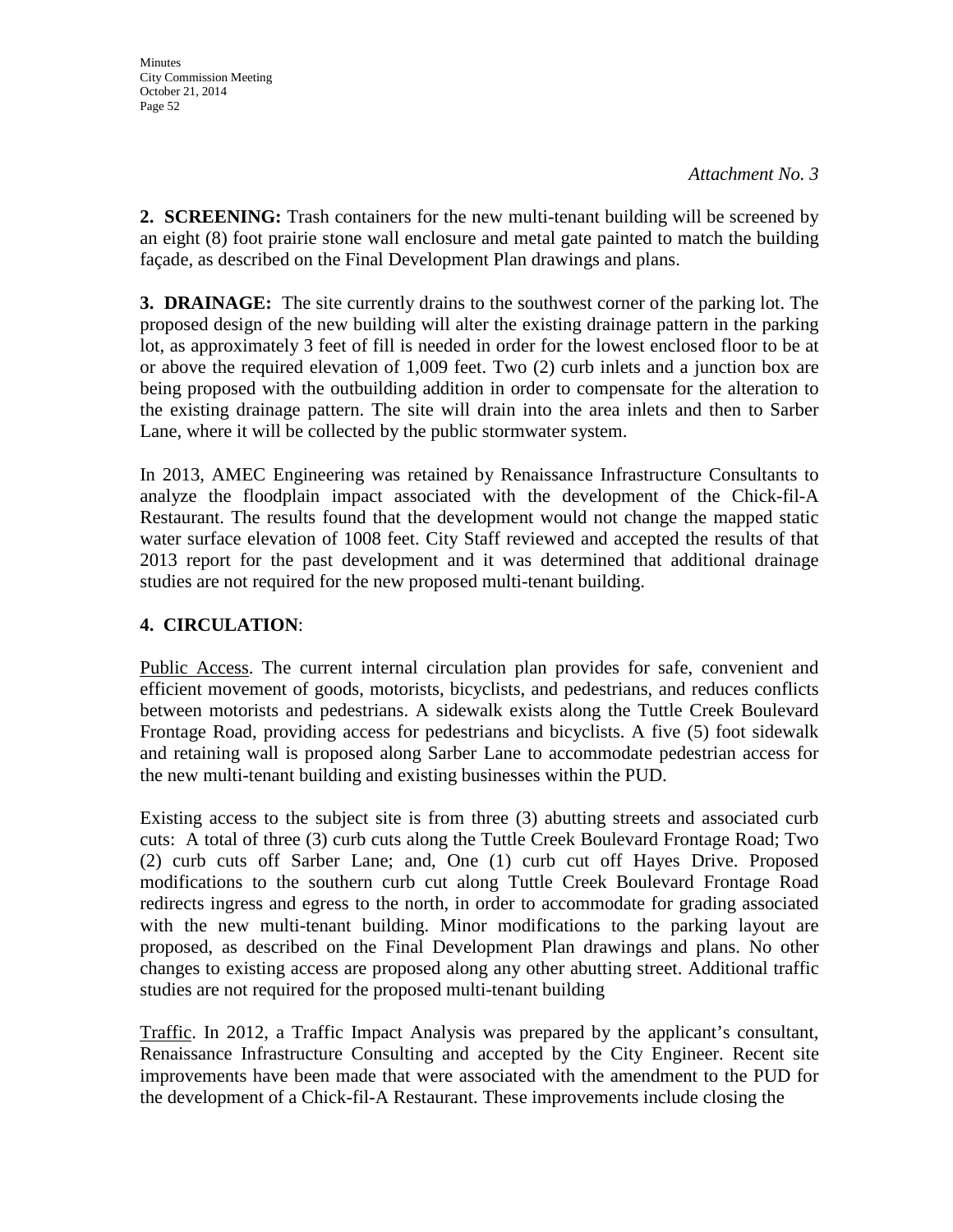**Minutes** City Commission Meeting October 21, 2014 Page 53

northwestern two-way curb cuts along the Tuttle Creek Boulevard Frontage Road and modification to internal circulation. Additional traffic studies are not required for the proposed multi-tenant building.

Off-Street Parking. The Manhattan Zoning Regulations require at least 5.5 off-street parking spaces per 1,000 square feet of floor area. Gross floor area of the existing shopping center is noted on Sheet 1 of 4 at 142,946 square feet including the proposed multi-tenant building. The Manhattan Zoning Regulations allow computation of floor area for determining off-street parking requirements to deduct space devoted to storage, hallways, stairwells, elevators, bathrooms or mechanical rooms from the gross floor area. Commercial spaces vary as occupants change; consequently net floor area can change dependent on the occupancy. The net floor area of the proposed multi-tenant building is 117,454 square feet.

The proposed site plan, Sheet 1 of 4, shows 540 proposed off-street parking spaces. The existing condition site plan, Sheet 2 of 4, shows 558 off-street parking spaces with a net loss of 18 off-street parking spaces based on proposed and existing conditions. Based on the existing net floor area, 646 (645.99) off-street parking spaces would be required (117,454/1,000 x 5.5), or 106 more spaces than currently exists. This is a proposed ratio of 4.6 parking spaces per 1,000 square feet of net floor area. If the off-street parking demand was calculated by utilizing the proposed gross square footage of 142,946, a ratio of 3.8 (3.78) parking spaces per 1,000 square feet of floor area would be produced. This proportion is similar to the existing off-street parking ratio of 3.8 parking spaces per 1,000 square feet of floor area for the PUD.

**5. OPEN SPACE/LANDSCAPED AND COMMON AREA:** There is no common area other than the shared off-street parking lot. Landscaped space is primarily perimeter space along abutting streets and internal landscape islands.

**6. CHARACTER OF THE NEIGHBORHOOD:** The neighborhood is characterized as a commercial/industrial area, with commercial retail and service/commercial activities dominating the area to the south and north of the site between Hayes Drive and the Frontage Road and industrial and commercial services to the east of Hayes Drive. The area to the west of the site is a major street corridor.

# **MATTERS TO BE CONSIDERED WHEN REZONING**

**1. EXISTING USE:** The existing use is a commercial shopping center with buildings located on the eastern side of the property, one drive-thru establishment generally located in the northwest corner of the site, one out building generally in the southwest corner of the site, and off-street parking on the western side of the site. Historically, the site was the location of a Wal-Mart store, which was replaced by a Super Wal-Mart to the north of the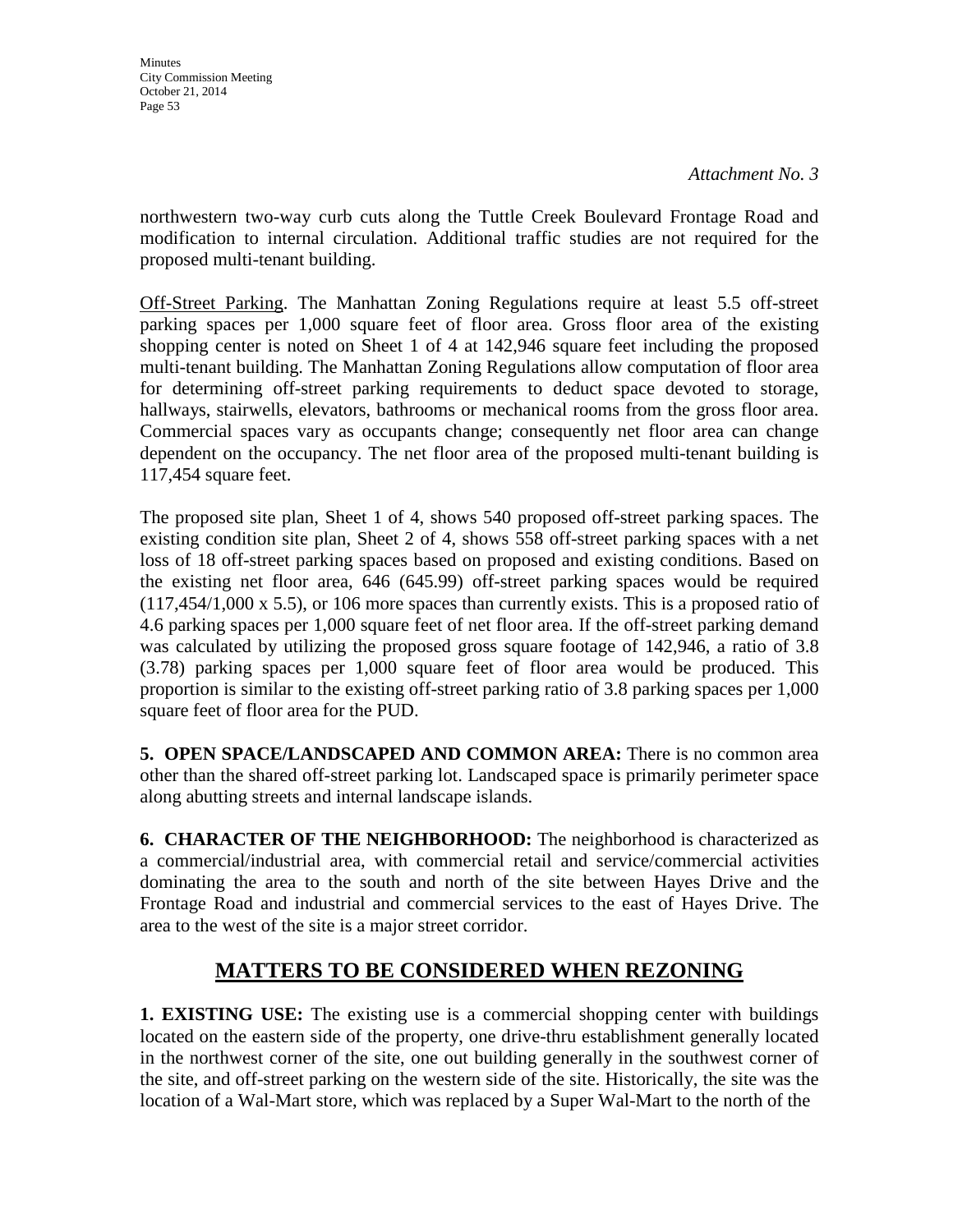subject site; and Dillon's grocery store, which was replaced by a Dillon's grocery store to the south of the subject site. The PUD is currently occupied by a range of commercial retail and service commercial uses.

**2. PHYSICAL AND ENVIRONMENTAL CHARACTERISTICS:** The site is generally flat with slopes to the west/southwest and is a developed commercial site consisting primarily with roof and asphalt paving and perimeter landscaping and landscape islands.

Currently, Lots 1 and 2 of Manhattan Crossing Planned Unit Development are in the 100 Year (1%) Flood Plain (Flood Insurance Rate Map FIRM) Number 20161C0366E, effective date November 19, 2003, Zone AH, flood depths of 1 to 3 feet usually from ponding. The Base Flood Elevation (BFE) is 1008 National Geodetic Vertical datum (NGVD) feet. The proposed preliminary FIRM modifies the 1% zone to AE, Base Flood Elevations determined. The map change reduces the amount of area of Lot 2 that is affected by the 1% Flood, to an area west of the existing commercial buildings extending out to the frontage road; which includes the area of the proposed multi-tenant building. The proposed BFE for the site is 1008 feet.

# **3. SURROUNDING LAND USE AND ZONING:**

**(a.) NORTH:** Commercial strip center and Super Wal-Mart; PUD.

**(b.) SOUTH:** Sarber Lane, hotel, grocery store, restaurants, and other service commercial uses; C-5, Highway Service Commercial District**.** 

**(c.) EAST:** Hayes Drive, auto related service commercial, vacant K-Mart building; C-5, and PUD.

**(d.) WEST:** K-177 Tuttle Creek Boulevard and frontage road, Manhattan Marketplace; C-5, and PUD.

# **4. GENERAL NEIGHBORHOOD CHARACTER:** See No. 6 above, **CHARACTER OF THE NEIGHBORHOOD**.

**5. SUITABILITY OF SITE FOR USES UNDER CURRENT ZONING:** The PUD is zoned and suitable for the existing uses, all of which are a Permitted Use in the C-2 District.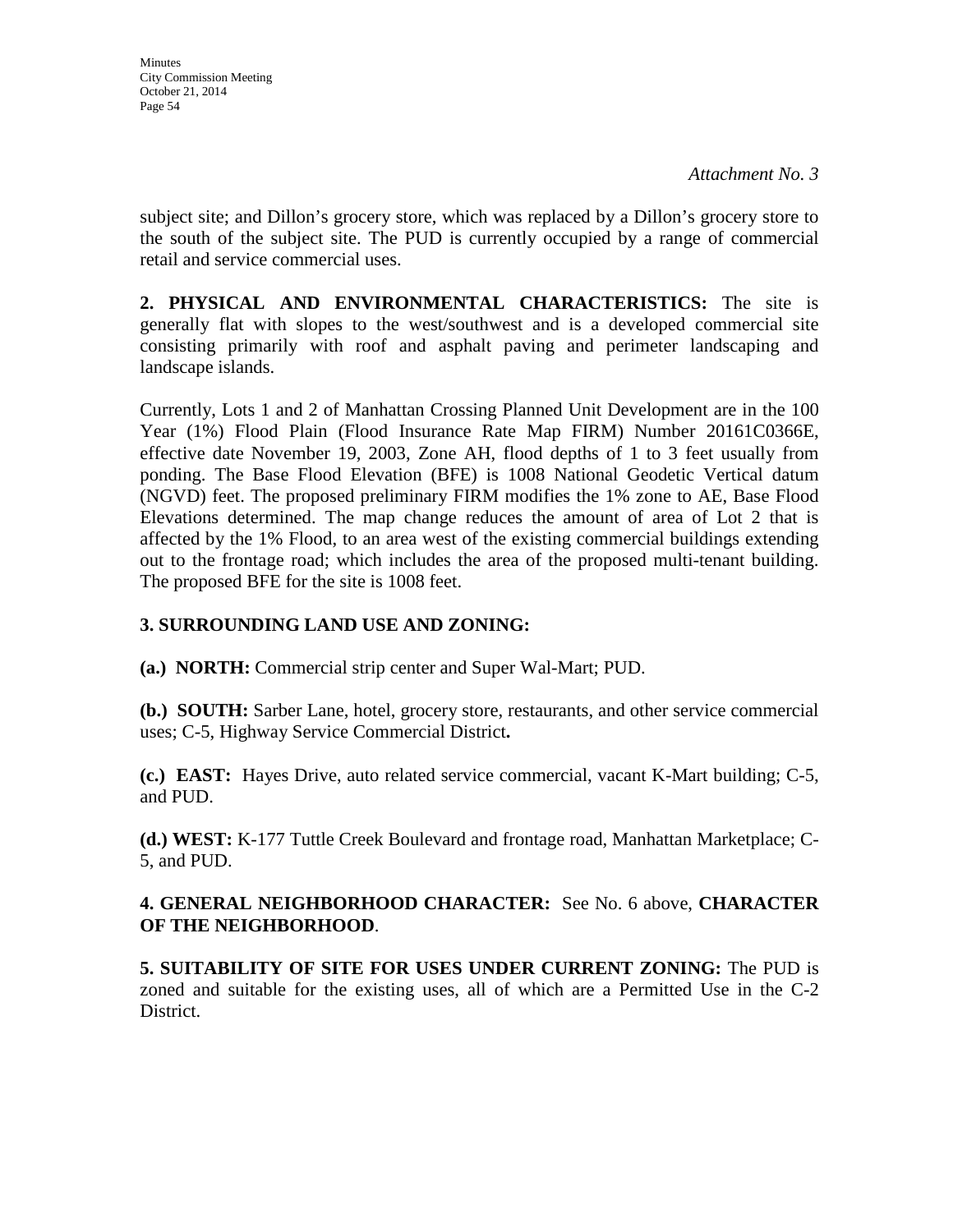**Minutes** City Commission Meeting October 21, 2014 Page 55

**6. COMPATIBILITY OF PROPOSED DISTRICT WITH NEARBY PROPERTIES AND EXTENT TO WHICH IT MAY HAVE DETRIMENTAL AFFECTS:** The proposed amendment is compatible with nearby properties because the PUD is in a highway service commercial environment accessed from three (3) streets. The surrounding area is zoned to serve the motoring public in a manner consistent with higher traffic volumes. Some added light and minimal noise is expected with the additional multi-tenant retail building. The proposed amendments are no different than those in the service commercial character of the area.

**7. CONFORMANCE WITH COMPREHENSIVE PLAN:** The site is designated as CC, Community Commercial, a designation intended to provide for a mix of retail and commercial services in a concentrated and unified setting. Applicable CC policies *(in italics)* of the Comprehensive Plan include:

### *CC 1: Characteristics*

*Community Commercial Centers provide a mix of retail and commercial services in a concentrated and unified setting that serves the local community and may also provide a limited draw for the surrounding region. These centers are typically anchored by a larger national chain, between 120,000 and 250,000 square feet, which may provide sales of a variety of general merchandise, grocery, apparel, appliances, hardware, lumber, and other household goods. Centers may also be anchored by smaller uses, such as a grocery store, and may include a variety of smaller, complementary uses, such as restaurants, specialty stores (such as books, furniture, computers, audio, office supplies, or clothing stores), professional offices and health services. The concentrated, unified design of a community commercial center allows it to meet a variety of community needs in a "onestop shop" setting, minimizing the need for multiple vehicle trips to various commercial areas around the community. Although some single use highway-oriented commercial activities will continue to occur in some areas, this pattern of development is generally not encouraged.* 

### *CC 2: Location*

*Community Commercial Centers should be located at the intersection of one or more major arterial streets. They may be located adjacent to urban residential neighborhoods and may occur along major highway corridors as existing uses become obsolete and are phased out and redeveloped over time. Large footprint retail buildings (often known as "big-box" stores) shall only be permitted in areas of the City where adequate access and services can be provided.* 

*CC 3: Size Typically require a site of between 10 and 30 acres.*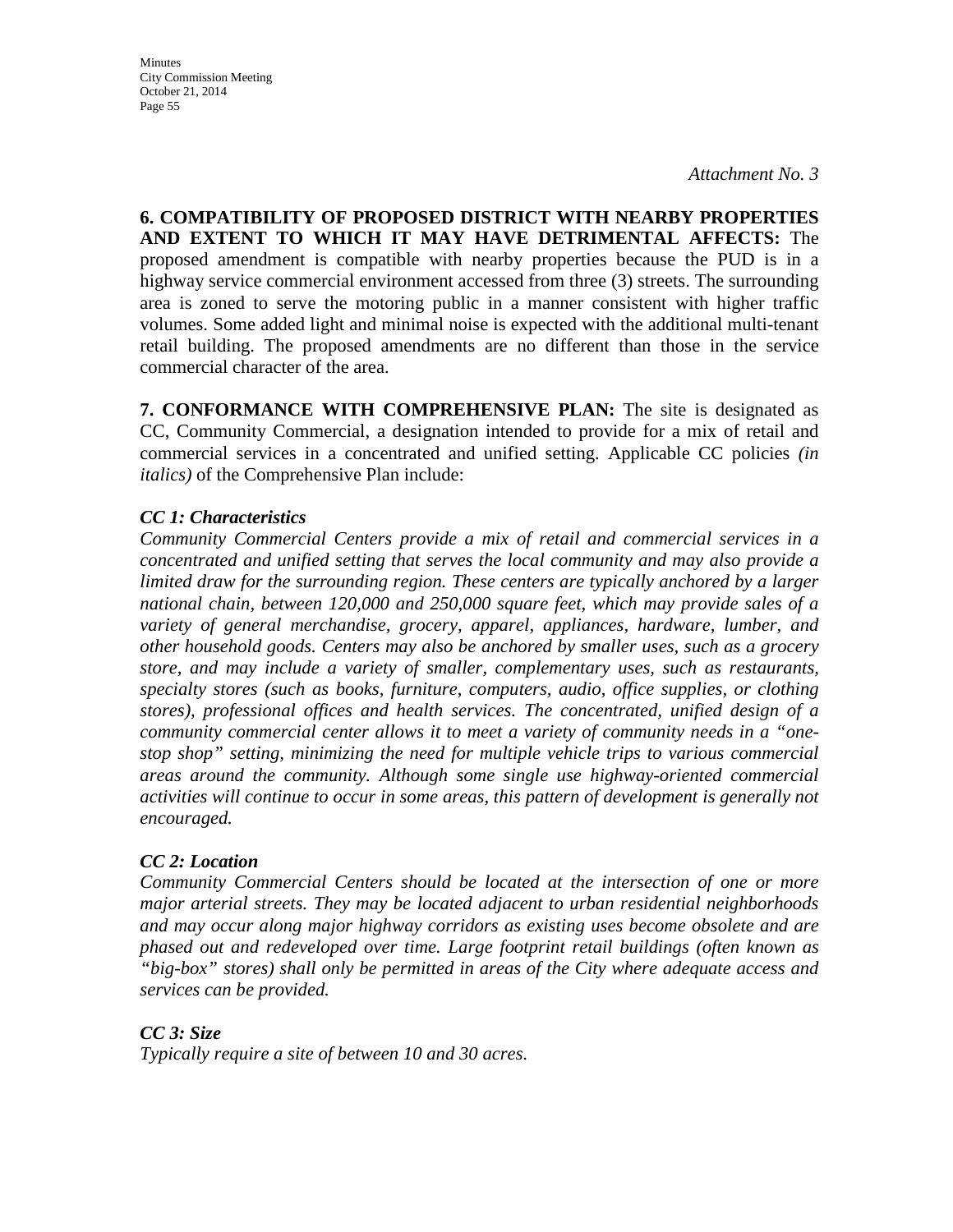# *CC 4: Unified Site Design*

*A unified site layout and design character (buildings, landscaping, signage, pedestrian and vehicular circulation) shall be required and established for the center to guide current and future phases of development. Building and site design should be used to create visual interest and establish a more pedestrian-oriented scale for the center and between out lots.* 

# *CC 5: Architectural Character*

*Community Commercial Centers shall be required to meet a basic level of architectural detailing, compatibility of scale with surrounding areas, pedestrian and bicycle access, and mitigation of negative visual impacts such as large building walls, parking areas, and service and loading areas. While these requirements apply to all community commercial*  development, they are particularly important to consider for larger footprint retail *buildings, or "big box" stores. A basic level of architectural detailing shall include, but not be limited to, the following:* 

- *Façade and exterior wall plane projections or recesses;*
- *Arcades, display windows, entry areas, awnings, or other features along facades facing public streets;*
- *Building facades with a variety of detail features (materials, colors, and patterns); and*
- *High quality building materials.*

# *CC 6: Organization of Uses*

*Community commercial services should be concentrated and contained within planned activity centers, or nodes, throughout the community. Within each activity center or node, complementary uses should be clustered within walking distance of each other to facilitate efficient, "one-stop shopping", and minimize the need to drive between multiple areas of the center. Large footprint retail buildings, or "big-box" stores should be incorporated as part of an activity center or node along with complementary uses. Isolated single store developments are strongly discouraged.* 

# *CC 7: Parking Design and Layout*

*Uninterrupted expanses of parking should be avoided. Parking areas should be broken into smaller blocks divided by landscaping and pedestrian walkways. Parking areas should be distributed between the front and sides of buildings, or front and rear, rather than solely in front of buildings to the extent possible.* 

# *CC 8: Circulation and Access*

*Clear, direct pedestrian connections should be provided through parking areas to building entrances and to surrounding neighborhoods or streets. Integrate main entrances or driveways with the surrounding street network to provide clear connections between uses for vehicles, pedestrians, and bicycles.*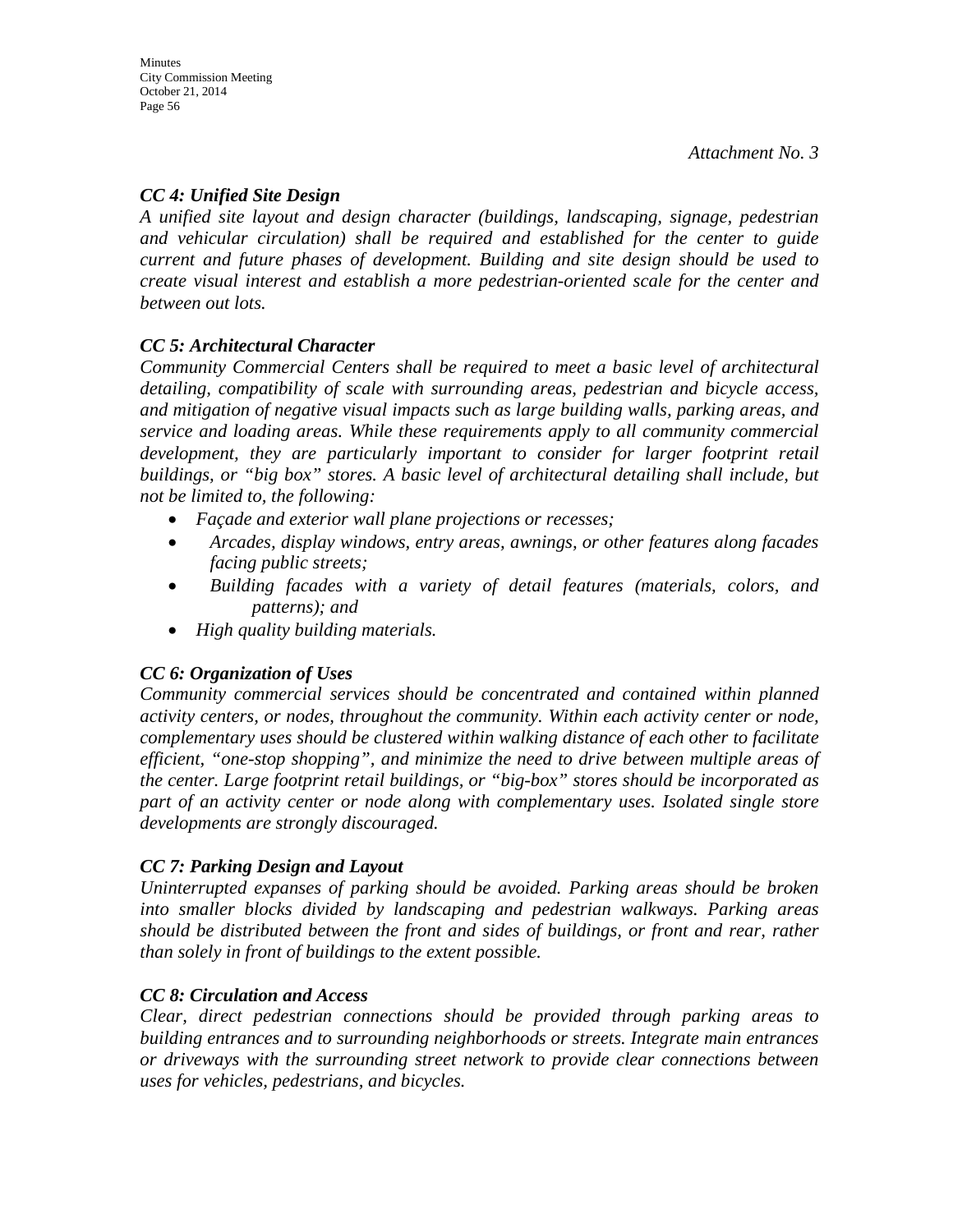The existing PUD and proposed amendment conform to the Comprehensive Plan.

# **8. ZONING HISTORY AND LENGTH OF TIME VACANT AS ZONED:**

| 1969          | Annexation/Zoned C-5, Service Commercial District and I-2, Industrial<br>Park District                                                                                                                                                                                                                                                                                                  |
|---------------|-----------------------------------------------------------------------------------------------------------------------------------------------------------------------------------------------------------------------------------------------------------------------------------------------------------------------------------------------------------------------------------------|
| 1971          | Original Wal-Mart PUD established                                                                                                                                                                                                                                                                                                                                                       |
| 1982          | Planning Board approved Final Plat, Wal-Mart Addition                                                                                                                                                                                                                                                                                                                                   |
| 1990          | Major expansion of Wal-Mart and establishment of new revised Wal-<br>Mart Planned Unit Development (Ordinance No. 4630)                                                                                                                                                                                                                                                                 |
| 1991          | Planning Board approved Wal-Mart Add., Unit 2 (As-built replat)                                                                                                                                                                                                                                                                                                                         |
| 1993          | Amend Wal-Mart PUD signage plan (Ord. No. 4828)                                                                                                                                                                                                                                                                                                                                         |
| 1996          | Amend Wal-Mart PUD signage plan (Ord. No. 4993)                                                                                                                                                                                                                                                                                                                                         |
| July 7, 1997  | Planning Board recommends approval of building expansion for a<br><b>Staples Office Store</b>                                                                                                                                                                                                                                                                                           |
| Aug. 19, 1997 | City Commission approves Ord. No. 5054 expansion for Staples                                                                                                                                                                                                                                                                                                                            |
| June 5, 2000  | Planning Board recommends approval of an increase of outdoor storage<br>for seasonal sales of landscape materials and a reduction of the required<br>number of parking spaces during the 4 month display period.                                                                                                                                                                        |
| June 20, 2000 | City Commission approves first reading of the amendment to increase<br>of outdoor storage for seasonal sales of landscape materials and a<br>reduction of the required number of parking spaces during the 4 month<br>display period.                                                                                                                                                   |
| July 11, 2000 | City Commission approves Ordinance No. 6146.                                                                                                                                                                                                                                                                                                                                            |
| July 19, 2004 | Planning Board recommends approval of an amendment to allow<br>"Tad's Tropical Sno" outbuilding in the southern part of the parking<br>lot.                                                                                                                                                                                                                                             |
| Aug. 3, 2004  | City Commission approves first reading of amendment for Tad's<br>Tropical Sno.                                                                                                                                                                                                                                                                                                          |
| Aug. 17, 2004 | City Commission approves Ordinance No. 6426 amendment for Tad's<br>Tropical Sno.                                                                                                                                                                                                                                                                                                        |
| May 6, 2013   | Manhattan Urban Area Planning Board holds public hearing and<br>recommends approval (6-0) to amend the Wal-Mart Planned Unit<br>Development and approve the Final Development Plan of Manhattan<br>Crossing PUD, based on the findings in the revised Staff Report, with<br>the five conditions of approval, as modified and recommended by the<br>Manhattan Urban Area Planning Board. |
| May 21, 2013  | City Commission approves first reading of an ordinance amending the<br>Wal-Mart Planned Unit Development and approval of the Final<br>Development Plan of Manhattan Crossing PUD.                                                                                                                                                                                                       |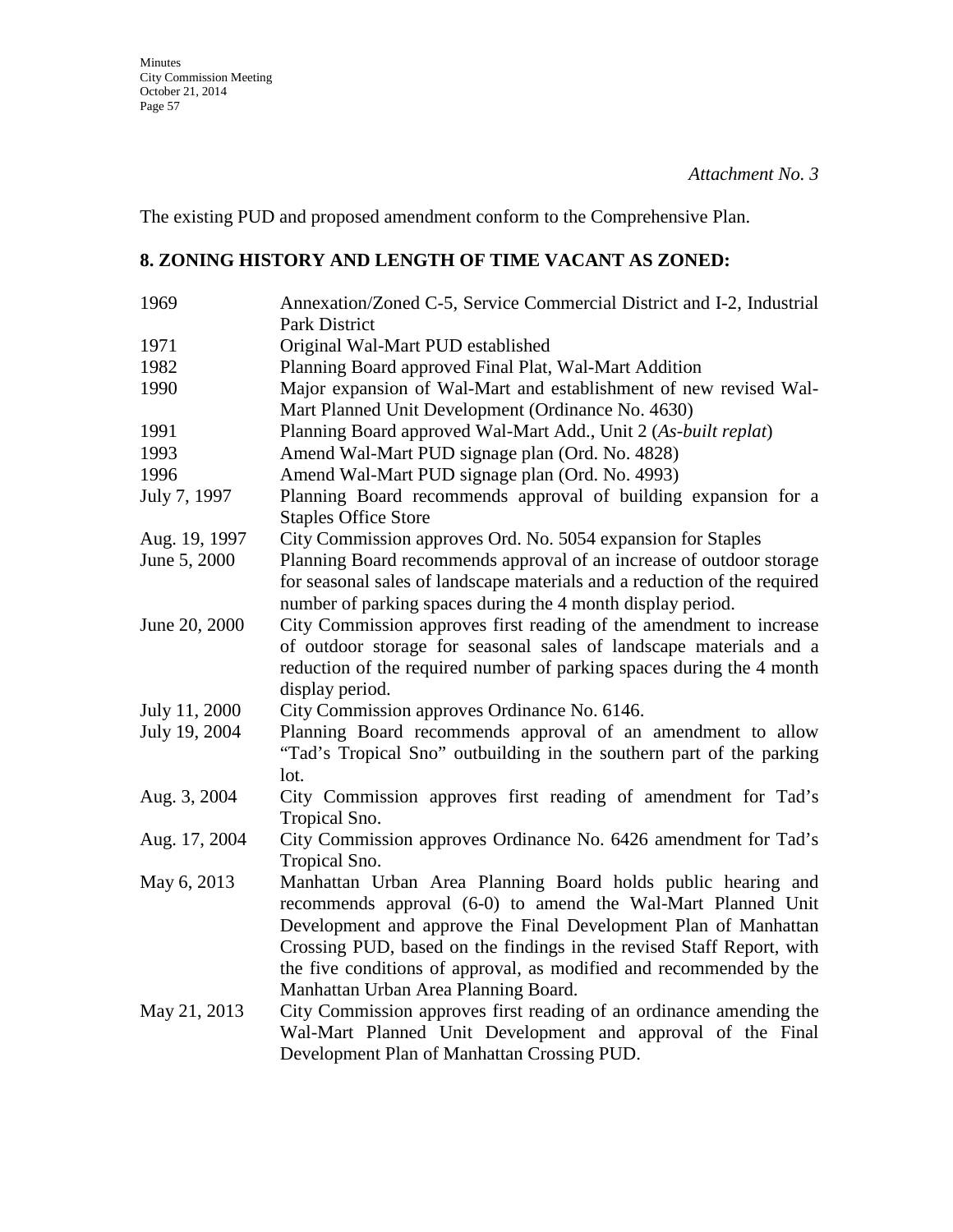- June 4, 2013 City Commission approves Ordinance No. 7005 amending the Wal-Mart Planned Unit Development and approving the Final Development Plan of Manhattan Crossing PUD, generally located northeast of the intersection of Tuttle Creek Boulevard Frontage Road and Sarber Lane, based on the findings in the revised Staff Report, with the five conditions of approval. Feb. 20, 2014 Manhattan Urban Area Planning Board approves Final Plat of Manhattan Crossing Planned Unit Development.
- March 25, 2014 City Commission accepts easements and rights-of-way as shown on the Final Plat of Manhattan Crossing Planned Unit Development.

**9. CONSISTENCY WITH INTENT AND PURPOSE OF THE ZONING ORDINANCE:** The intent and purpose of the Zoning Regulations is to protect the public health, safety, and general welfare; regulate the use of land and buildings within zoning districts to assure compatibility; and to protect property values.

The PUD Regulations are intended to provide a maximum choice of living environments by allowing a variety of housing and building types; a more efficient land use than is generally achieved through conventional development; a development pattern that is in harmony with land use density, transportation facilities and community facilities; and a development plan which addresses specific needs and unique conditions of the site which may require changes in bulk regulations or layout. The proposed amendments are consistent with the intent and purposes of the Zoning Regulations, and the intent of the PUD Regulations.

**10. RELATIVE GAIN TO THE PUBLIC HEALTH, SAFETY AND WELFARE THAT DENIAL OF THE REQUEST WOULD ACCOMPLISH, COMPARED WITH THE HARDSHIP IMPOSED UPON THE APPLICANT:** There appears to be no adverse affects on the public and no relative gain would be accomplished by denial. Denial of the amendment would be a hardship on the owner because no adverse effects on the public are expected.

**11. ADEQUACY OF PUBLIC FACILITIES AND SERVICES:** Adequate public sewer and water are available to serve the business.

**12. OTHER APPLICABLE FACTORS:** There are no other applicable factors.

**13. STAFF COMMENTS:** City Administration recommends approval of the proposed amendment of the Manhattan Crossing Planned Unit Development, and approval of the Final Development Plan of Manhattan Crossing, subject to the following conditions of approval: